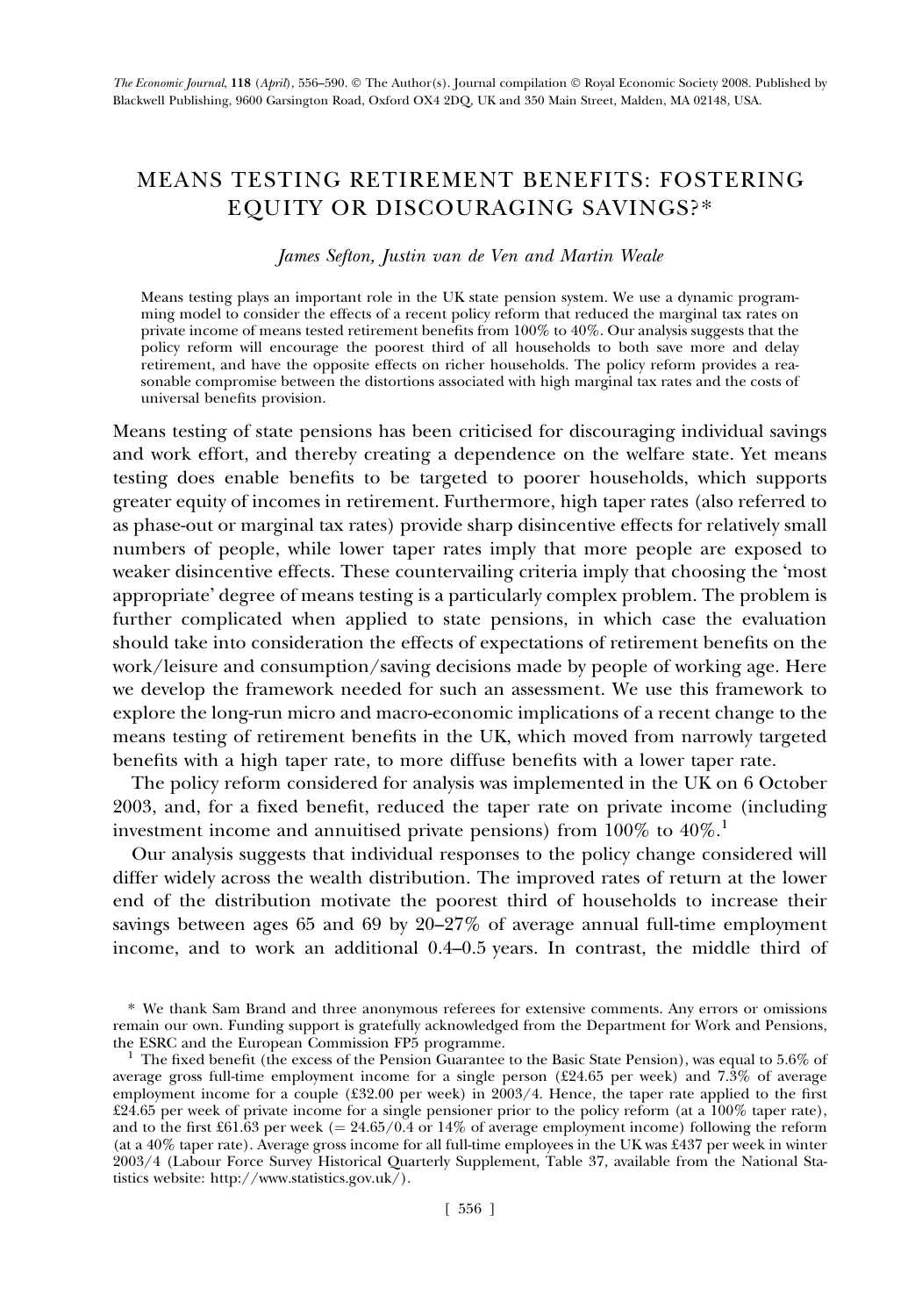households choose to reduce their savings between ages 65 and 69 by 26–30% of average annual employment income, and to work 0.3 years less. We find that, with fixed taxes and factor prices, the behavioural responses of low income households will dominate the long-run impact on retirement, so that households will work an additional 5–8% of a year on average. In contrast, the policy change produces a small fall in aggregate savings (by between 1% and 3.4% of average annual employment income) and a reduction in the lifetime tax burden paid by households (by between 2% and 11% of average annual employment income).

Furthermore, we find that replacing means tested benefits with a universal pension that omits means testing entirely would tend to exaggerate the behavioural responses discussed above. However, a universal pension also implies a substantially larger burden on the public purse. Our analysis suggests that marginal tax rates on employed households would need to increase by 1.4% to cover the additional cost associated with provision of a universal pension. This tax rise is found to have a substantial impact on the behaviour that we identify for the policy counterfactual, discouraging employment and leading to lower disposable incomes and consumption during the working lifetime. After using a tax change on employment income to maintain budgetary neutrality, we find that households obtain lower expected lifetime utility under the universal pension than they do under *either* the Pension Credit or the Minimum Income Guarantee, which is of particular interest given the attention that the universal pension has received in the contemporary pensions debate.

The pension reforms that are considered here are best described as changes to a means test, as distinct from the earnings tests that are more commonly applied to retirement benefits outside of the UK. The distinction is important, and motivates the assumed framework of analysis. Whereas earnings tests tax returns to labour – and have been adopted to encourage exit from the labour market; means tests also tax returns to savings and are designed to limit eligibility to those who lack the capacity to provide for their own needs. The policy reforms that are considered here are described as applying to private income, although the associated pension schemes that were applied in practice also included wealth tests. This issue is discussed at length in Section 2. Consideration of the effects of means tested policy consequently requires a focus on forward-looking behavioural responses and associated distributional implications. This is distinct from the literature that considers behavioural responses to pension earnings tests, which focuses upon aggregate labour supply responses of individuals who are eligible for immediate benefits receipt: see, for example, Friedberg (2000), Gustman and Steinmeier (2004) and French (2005) for the US and Disney and Smith (2002) for the UK. Understanding how means tested pensions affect retirement behaviour is important beyond the UK context, because means testing provides a useful tool for addressing the fiscal sustainability problems that are currently associated with state pension systems throughout the developed world.

Most of the literature that has considered behavioural responses to means testing focuses on non-retirement benefits (Hubbard et al., 1995; Powers, 1998; Gruber and Yelowitz, 1999; Heer, 2002 and Chou et al., 2004). These studies have found that asset-tested benefits reduce saving incentives of poorer households due to two effects: a reduced precautionary savings motive (due to the insurance that is provided by the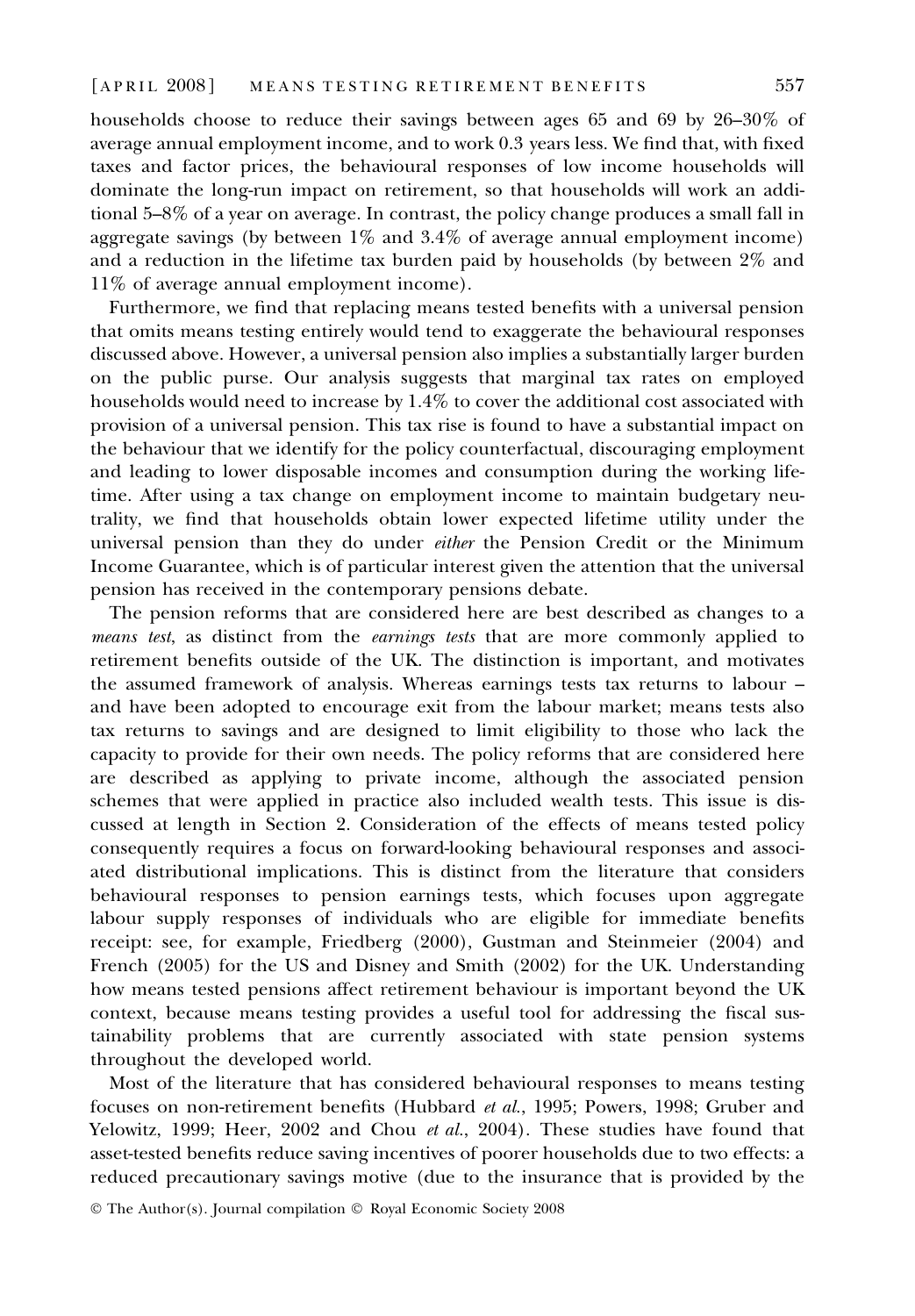benefit against extreme financial need – this effect would exist regardless of the degree of means testing) and high implicit tax rates imposed by the means tests. In contrast to this literature, however, a focus on old age pensions de-emphasises the role played by precautionary savings, as lifetime income uncertainty diminishes close to retirement (Gourinchas and Parker, 2002). Consequently, although qualitatively similar, the quantitative effects of means testing pension and non-pension benefits are possibly quite different.

Very few studies have considered the behavioural implications of means testing retirement benefits. Neumark and Powers (1998; 2000) have, however, explored the effects of means tested Supplemental Security Income (SSI), an old age benefit provided in the US. Both of these studies focus on estimates obtained by differencein-difference statistical methods that exploit variation in the generosity of SSI benefits between US states. They report that more generous SSI benefits reduced savings and labour supply of household heads who were approaching retirement age and were likely to be participants of the programme. Disney and Smith (2002) also adopt a difference-in-difference approach to consider behavioural responses to earnings tested pensions in the UK.

Neumark and Powers (1998) note that 1.55 million people out of 27.9 million, or just over 5% of the US population over age 64, were in receipt of SSI in 1984. SSI recipients are limited to a small proportion of the retired US population because the benefit is focused on poverty relief. In contrast, the means tested pensions considered here apply to a much broader section of the UK population – Brewer and Emmerson (2003) estimate that a third of all families containing an individual over age 65 would have been eligible for means tested benefits prior to the reform considered here, and that over half were eligible after the reform. It is interesting to consider how means testing of such an important part of the state pension system – as distinct from a poverty orientated benefit – affects retirement behaviour.

From a methodological perspective, the difference-in-difference approach considered by Neumark and Powers (1998; 2000) imposes minimal structural restrictions and is consequently useful for identifying behavioural responses to a policy experiment that are described by survey data. However, the method of analysis is not appropriate for considering behavioural responses to policy counterfactuals. Furthermore, in drawing their policy conclusions both studies focus on the behavioural responses of individuals who are identified as likely benefits recipients, and do not take into consideration associated distributional issues.

Given the emphasis on forward-looking behaviour noted above, the current study explores responses to means tested pension policy using a structural Dynamic Programming (DP) model of behaviour. Other examples of studies of retirement behaviour based on structural DP models are provided by Gustman and Steinmeier (1986), Rust and Phelan (1997) and French (2005). Households are considered to choose their consumption and labour to maximise expected lifetime utility, subject to uncertainty regarding incomes and time of death. The advantage of this approach is that it makes explicit assumptions about individual expectations and preferences that are considered important in determining retirement behaviour, but are unobserved. This can be contrasted, for example, with a study by Atkinson et al. (2002), who use a standard micro-simulation model (EUROMOD) to explore the effects of a minimum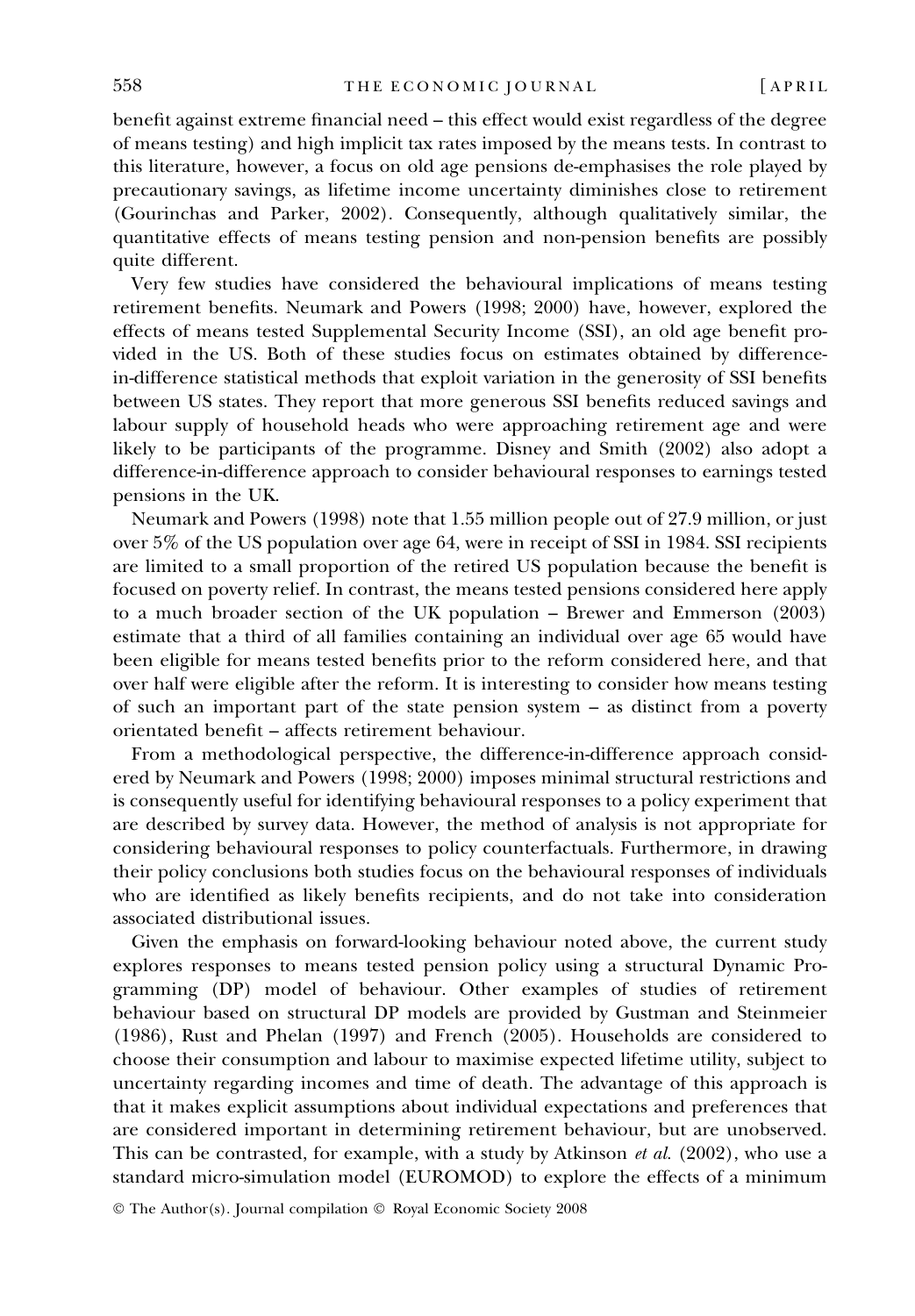pension on pensioner poverty. The non-behavioural nature of EUROMOD meant that Atkinson et al. were limited to reporting impact effects, and were unable to explore how people on the retirement margin might react to their considered policy counterfactual.

French (2005) provides a recent example of the literature that explores retirement behaviour using DP models of savings and labour supply. In that study, the parameters of the model were estimated by Method of Simulated Moments (MSM), to match mean assets, average hours of work, mean participation and median assets described by survey data to the corresponding moments of the same variables in a simulated sample. Higher order moments were not considered 'because of problems with measurement error' French (2005, p. 401). In this study we adopt a different strategy in the selection of model parameters, as we are more interested in the distributional consequences of means testing, rather than in population aggregates. We show that in-sample variation in the real wage, the timing of retirement and consumption changes around retirement can be used to identify unobservable preference parameters. These characteristics are used to calibrate the model via a grid-search procedure.

The article is organised as follows. Section 1 describes the policy counterfactual that is considered for analysis, and provides statistical evidence of the importance of means tested retirement benefits for the UK population. Section 2 describes the structural dynamic programming model that we use to analyse behavioural responses to the considered policy counterfactual. The intuition for our analytical results is developed in the context of a simple two period model in Section 3. Model calibration is described in Section 4, and results of the analysis are presented in Section 5. The article has been structured so that the policy-focused reader may omit Sections 2 and 4 without substantial handicap. A summary of results and associated discussion are provided in a concluding section.

## 1. The Policy Environment and Empirical Observations

The UK pension system includes an almost universal flat rate Basic State Pension (BSP). There is also a mandatory second tier, or earnings related, pension. Individuals must either pay contributions to the state run Pay As You Go earnings related scheme, or opt out and pay contributions into a privately funded scheme. At retirement, individuals may be eligible for means tested benefits, depending upon their wealth and private income. Means-tested benefits were administered under the Minimum Income Guarantee (MIG) until October 2003, when MIG was replaced by the Pension Credit (PC). This policy reform is the focus of the current article. For further details of the system see A Guide to State Pensions, Department for Work and Pensions, NP46, April 2004.

The replacement of the MIG with the PC reduced the taper rate on additional income support for people over State Pension Age (SPA), currently 65 for men and 60 for women, from 100% to 40%. The practical impact of means tested pension policy under the MIG is revealed by Figure 1, which divides the retired population described by the 2001/2 Family Resource Survey into quintile groups, based upon their private income (defined as the sum of private pension income, earnings, and investment income). The bars displayed in Figure 1 indicate the average income received by each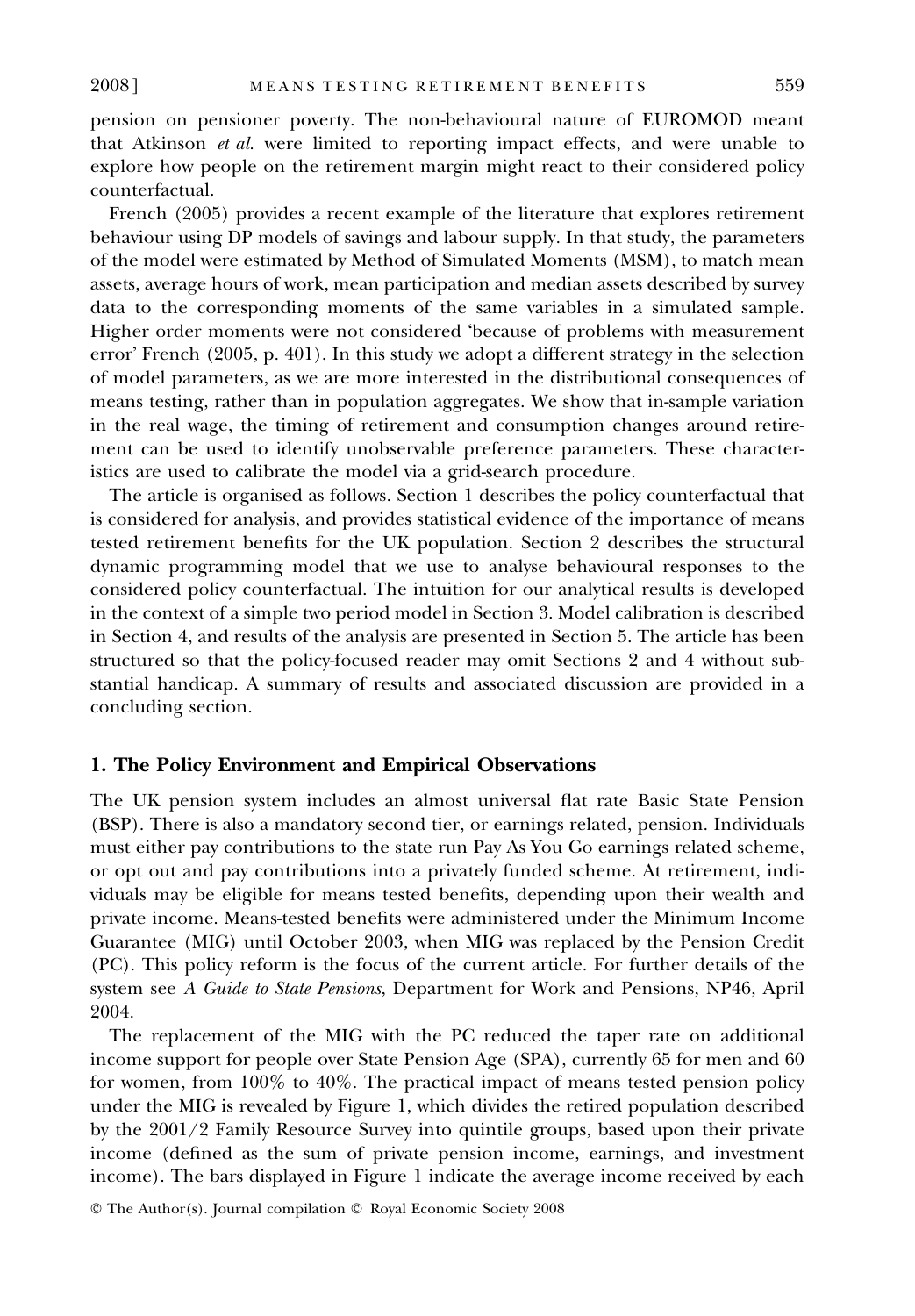

Fig. 1. Breakdown of Total Income for Retired Households, by Private Income Quintile, 2001/02 Source: Author's calculations using data from the Family Resources Survey 2000/01

quintile group, distinguished by income source. The aggregate of these components gives gross household income. 'Total Net Income', obtained after the deduction of associated taxes, is also reported in the Figure.

Figure 1 dramatically demonstrates the important distributional effects of means tested pensions in the UK. In particular, for single pensioners, although the fourth population quintile receives substantially more private income than the lowest quintile, it is scarcely better off in terms of total disposable income. Qualitatively similar results are also reported for retired couples in panel  $(b)$  of the Figure, and were obtained for single male pensioners (not reported here).

# 2. The Model

The model considers lifetime consumption and labour supply decisions of households in annual increments, from age 20 to the maximum potential age of 110. Households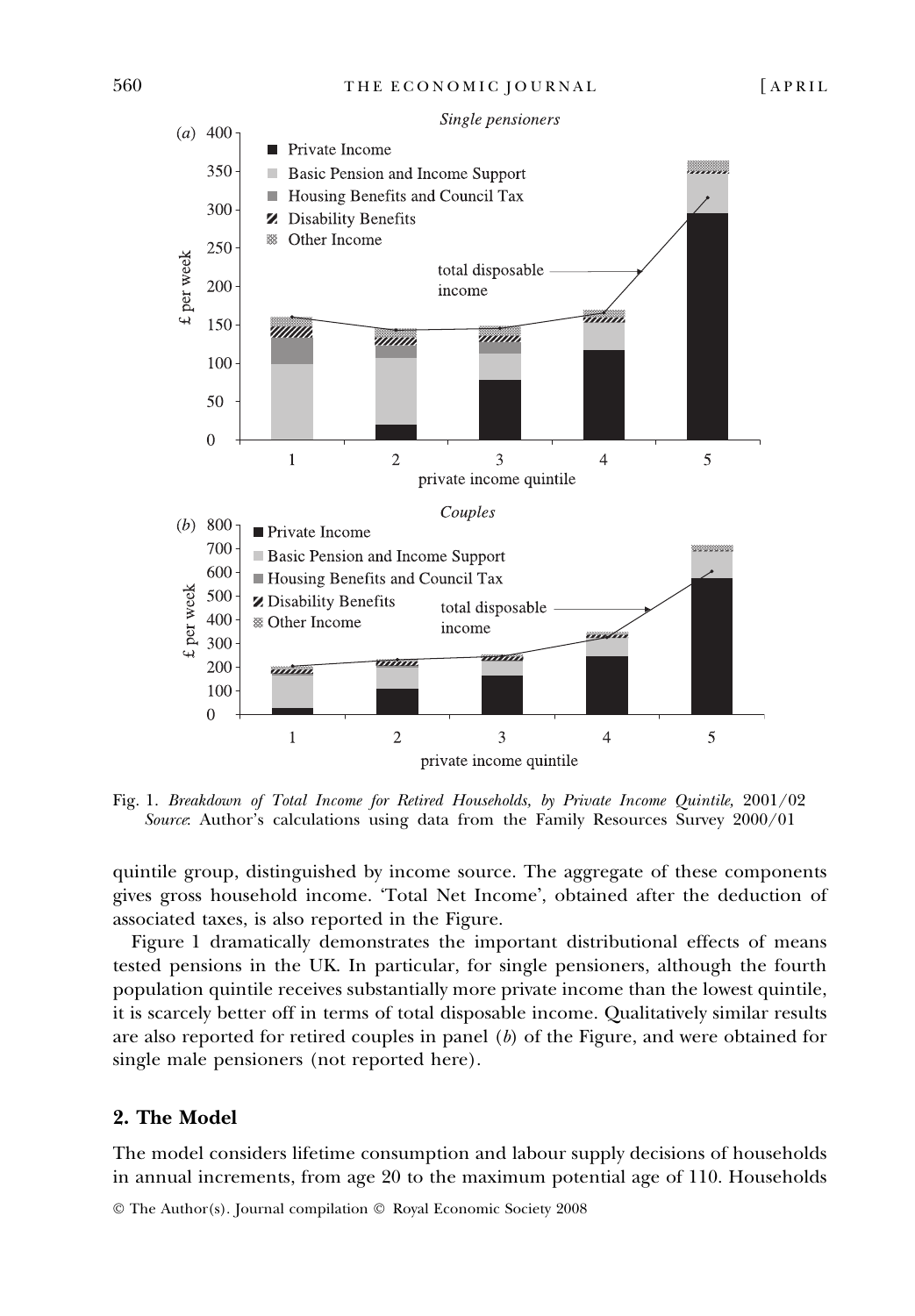are considered to choose whether to supply labour and how much to consume in each period to maximise expected lifetime utility, subject to a wealth constraint and uncertainty regarding time of death and future labour income. We begin by defining the assumed preference relation, before describing the wealth constraint, and the Section concludes with an explanation of the approach adopted to solve the lifetime utility maximisation problem. This last subsection is more technical in nature, and the general reader may wish to skip over it.

#### 2.1. The Utility Function

Expected lifetime utility of household  $i$  at age  $t$  is described by the time separable function:

$$
U_{i,t} = \frac{1}{(1 - 1/\gamma)} \mathbf{E}_t \sum_{j=t}^{110} u\left(\frac{c_{i,j}}{\theta_{i,j}}, l_{i,j}\right)^{1 - 1/\gamma} \delta^{j-t} \phi_{j-t,t}
$$
(1)

where  $\gamma > 0$  is the intertemporal elasticity of substitution (of total expenditure), E<sub>t</sub> is the expectations operator,  $c_{i,t} \in R^+$  is composite nondurable consumption,  $l_{i,t} \in [0,1]$  is the proportion of household time spent in leisure, and  $\theta_{it} \in R^+$  is adult equivalent size based upon the McClements' scale (McClements, 1977). This form of adjustment for household size in the utility function is discussed by Balcer and Sadka (1986) and Muellbauer and van de Ven (2004). The McClements' scale depends upon the numbers of adults,  $n_{i,t}^a$ , and children,  $n_{i,t}^c$  in a household, and its inclusion in the preference relation reflects the fact that household size has been found to have an important influence on the timing of consumption, e.g. Attanasio and Weber (1995) and Blundell et al. (1994). To simplify the analysis, we assume household size has a deterministic age profile.  $\phi_{j-t,t}$  is the probability of living to age j, given survival to age t, and  $\delta$  is the discount factor, which is assumed to be the same for all households and time independent.<sup>2</sup>

A Constant Elasticity of Substitution function was selected for within period utility,

$$
u\left(\frac{c_{i,j}}{\theta_{i,j}}, l_{i,t}\right) = \left[ \left(\frac{c_{i,j}}{\theta_{i,j}}\right)^{(1-1/\varepsilon)} + \alpha^{1/\varepsilon} l_{i,t}^{(1-1/\varepsilon)} \right]^{\frac{1}{1-1/\varepsilon}}
$$
(2)

where  $\varepsilon > 0$  is the (period specific) elasticity of substitution between equivalised consumption  $c_{i,t}/\theta_{i,t}$  and  $l_{i,t}$ . The constant  $\alpha > 0$  is referred to as the utility price of leisure. The specification of intertemporal preferences described by (1) and (2) is standard in the literature, despite the contention associated with the assumption of time separability (Deaton and Muellbauer, 1980, pp. 124–5; Hicks, 1939, p. 261).

The specification of (2) implicitly assumes that characteristics which affect utility, but are not explicitly stated, enter the utility function in an additive way. The division of individual expenditure into consumption and leisure focuses attention upon savings

<sup>&</sup>lt;sup>2</sup> See, for example, Gustman and Steinmeier (2005) for a structural analysis of household savings and retirement decisions that allows for a varying discount factor between households.

<sup>©</sup> The Author(s). Journal compilation © Royal Economic Society 2008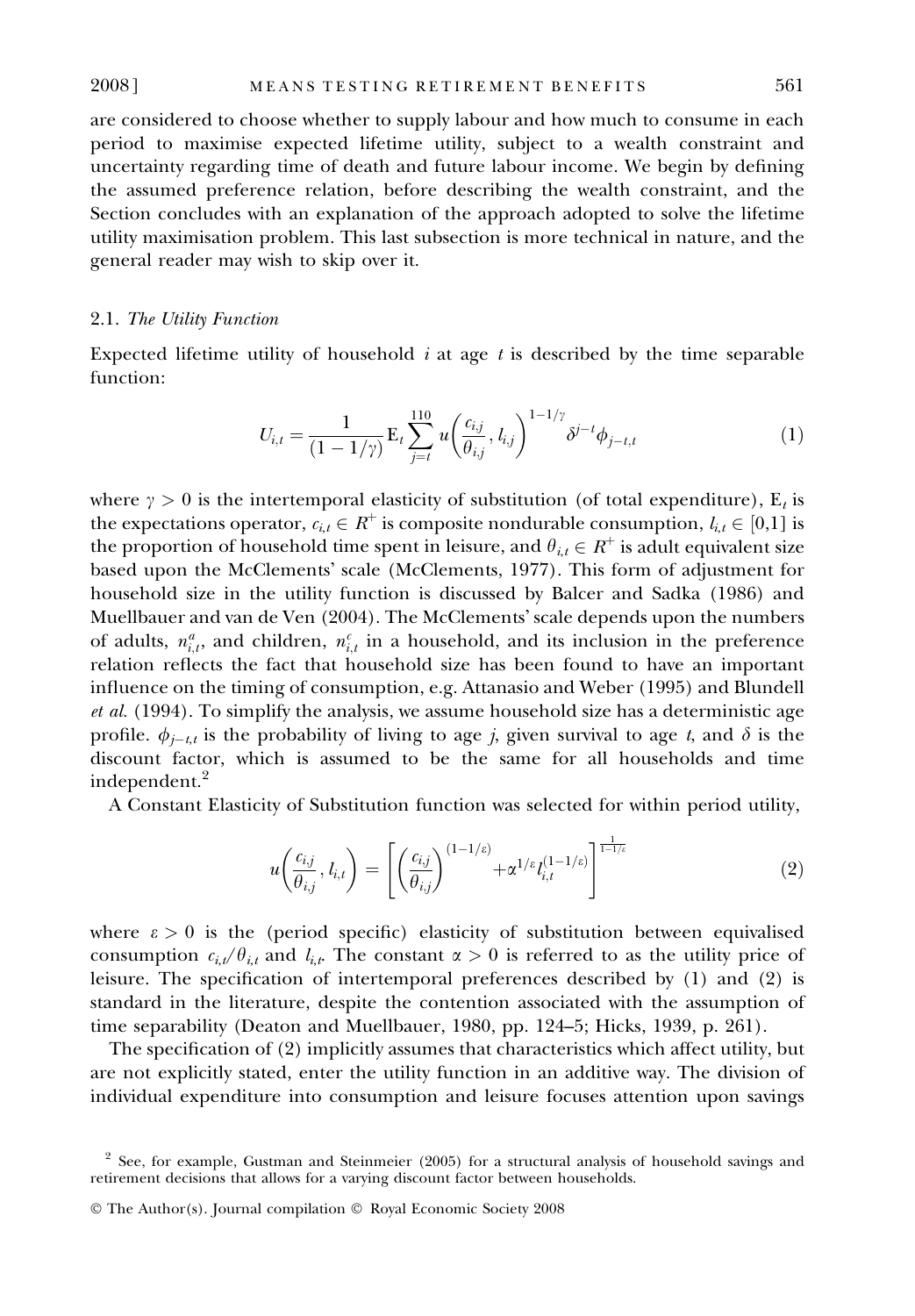and labour supply behaviour. It is an application of the composite commodity theorem, which is motivated in the current context by our consideration of behavioural responses to means tested pension policy that does not discriminate between alternative consumption goods (Hicks, 1939, ch. 2, § 4.)

The partial differential of (1) with respect to consumption,  $c_{i,b}$  and leisure,  $l_{i,b}$  is given by:

$$
U_{cl} = \left(\frac{1}{\varepsilon} - \frac{1}{\gamma}\right) \frac{U_c U_l}{u^{1 - 1/\gamma}}
$$
\n(3)

where we use the standard notation to denote partial derivatives (of within period utility,  $u$ ). As within period utility and the marginal utilities of consumption and leisure are all positive, consumption and leisure are direct substitutes ( $U_{\epsilon l}$  < 0) when  $\epsilon > \gamma$ , and direct complements ( $U_{cl} > 0$ ) when  $\varepsilon < \gamma$ . Only when  $\varepsilon = \gamma$  are consumption and leisure additively separable. Importantly, econometric studies have found that the assumption of additive separability is strongly rejected by the data (Ziliak and Kniesner, 2005).

#### 2.2. Household Labour Supply

We consider a dichotomous model of labour supply in which households from age 20 to 64 are either employed  $l_{i,t} = l_{W_i}$  or not employed  $l_{i,t} = 1$ . An employed household is considered to allocate 30% of the time available to its adult members to work,  $l_W = 0.7$ . From age 65 (the State Pensionable Age, SPA, of men), the household is forced to retire if it has not already done so, in which case  $l_{i,t} = 1$  for all  $t \geq t_{SPA} = 65$ . The labour supply decision is considered to be made between discrete alternatives to reflect the fact that people often cannot choose their hours of work (Fagan, 2003). The discrete nature of the labour supply decision that is considered here also has the advantage that it provides a clear definition of retirement – an obvious benefit given the focus of this article; an earlier analysis which provided a third intermediate category had little impact on the overall outcomes.

It should be noted, however, that the assumption of a dichotomous labour supply decision is likely to dampen the responsiveness of labour supply behaviour implied by the simulation model. Calibration of the model is consequently likely to require a labour elasticity that overstates the practical reality. Furthermore, omitting heterogeneity in the labour supply decision is likely to imply that the calibrated income process will involve more variation than applies in practice. With regard to this last point, it is of note that we obtain a poor match to the age profile of income variation described by survey data, for reasons that are discussed at length in Section 4.3.

#### 2.3. The Wealth Constraint

Equation (1) is considered to be maximised, subject to the constraint that net worth in any period is non-negative,  $w_{i,t} \geq 0$ . We define total net worth by: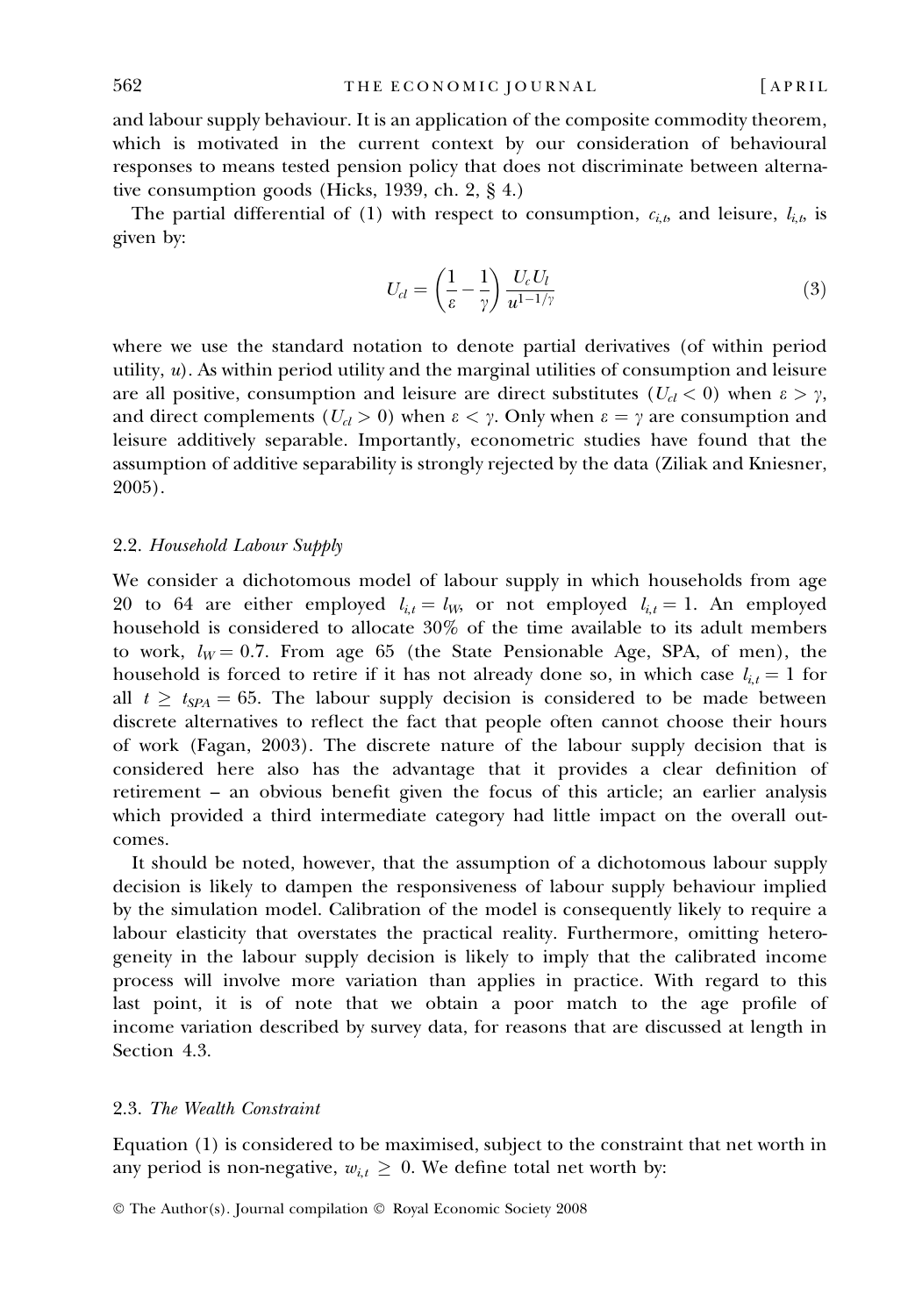2008 ] MEANS TESTING RETIREMENT BENEFITS 563

$$
w_{i,t} = \begin{cases} w_{i,t-1} + \tau \Big( l_{i,t-1}, rw_{i,t-1} + x_{i,t-1}, n_{i,t-1}^a, n_{i,t-1}^c, t-1 \Big) - c_{i,t-1} & \text{if } t \leq t_{SPA} \\ (1-\eta) \Big[ w_{i,t-1} + \tau \Big( l_{i,t-1}, rw_{i,t-1} + x_{i,t-1}, n_{i,t-1}^a, n_{i,t-1}^c, t-1 \Big) - c_{i,t-1} \Big] & \text{if } t = t_{SPA} \\ (4) \end{cases}
$$

where r is the constant real interest rate,  $x_{i,t}$  is private non-property income, and  $\tau(\cdot)$  is the tax and benefit function. In practice, total net worth,  $w_{i,b}$  is comprised of housing, pension wealth, safe and risky financial investments and so on. Demand for these alternative asset classes is affected by a range of considerations, including the associated transactions costs, the uncertainty of investment returns, differential tax treatment and the consumption of housing services. We simplify the current analysis by abstracting from the asset allocation problem and leave associated sensitivity analysis as an issue for further research.

At age  $t = t_{SPA}$ , a proportion,  $\eta$ , of household wealth is annuitised at an actuarially fair rate  $\chi$ . During the working lifetime,  $t < t_{SPA}$ ,  $x_{i,t}$  is equal to the household wage,  $h_{i,b}$ if the household works, and zero otherwise. This household wage is considered to evolve following a stochastic process. During retirement,  $x_{i,t}$  is equal to the annuity income generated by private pensions.

$$
x_{i,t} = \begin{cases} h_{i,t} \frac{(1 - l_{i,t})}{(1 - l_W)} & \text{if } t < t_{SPA} \\ \eta \chi \Big[ w_{i,t-1} + \tau \Big( l_{i,t-1}, r w_{i,t-1} + x_{i,t-1}, n_{i,t-1}^a, n_{i,t-1}^c, t-1 \Big) - c_{i,t-1} \Big] & \text{if } t = t_{SPA} \\ x_{i,t-1} \frac{0.5 + 0.5 \big( n_{i,t}^a - 1 \big)}{0.5 + 0.5 \big( n_{i,t-1}^a - 1 \big)} & \text{if } t > t_{SPA} .\end{cases}
$$

The annuity purchased at age  $t_{spa}$  is assumed to reduce to 65% when the number of adults in a simulated household decreases to 1 in response to the mortality of a spouse. This adjustment to retirement income was necessary to capture the decline in expenditure with age observed in survey data.

#### 2.4. Income Dynamics

In the first period of the simulated lifetime, age 20, each household is allocated a wage,  $h_{i,20}$ , via a random draw from a log-normal distribution,  $\log (h_{i,20}) \sim N(\mu_{20}, \sigma_{20}^2)$ . Thereafter, wages are generated using the stochastic process described by the equation:

$$
\log h_{i,t} = \beta \log h_{i,t-1} + \kappa \frac{(1 - l_{i,t-1})}{(1 - l_W)} + f(t-1) + \omega_{i,t}
$$
\n(5)

where  $f(t)$  is an age-dependent wage growth term,  $\beta$  accounts for time persistence in earnings,  $\omega_{i,t} \sim N(0, \sigma_{\omega}^2)$  is a household specific disturbance term, and  $\kappa$  is the return to another year of experience. This model is closely related to alternatives that have been developed in the literature, discussed in Sefton and van de Ven (2004), and has the practical advantage that it depends only upon variables from the immediately preceding period  $(t-1,h_{i,t-1},l_{i,t-1})$ , which simplifies the endogenous simulation of household savings and labour supply.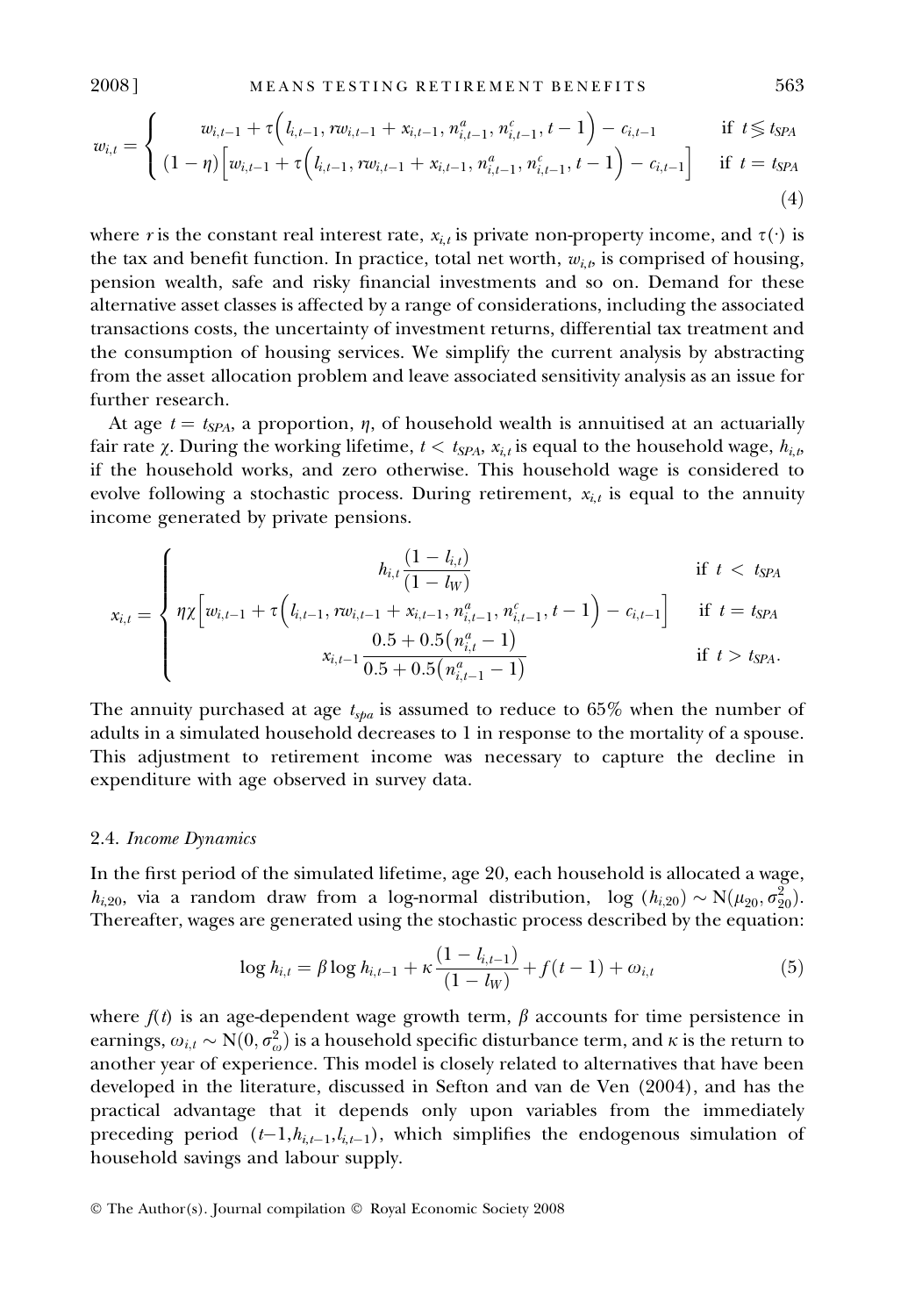Although the concept of an experience term in a wage regression is not new (Mincer and Ofek, 1982), its inclusion is an innovation relative to the related literature. Most related studies omit an experience term because it complicates the utility maximisation problem by invalidating two-stage budgeting. We have, however, found that its inclusion enables us to capture labour supply better at younger ages. See Sefton et al. (2006) for further discussion regarding this issue.

#### 2.5. The Tax Function

The age dependency assumed for the tax function divides the lifetime into three periods: the working lifetime  $t < t_{IB} = 55$ , early retirement  $t_{IB} \leq t < t_{SPA} = 65$ , and retirement  $t_{SPA} \leq t$ . During the working lifetime, the tax function is specified to reflect profiles reported in the April 2003 edition of the Tax Benefit Model Tables (TBMT) issued by the Department for Work and Pensions (http://www.dwp.gov.uk/asd/ tbmt.asp). The profiles take into consideration the impact of income taxes, National Insurance Contributions, the Child Benefit, the Working Tax Credit and the Child Tax Credit. These are the principal schemes that affected healthy families with children during 2003. The focus on a single labour supply term for households raises complications for the tax function that is considered for couples. The UK tax system is based upon individual incomes – a couple cannot split their income to minimise their aggregate tax burden. The simulation of household income, as opposed to individual specific income, implies that some allowance could be made to take into account the tax effect of dual income households. Data from the 2002/3 FRS indicate that, on average, 80% of labour income earned by couples is attributable to the principal bread winner between ages 20 and 64 (the proportion is slightly lower at 76% between 20 and 30, and slightly higher after age 60 at 85%). Given this observation, we assume that all income is earned by the principal bread winner and acknowledge that this will slightly overstate the true tax burden faced by dual income households.

The simulated tax function for ages  $t_{IB} \leq t < t_{spa}$  depends upon private income, employment status, age, and demographic composition. Simulated households that choose to supply labour for any  $t$ ,  $t_{IB} \leq t < t_{\text{max}}$  are treated in the same way as during the working lifetime (described above). The tax treatment applied to a simulated household that chooses not to supply labour and is aged  $t_{IB} \leq t < t_{MIG} = 60$ , is specified to reflect the Incapacity Benefit and income taxes as they stood in 2003/4; between ages  $t_{MIG} \leq t < t_{sba}$  the tax function is specified to reflect the Pension Guarantee (identical for the alternative policy counterfactuals considered here) and income taxes.

The tax function during retirement,  $\tau(.)$ ,  $t \geq t_{\text{spa}}$ , is specified to reflect the effect of income taxes, and the Minimum Income Guarantee (MIG), the Pension Credit (PC) or the Universal Pension (UP), depending upon the policy scenario considered. All three policies are based upon rates and thresholds that applied during 2003, the time of the considered policy reform. The MIG is considered to provide a maximum benefit equal to the Pension Guarantee: £102.10 per week for a single pensioner and £155.80 per week for a couple. This benefit is reduced by a taper (phase-out) rate of 100% applied to any private income, including benefits received from the Basic State Pension (BSP), private pensions, annuities and investment returns. There are also asset tests, although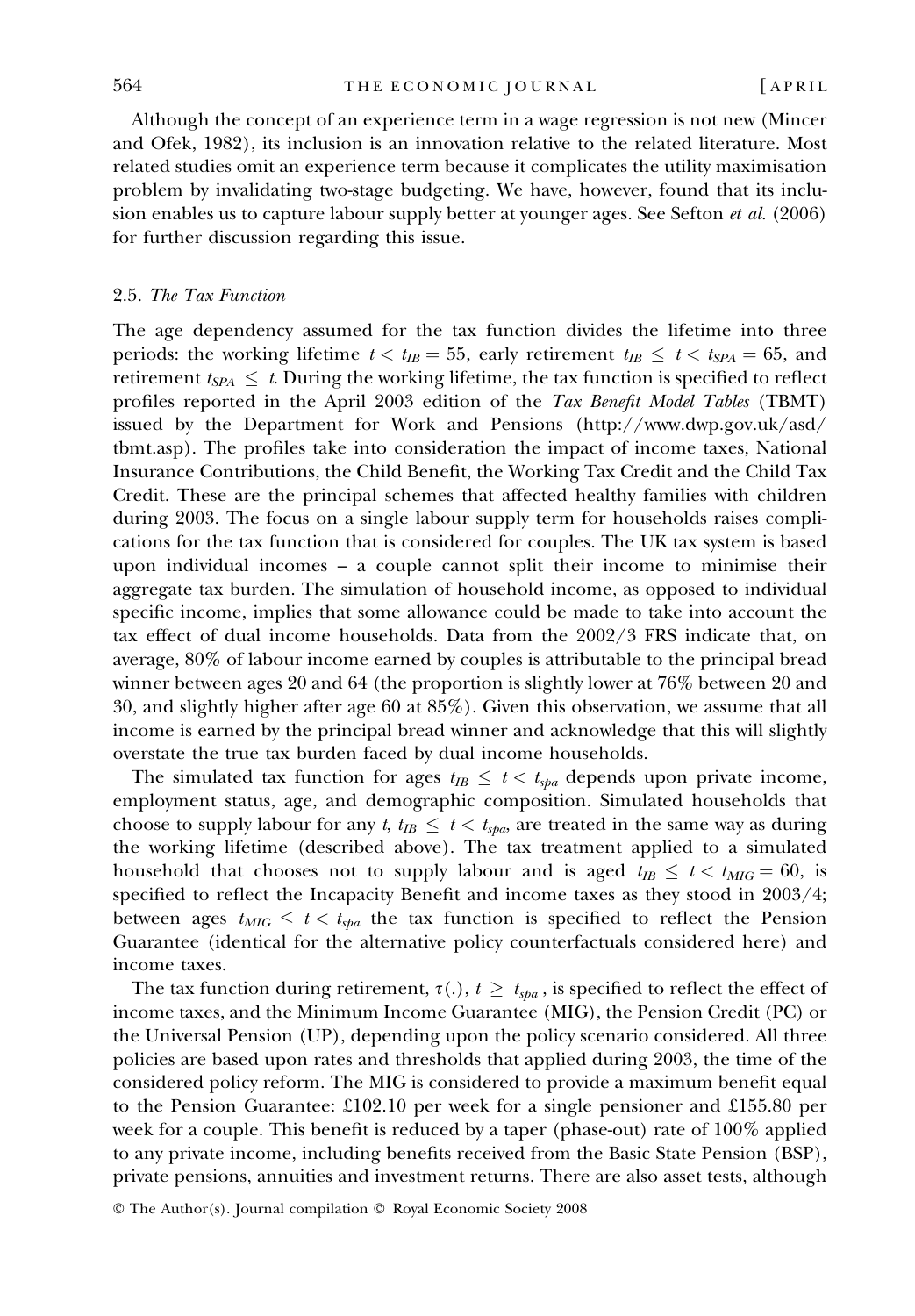

Fig. 2. Simulated Tax Functions – Retired People.

we do not take these into account. The PC and UP are similar to the MIG but are subject, respectively, to taper rates of 40% and 0% on any private income in excess of the full BSP. All households are considered to be eligible for the full BSP. The tax functions applied during retirement are reported in Figure 2.

#### 2.6. Model Solution Procedure

This subsection provides a brief summary of the model solution procedure; see Sefton (2000) for a detailed description.

The assumption of stochastic income implies that an analytical solution to the utility maximisation problem does not exist. The procedure that we adopt consequently uses backward induction to solve the required inter-temporal Bellman equation. Starting in the last possible period of the household's life,  $T = 110$  in the simulations), we can solve relatively simply for the optimising consumption behaviour, given wealth  $w_T$  and annuity  $h_T$  (where we redefine  $h_t$  to denote annuity income for all  $t \geq t_{SPA}$ , and the household wage otherwise). The version of the model considered here does not include an explicit bequest motive (though accidental bequests are generated). Hence, in period  $T$ , households choose to consume all remaining resources. Given this level of consumption we can denote the maximum achievable utility, the value function, by  $V_T(w_T, h_T)$ . We calculate this function at all nodes of a two dimensional grid in wealth and retirement annuity.

At time T-1 the problem reduces to solving the Bellman equation:

$$
V_{T-1}(w_{T-1}, h_{T-1}) = \max_{c_{T-1}, l_{T-1}} \{ u(c_{T-1}/\theta_{T-1}, l_{T-1}) + \delta \phi_{1, T-1} E_{T-1} [V_T(w_{T,}, h_T)] \} \qquad (6)
$$
  
subject to  $w_T[w_{T-1}, x_{T-1}(h_{T-1}, l_{T-1}), c_{T-1}] \ge 0$   
 $h_T(h_{T-1}, l_{T-1})$   
 $l_{T-1} \in \{0.7, 1\}$   
 $c_{T-1} \ge 0.$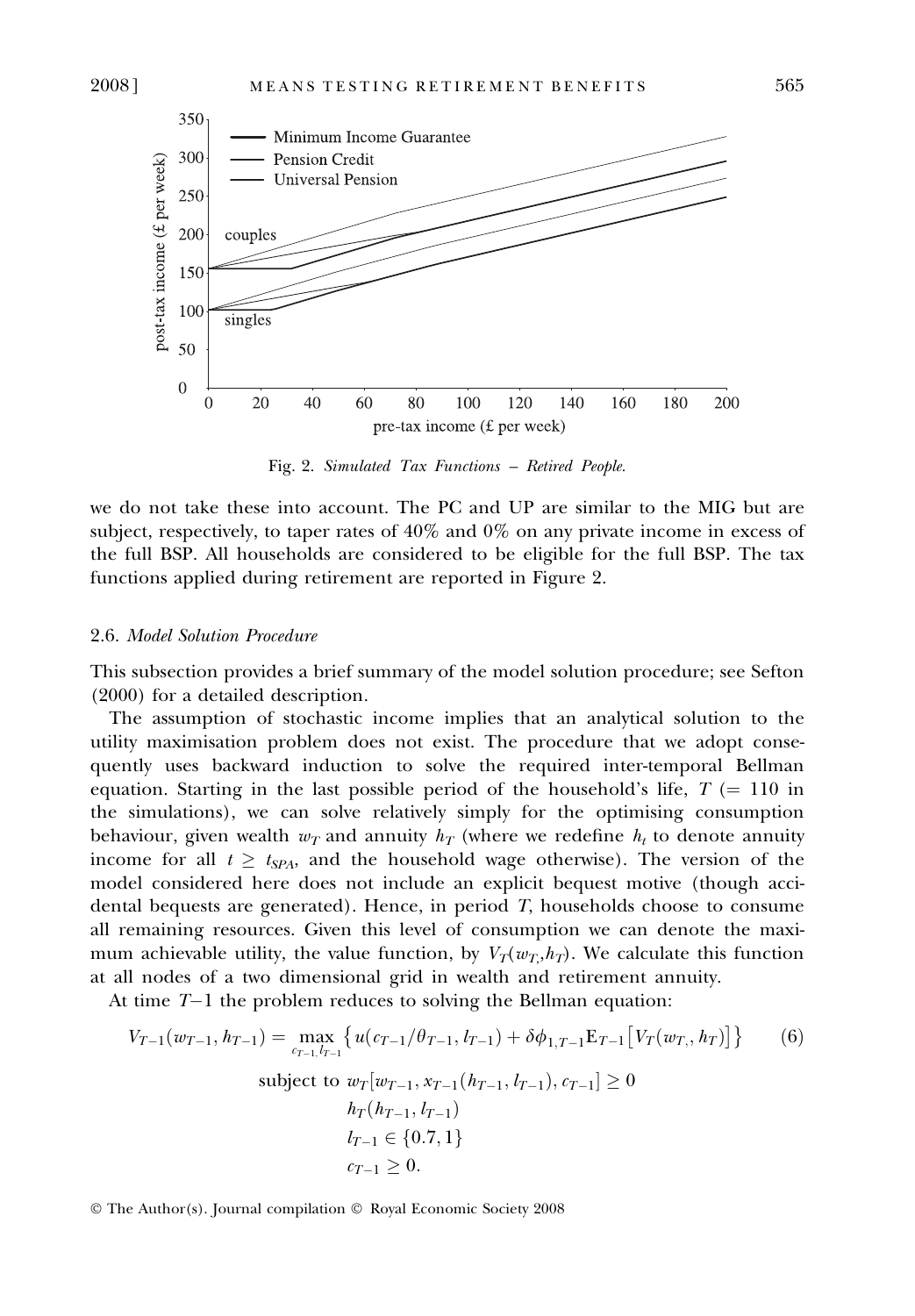We solve this optimisation problem for each node of the  $\mathit{T}\text{--}1$  value function grid. Post mandatory retirement, this implies searching over feasible consumption choices only. Prior to mandatory retirement, we need to search over the feasible consumption choices for each discrete choice of labour supply and then select the particular consumption/leisure pair that achieves the maximum utility. Expectations of next period's value function are evaluated using a gaussian quadrature procedure with 5 abscissae points; a linear interpolation procedure is used to evaluate the value function at points between nodes.

With regard to computation time, there is a trade-off between the grid resolution and the order of the interpolation procedure. As the value function is not globally smooth or concave, we achieved greater accuracy by adopting a fine grid and a linear interpolation routine. Both the wealth and wage grid dimensions were specified on a log scale (to provide greater detail at the low end of the distribution) and were divided into 251 nodes after mandatory retirement and 161 nodes prior to mandatory retirement. Having solved for  $T-1$  the process can be repeated for  $T-2$ ,  $T-3$ , etc. This method allows a solution to be obtained for a household's entire lifetime.

The life-course of an individual household is simulated by running the household forward through the grids described above. Given the household's initial wealth and wage ( $w_{20}$ ,  $h_{20}$ ) we read off from the grids the household's optimal choice of consumption and leisure  $(c_{20}, l_{20})$ . Then given a random draw from the distribution  $\omega_{i,t} \sim N(0, \sigma_{\omega}^2)$  we use (4) and (5) to calculate the household's wealth and wage in the next period ( $w_{21}$ ,  $h_{21}$ ), a process that is repeated for  $t = 21,22,...T$ . A cohort is built up by repeating this procedure for a sample of households.

#### 3. Responses to Benefits Taper Rates in a Two Period Model

Before elaborating with regard to the fully-articulated model that is described above, we use a simple two period model to develop an intuition for the behavioural responses with which the study is concerned. We also use the two period model that is described here to explain our calibration approach in Section 4.

The first period of our two period model corresponds to the working life of the household, and the second period to retirement. The specification of the two period model is identical to the fully articulated model described in the preceding Section, except that we allow the labour supply decision to be continuous in the first period, and adopt a simplified tax structure throughout the considered lifetime. Our assumption of a continuous labour supply decision reflects the fact that, in the fully articulated model, households are considered to be able to vary their labour supply by choosing to work in some periods and not in others.

We assume here that wages and wealth are specified net of taxes in the first period of life. Let  $a_1(=w_1 + h_1)$  denote the total (disposable) resources available to a household at the beginning of period 1. Wealth at the beginning of retirement (the second period) is then first period savings plus the return to investment:

$$
w_2 = (1+r)(a_1 - h_1 l_1 - c_1) \ge 0
$$

where the price of consumption is normalised to 1. In retirement, all households are assumed to receive the universal basic pension,  $\hat{p}$ . In addition there is a means tested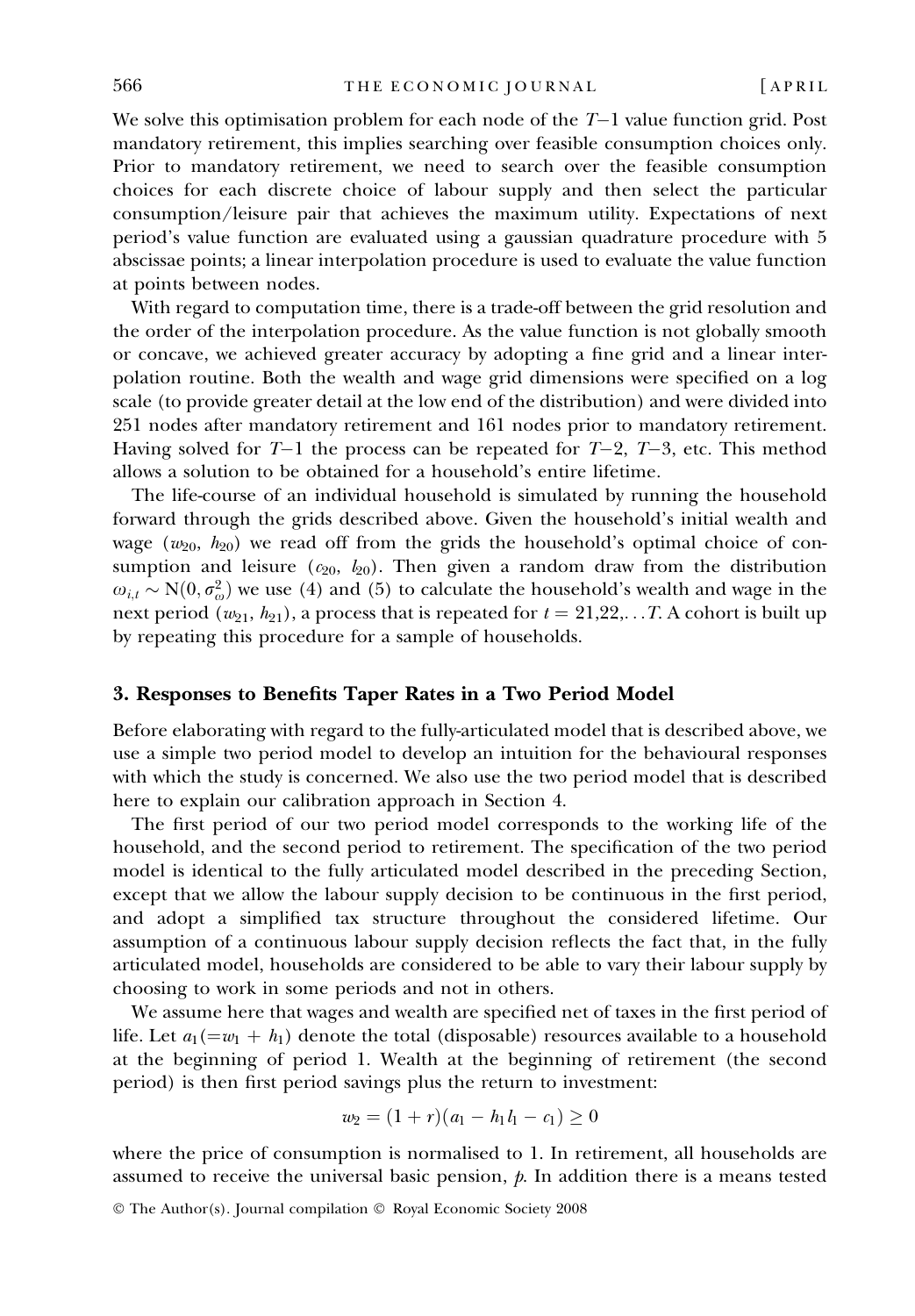pension benefit,  $p_c$ , which is withdrawn at the (constant) marginal rate  $t_m$  with regard to wealth,  $w_2$ . Consumption in the second period is equal to:

$$
c_2 = p + w_2 + \max(p_c - t_m w_2, 0).
$$

Our two period model is similar in spirit to the one developed in Hubbard et al. (1995); but we focus here on consumption and labour supply responses to a change in means testing taper rates (whereas Hubbard et al. omit the labour decision, and focus upon a 100% taper rate). Van de Ven (2006) provides additional discussion regarding the implications for means testing drawn from a two period model, including some analytical results.

The utility maximisation problem is made analytically tractable by two important properties of the model that is described above. First, the specification of the problem permits the solution to be obtained by two-stage budgeting, with the intertemporal allocation solved in the first stage, followed by the consumption/leisure allocation (Browning et al., 1985), although we lose this property in our multi-period model, because of the 'experience effect' that we assume for the household wage, as discussed in Section 2.3. And secondly, the utility function in the first period is homothetic, which implies that first period demand functions are linear in first period expenditure. Denote first period expenditure as  $e_1$  where  $e_1 = c_1 + h_1 l_1$ . Then the Marshallian demand functions are:

$$
l_1 = \left(\frac{\alpha}{h_1^{\varepsilon}}\right) \frac{e_1 \theta_1^{\varepsilon - 1}}{\left(1 + h_1^{1 - \varepsilon} \theta_1^{\varepsilon - 1} \alpha\right)},\tag{7}
$$

$$
c_1 = \frac{e_1}{\left(1 + h_1^{1-\varepsilon} \theta_1^{\varepsilon - 1} \alpha\right)}.
$$
\n(8)

Figure 3 reports the effects on incentives of a reduction in the taper rate of a means tested pension for a low  $(a_1 = a^{-})$  and a middle  $(a_1 = a^{+})$  income household. The line ABDE in the Figure is the low income household's budget line under a taper rate of 100%,  $t_m = 1$ . For the first  $p_c/(1 + r)$  pounds saved, the low income household receives no gain in terms of second period potential consumption. The line ACDE is the low income household's budget line under the reduced taper rate,  $t_m = 0.4$ ; now the low income household loses only  $t_m$  pounds of means tested benefit for every pound of savings, up to the threshold  $p_c/[0.4(1 + r)]$ . When  $t_m =$ 1, Figure 3 indicates that the low income household will maximise its welfare at point A, where they will consume all of their initial resources in the first period and their non-means tested pension benefit in the second. In contrast, when  $t_m = 0.4$ , the low income household maximises its welfare at C, in which case it will choose to save some of its initial resources despite the continued application of a means test.

There are a number of effects here but the largest is the substitution effect. The infinite marginal cost of second period consumption at point A under  $t_m = 1$ , is reduced to  $[(1 + r)(1 - 0.4)]^{-1}$  when  $t_m = 0.4$ , so that the low income household substitutes expenditure out of the first period and into the second. Furthermore, (7) and (8) indicate that the reduced expenditure in the first period will be funded by a proportionate reduction in consumption of goods and leisure. Thus Figure 3 suggests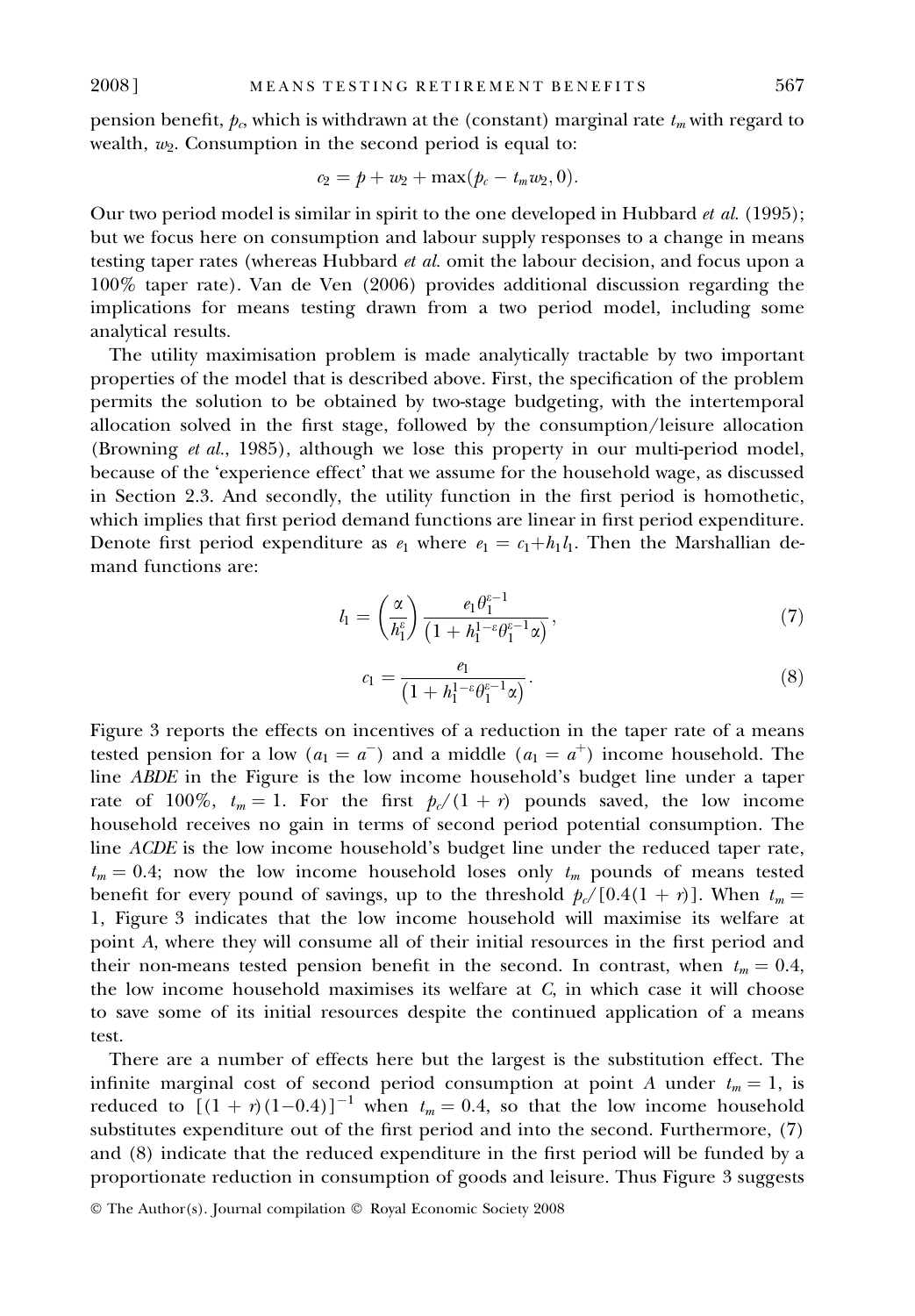

Fig. 3. Responses of Lower and Middle Income Households to a Reduction in the Severity of Pensions Means Testing

that the low income household will choose to save more and work longer in response to the considered reduction in the pensions taper rate.

With regard to the middle income household, *FGIJ* is the budget line under  $t_m = 1$ , and FHIJ is the budget line under  $t_m = 0.4$ . These are to the right of the budget lines of the low income household due to the larger first period endowment received by the middle income household. Under  $t_m = 1$ , the middle income household maximises their welfare at J. At this point the household has saved enough to be out of the means testing regime, and its marginal cost of second period consumption is  $1/(1 + r)$ . If the taper rate is reduced to  $t_m = 0.4$ , however, the middle income household will achieve its maximum welfare at point H. In this case the middle income household will choose to save and work less when the taper rate on means tested pension benefits falls. Again, it is the substitution effect that dominates but for the middle income household the marginal cost of second period consumption increases from  $1/(1 + r)$  to  $[(1 + r)(1 - 0.4)]^{-1}.$ 

This two period model consequently suggests that a reduction in the taper rate on means tested pension benefits will encourage low income households to increase their savings and delay retirement, and have the opposite effects on middle income households. These behavioural responses are borne out by the analysis based upon the fully articulated and calibrated model that is reported in Section 5.

## 4. Model Calibration

The parameters of the model described in Section 2 were adjusted to match the characteristics by age of a simulated population to those described by household microdata. Calibration was undertaken using the following grid-search procedure. First, we normalised by the price of consumption so that wages and interest rates were specified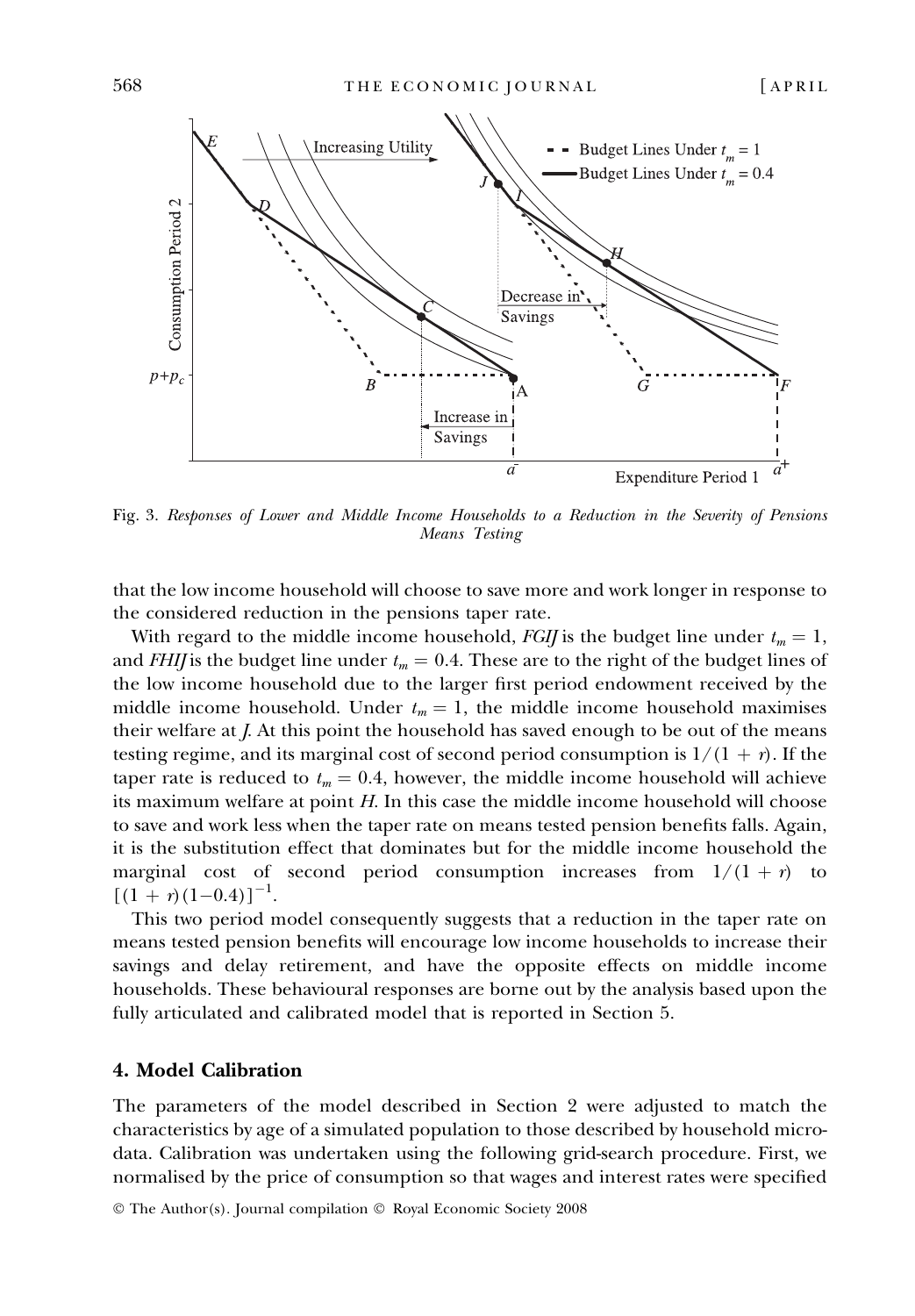in real terms. The real interest rate was fixed at 4% per annum, wealth at age 20 was set to 0 and  $l_W$  was set to 0.7 (working entails a 30% reduction in leisure). We then selected a starting value for each of the remaining model parameters, against which a solution to the lifetime optimisation problem was obtained. Monte Carlo methods were used to generate the life-history for a cohort of households, based upon the behavioural responses described by the model solution and the stochastic processes assumed for the intertemporal development of agent specific state variables. Calibration proceeded by comparing the characteristics by age of the simulated cohort with age profiles that were estimated from survey data.

The income and preference parameters of the model were adjusted to match the simulations against profiles estimated from survey data for the first and second moments of labour supply, income and consumption. Being a multidimensional problem, there was no obvious single statistic to match against and our consideration of second moments complicated the use of the econometric criteria that have been applied elsewhere (as discussed in the introduction). We therefore calculated the sum of squared errors for each model characteristic and used these in conjunction with graphical representations to guide our parameter grid-search.

The age profiles used to calibrate the model were estimated from Family Expenditure Survey (FES) data covering the period 1971Q1–2001Q1, via the procedure described by Deaton (1997) to control for time and cohort effects. Sefton et al. (2006) provide further details regarding the estimation procedure adopted. While this approach does address concerns regarding the representative nature of age profiles, it also raises some new problems of its own. One of the most important of these is associated with the calibration of household income.

When calibrating the model against cross-sectional data, it is natural to consider data for the year in which the tax policy under consideration was applied, which enables simulations to be matched against distributions of both private and disposable income, and provides a useful validation of the procedures used to model tax and benefits policy. This is not possible when profiles are estimated using Deaton's method, as the estimated distributions of private and disposable income are not related by any tax and benefits system that applied at a point in time, but rather they depend on an average of the transfer systems that were applied during the period of estimation. Consequently, it was not possible to calibrate both gross labour income and disposable income in the current context. As savings and labour supply decisions depend crucially upon income net of tax and benefit payments, the wage generating process was calibrated to match the model against estimated age profiles for disposable household income, subject to the assumed tax system.

A further complication arises if one is concerned about the profile for wealth as well as that for income. The most comprehensive source of microdata for household wealth in the UK is the British Household Panel Survey, which provides relevant data for 1995 and 2000. As this survey provides data for only two years, it cannot be used to obtain age profiles using Deaton's method. Hence, the model was not calibrated to match wealth data in the current context. Nevertheless, our experience (Sefton  $et al., 2005$ ) is that the analytical results with which this study is principally concerned are qualitatively the same, whether the profiles against which the model is calibrated are those provided by cross-sectional survey data, or those estimated using Deaton's method.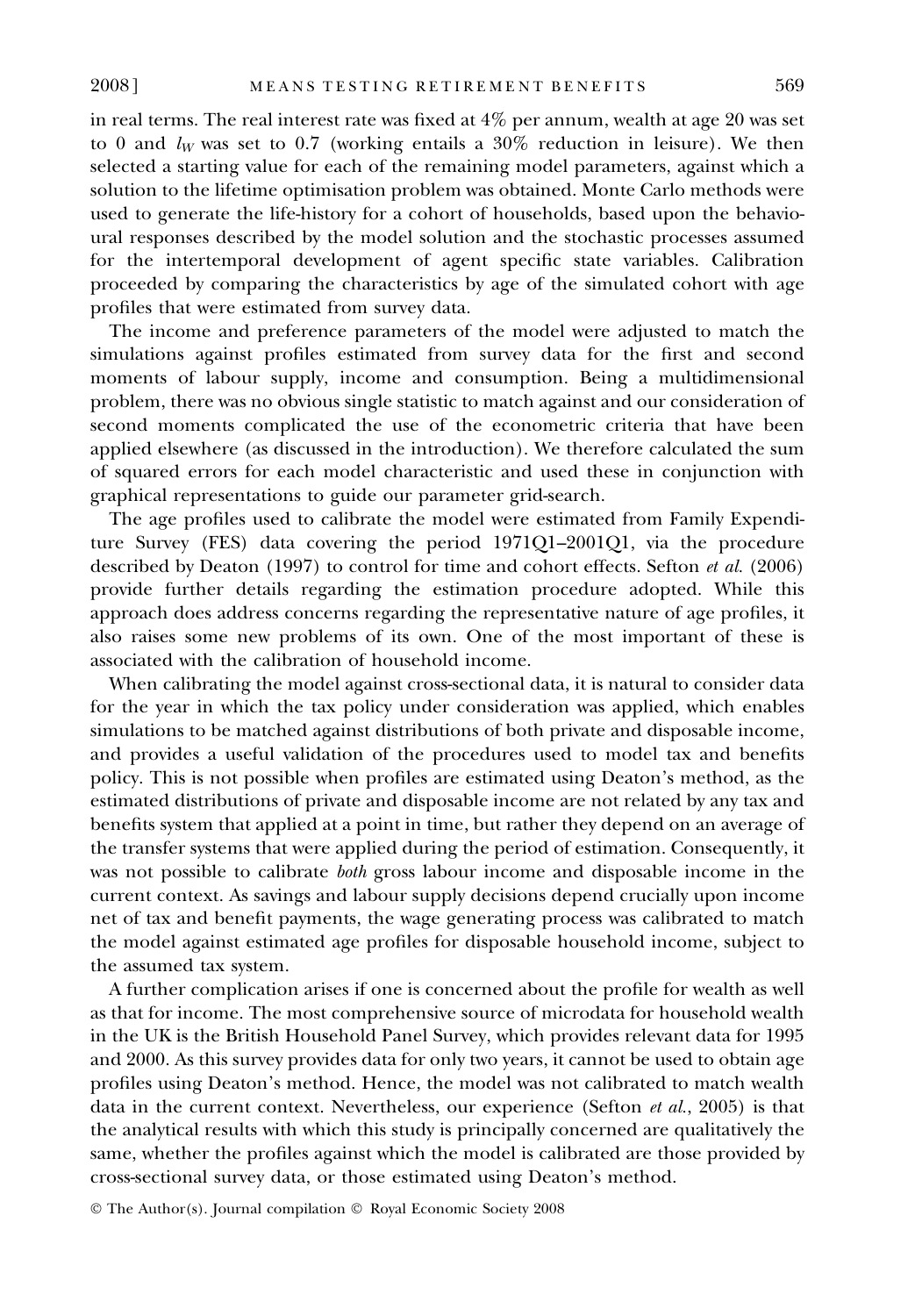We now discuss specific issues relating to the calibration of preference parameters and the income process, before presenting statistics regarding our match to survey data.

### 4.1. Calibration of Preference Parameters

There are four preference parameters to calibrate,  $\gamma$ ,  $\varepsilon$ ,  $\delta$  and  $\alpha$ . In Section 3 on the simplified model, we discussed how the household decision problem can be solved by two-stage budgeting. As households near retirement, the separation of the intertemporal allocation problem from the intratemporal allocation broadly carries over into the fully articulated model, with the parameter pair  $(\gamma, \delta)$  determining household preferences over feasible intertemporal expenditure paths and the parameter pair  $(\varepsilon,\alpha)$ determining preferences over feasible intratemporal consumption/leisure choices. This is because the influence of the experience effect on the dynamic programming problem diminishes as age tends toward mandatory retirement (and disappears in the year prior to mandatory retirement). For given values of the elasticity parameters  $\gamma$  and  $\varepsilon$ , we chose the discount rate,  $\delta$ , to achieve the 'closest' match between the simulated and estimated age profiles for mean household consumption; and we chose the parameter  $\alpha$  to match average retirement rates. Effectively this process defines the parameters ( $\delta$ , $\alpha$ ) as a function of ( $\gamma$ ,  $\varepsilon$ ). The second stage was to calibrate the parameter  $\varepsilon$  to fit the household cross-sectional distribution of retirement age and the parameter  $\gamma$  to fit the cross-sectional distribution of consumption at the mandatory retirement age, 65. The criteria for selecting  $\gamma$  and  $\varepsilon$  warrant further comment.

We discuss the calibration of  $\varepsilon$  first. Equations (7) and (8) from Section 3 indicate that the consumption to leisure ratio about retirement is (approximately) given by:

$$
\frac{l_1}{c_1} = \left(\frac{\alpha}{h_1^e}\right) \theta_1^{e-1}.\tag{9}
$$

For a given  $\varepsilon$ , the parameter  $\alpha$  is calibrated so that average simulated participation rates by age match those estimated from survey data; or in the language of the two-period model the average simulated labour supply equals the average observed labour supply. Denote the normalised average household labour supply by  $\overline{l_1/c_1}$  and the wage of the average household by  $\overline{h}_1$ , so that

$$
\alpha = \left(\frac{\overline{h}_1}{\theta_1}\right)^{\varepsilon} \left(\frac{\overline{l}_1}{\overline{c}_1/\theta_1}\right). \tag{10}
$$

Substituting this value of  $\alpha$  into (9) implies that the labour supply of any household is given by

$$
\frac{l_1}{c_1} = \left(\frac{\overline{h}_1}{h_1}\right)^{\varepsilon} \left(\frac{\overline{l}_1}{\overline{c}_1}\right). \tag{11}
$$

Thus for high income households  $(\bar{h}_1/h_1) < 1$ , increasing the intratemporal elasticity decreases the demand for leisure relative to consumption (equivalent to later retirement in the fully articulated model) but for low income households  $(\bar{h}_1/h_1) > 1$ it increases the demand (equivalent to earlier retirement). The cross-sectional demand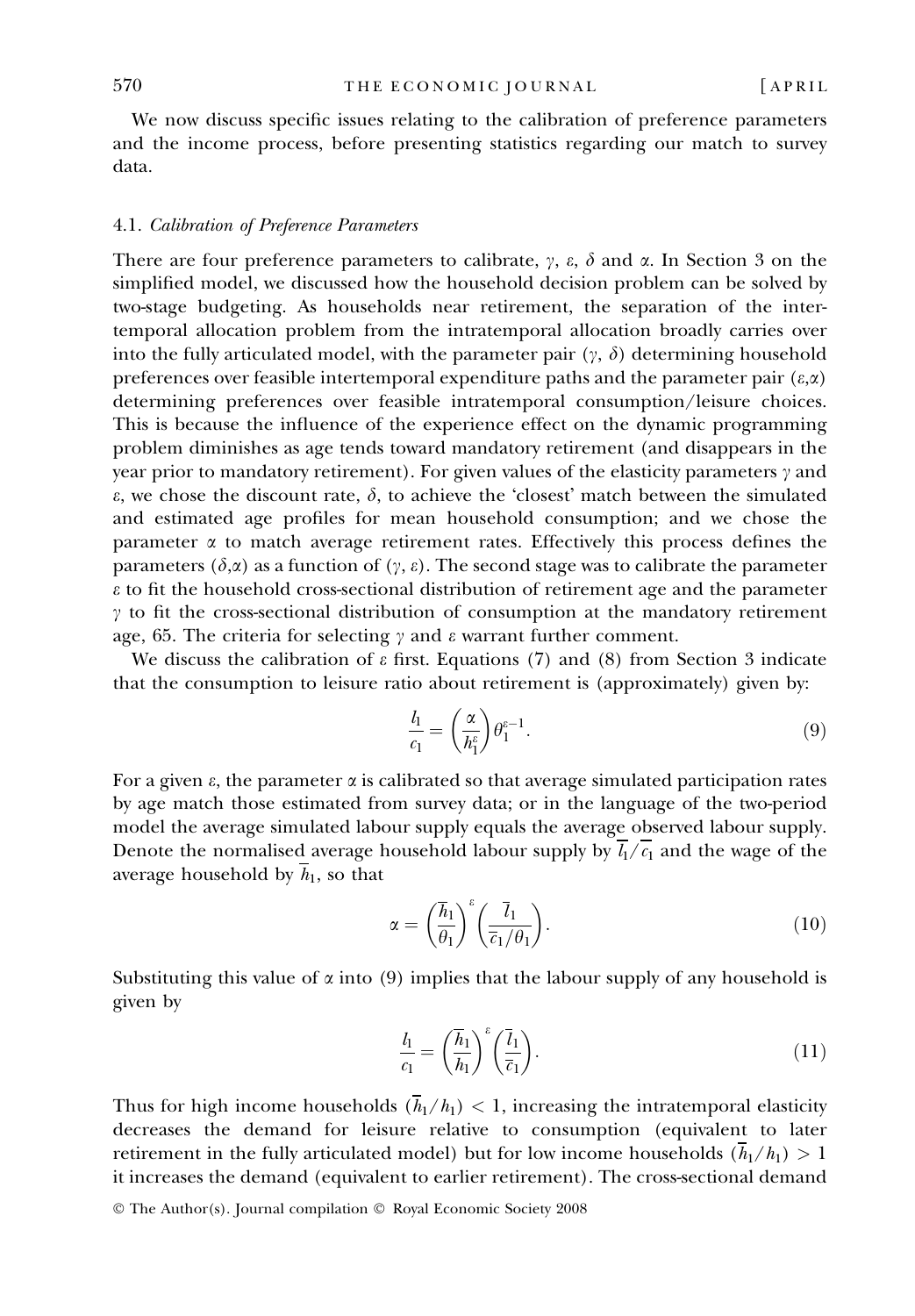for leisure (or the timing of retirement) can consequently be adjusted by varying e. We effectively use the in-sample variation in wages to calibrate  $\varepsilon$ .

With regard to  $\gamma$ , the empirical literature (Attanasio and Weber, 1993; Blundell et al., 1994) has documented that consumption tends to track income across the life-cycle, falling substantially at retirement. Heckman (1974) was the first to draw attention to the fact that this can be explained by the life-cycle hypothesis if leisure and consumption are direct substitutes in utility. Discussion in Section 2.1 reveals that a smaller value of  $\gamma$ , ceteris paribus, implies greater substitutability between leisure and consumption, and hence more pronounced income tracking. We therefore adjusted  $\gamma$  to fit the distribution of consumption about the mandatory retirement age, when labour changes most substantially.

### 4.2. Calibration of the Income Process

Three aspects of the wage generating process were subject to detailed calibration: the initial distribution of wages  $(\mu_{20}, \sigma_{20}^2)$  were selected to reflect statistics of the distribution for disposable non-property income at age 20; the experience effect  $(k)$  and the intertemporal persistence term  $(\beta)$  were increased to motivate higher labour supply by the young; and age specific dummy variables (one for each year) and the variance of the household specific disturbance term  $(\sigma_{\omega}^2)$  were adjusted to match the age profile of the distribution of disposable non-property income to the profiles estimated from survey data.

Finally, the model was calibrated for an assumed proportion of annuitised wealth at retirement,  $\eta$ . This parameter is important in the current context because the proportion of wealth that is not annuitised is considered to be exempt from means testing. Of the various holdings that are included in the composite asset,  $w_{i,t_{av}}$ , two principal classes are omitted from the eligibility (income and wealth) tests that were actually applied by the Minimum Income Guarantee and Pension Credit: owner occupied housing and the first £6,000 of additional wealth. In the first instance we assume that these exempt assets account for 50% of  $w_{i,t_{\text{max}}}, \eta = 0.5$ , and conduct associated sensitivity analysis by also considering  $\eta = 0.7$  (30% of wealth is exempt from means tests). Nonannuitised assets are assumed to revert to the government on death.

## 4.3. The Fit Between Simulated and Estimated Age Profiles

Following an extensive search, the parameter values that were found to obtain the closest approximations to age profiles estimated from survey data are reported in Table 1. The Table is divided into three panels. The top panel reports preference parameters and other exogenously assumed population characteristics; the middle panel reports parameters for the wage generating process; and the bottom panel provides age specific dummy variables that are used as exogenous input for the model.

The first row in the top panel of Table 1 displays the parameter combination that provides the best overall fit that we identified to the age profiles estimated from survey data, assuming  $\eta = 0.5$ . This parameter combination implies that consumption and leisure are direct substitutes. The resulting intertemporal elasticity of consumption depends on the point of calculation. However, at population averages for consumption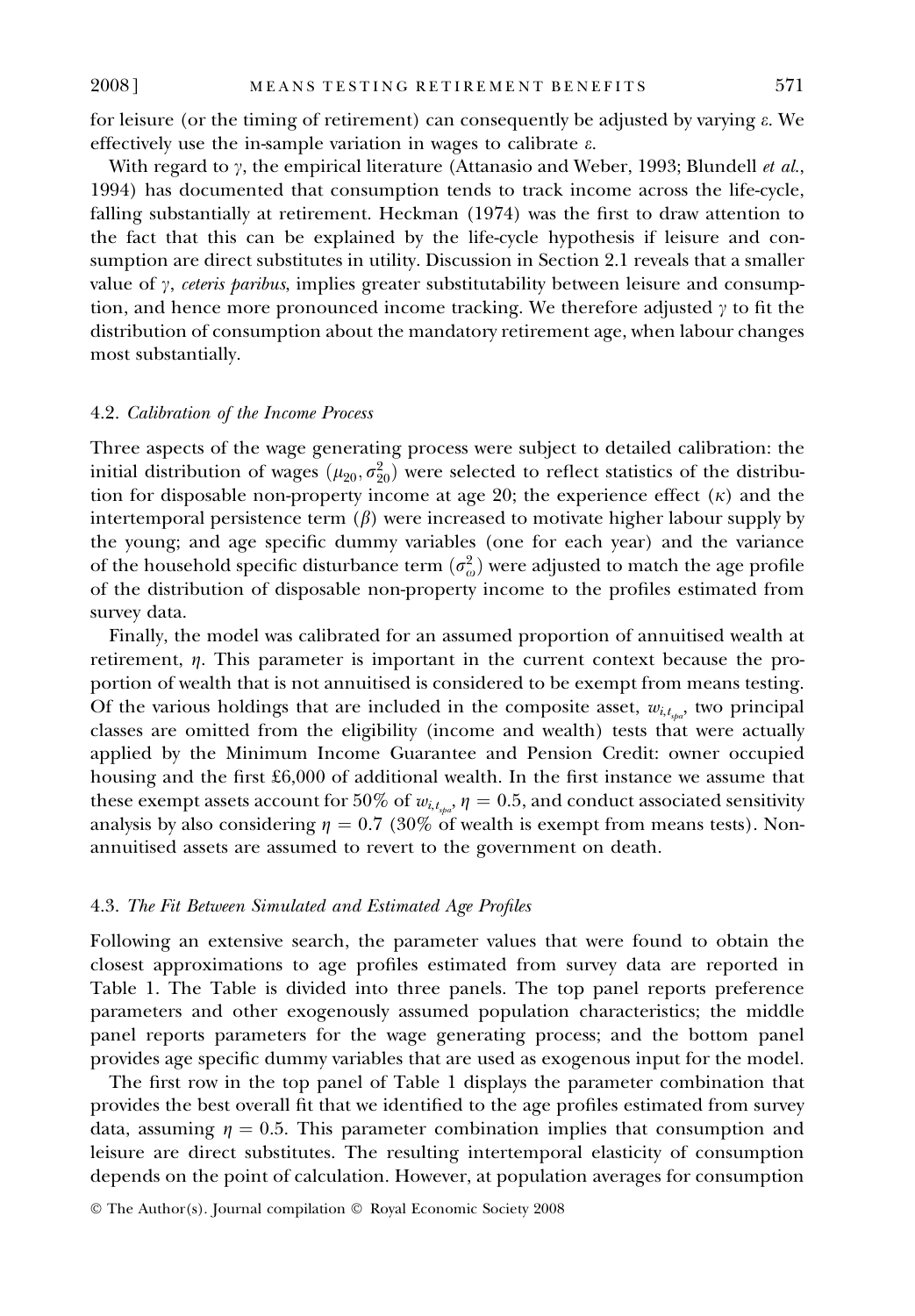|                   |                      | γ              |                | $\epsilon$     | $\alpha$   | $\delta$                                                                                    | $\eta$ | $w_{20}$         | $\boldsymbol{r}$ | lw  |
|-------------------|----------------------|----------------|----------------|----------------|------------|---------------------------------------------------------------------------------------------|--------|------------------|------------------|-----|
| base case         |                      | 0.200          |                | 0.580          | 1.630      | 0.970                                                                                       | 0.5    | $\boldsymbol{0}$ | 0.04             | 0.7 |
| $\gamma=0.5$      |                      | 0.500          |                | 0.580          | 1.620      | 0.956                                                                                       | 0.5    | $\boldsymbol{0}$ | 0.04             | 0.7 |
| $\gamma = 0.1$    |                      | 0.100          |                | 0.580          | 1.605      | 0.980                                                                                       | 0.5    | $\boldsymbol{0}$ | 0.04             | 0.7 |
| $\epsilon=0.7$    |                      | 0.345          |                | 0.700          | 1.690      | 0.967                                                                                       | 0.5    | $\boldsymbol{0}$ | 0.04             | 0.7 |
| $\epsilon = 0.45$ |                      | 0.080          |                | 0.450          | 1.460      | 0.980                                                                                       | 0.5    | $\boldsymbol{0}$ | 0.04             | 0.7 |
| $\eta=0.7$        |                      | 0.200          |                | 0.580          | 1.630      | 0.970                                                                                       | 0.7    | $\boldsymbol{0}$ | 0.04             | 0.7 |
|                   |                      |                |                |                |            | <b>Wage Generating Parameters</b>                                                           |        |                  |                  |     |
|                   |                      |                |                |                |            | $\mu_{20} = 5.443 \sigma_{20} = 0.160 \kappa = 0.050 \beta = 0.990 \sigma_{\omega} = 0.032$ |        |                  |                  |     |
|                   |                      |                |                |                |            | Age Specific Dummy Variables                                                                |        |                  |                  |     |
| age               | f(t)                 | eqv scale      | na             | $\it nc$       | age        | eqv scale                                                                                   | na     | mort prob        | cum (survival)   |     |
| 20                |                      | 1.617          | 1.647          | 0.950          | 65         | 1.201                                                                                       | 1.454  | 0.005            | 0.975            |     |
| 21                | 0.226                | 1.670          | 1.713          | 0.992          | 66         | 1.193                                                                                       | 1.446  | 0.006            | 0.970            |     |
| 22                | 0.288                | 1.724          | 1.775          | 1.051          | 67         | 1.199                                                                                       | 1.456  | 0.007            | 0.964            |     |
| 23                | 0.221                | 1.724          | 1.774          | 1.016          | 68         | 1.183                                                                                       | 1.428  | 0.009            | 0.957            |     |
| 24                | 0.156                | 1.753          | 1.813          | 1.037          | 69         | 1.173                                                                                       | 1.412  | 0.010            | 0.948            |     |
| 25                | 0.101                | 1.775          | 1.805          | 1.122          | 70         | 1.175                                                                                       | 1.413  | 0.012            | 0.939            |     |
| 26                | 0.079                | 1.811          | 1.818          | 1.210          | 71         | 1.171                                                                                       | 1.408  | 0.014            | 0.927            |     |
| 27                | 0.068                | 1.841          | 1.822          | 1.291          | 72         | 1.150                                                                                       | 1.373  | 0.017            | 0.914            |     |
| 28                | 0.071                | 1.877          | 1.820          | 1.389          | 73         | 1.144                                                                                       | 1.364  | 0.020            | 0.898            |     |
| 29                | 0.036                | 1.921          | 1.824          | 1.500          | 74         | 1.133                                                                                       | 1.343  | 0.023            | 0.881            |     |
| 30                | 0.064                | 1.958          | 1.822          | 1.592          | 75         | 1.134                                                                                       | 1.345  | 0.027            | 0.861            |     |
| 31                | 0.051                | 2.011          | 1.829          | 1.713          | 76         | 1.120                                                                                       | 1.319  | 0.031            | 0.838            |     |
| 32                | 0.031                | 2.032          | 1.809          | 1.780          | 77         | 1.109                                                                                       | 1.296  | 0.035            | 0.812            |     |
| 33                | 0.058                | 2.081          | 1.829          | 1.842          | 78         | 1.106                                                                                       | 1.293  | 0.041            | 0.783            |     |
| 34                | 0.046                | 2.114          | 1.815          | 1.918          | 79         | 1.108                                                                                       | 1.292  | 0.047            | 0.751            |     |
| 35                | 0.037                | 2.127          | 1.798          | 1.929          | 80         | 1.096                                                                                       | 1.268  | 0.054            | 0.716            |     |
| 36                | 0.057                | 2.153          | 1.791          | 1.947          | 81         | 1.088                                                                                       | 1.256  | 0.061            | 0.678            |     |
| 37                | 0.040                | 2.176          | 1.796          | 1.961          | 82         | 1.064                                                                                       | 1.215  | 0.070            | 0.637            |     |
| 38                | 0.051                | 2.203          | 1.793          | 1.992          | 83         | 1.062                                                                                       | 1.211  | 0.079            | 0.592            |     |
| 39                | 0.027                | 2.197          | 1.789          | 1.938          | 84         | 1.074                                                                                       | 1.224  | 0.090            | 0.545            |     |
| 40                | 0.024                | 2.179          | 1.775          | 1.857          | 85         | 1.060                                                                                       | 1.192  | 0.101            | 0.496            |     |
| 41                | 0.044                | 2.175          | 1.771          | 1.813          | 86         | 1.050                                                                                       | 1.161  | 0.113            | 0.446            |     |
| 42                | 0.034                | 2.152          | 1.765          | 1.743          | 87         | 1.040                                                                                       | 1.129  | 0.126            | 0.396            |     |
| 43                | 0.028                | 2.085          | 1.762          | 1.556          | 88         | 1.030                                                                                       | 1.097  | 0.139            | 0.346            |     |
| 44                | 0.026                | 2.045          | 1.739          | 1.462          | 89         | 1.020                                                                                       | 1.066  | 0.154            | 0.298            |     |
| 45                | 0.024                | 2.007          | 1.740          | 1.361          | 90         | 1.000                                                                                       | 1.000  | 0.168            | 0.252            |     |
| 46                | 0.021                | 1.930          | 1.715          | 1.207          | 91         | 1.000                                                                                       | 1.000  | 0.183            | 0.210            |     |
| 47                | 0.021                | 1.855          | 1.693          | 1.059          | 92         | 1.000                                                                                       | 1.000  | 0.202            | 0.171            |     |
| 48                | 0.019                | 1.791          | 1.693          | 0.891          | 93         | 1.000                                                                                       | 1.000  | 0.221            | 0.137            |     |
| 49                | 0.019                | 1.708          | 1.669          | 0.727          | 94         | 1.000                                                                                       | 1.000  | 0.239            | 0.106            |     |
| 50                | 0.022                | 1.673          | 1.677          | 0.626          | 95         | 1.000                                                                                       | 1.000  | 0.258            | 0.081            |     |
| 51                | 0.021                | 1.581          | 1.645          | 0.454          | 96         | 1.000                                                                                       | 1.000  | 0.278            | 0.060            |     |
| 52                | 0.018                | 1.547          | 1.648          | 0.373          | 97         | 1.000                                                                                       | 1.000  | 0.295            | 0.043            |     |
| 53                | 0.016                | 1.494<br>1.459 | 1.631<br>1.633 | 0.268          | 98         | 1.000                                                                                       | 1.000  | 0.310            | 0.031            |     |
| 54                | 0.013                |                |                | 0.194          | 99         | 1.000                                                                                       | 1.000  | 0.328            | 0.021            |     |
| 55                | 0.011                | 1.424          | 1.617          | 0.133          | 100        | 1.000                                                                                       | 1.000  | 0.350            | 0.014            |     |
| 56                | 0.010                | 1.399          | 1.619          | 0.064          | 101        | 1.000                                                                                       | 1.000  | 0.389            | 0.009            |     |
| 57                | 0.006                | 1.373          | 1.610          | 0.026          | 102        | 1.000                                                                                       | 1.000  | 0.422            | 0.006            |     |
| 58                | 0.000                | 1.354          | 1.607          | 0.000          | 103        | 1.000                                                                                       | 1.000  | 0.474            | 0.003            |     |
| 59                | $-0.005$             | 1.329          | 1.595          | 0.000          | 104        | 1.000                                                                                       | 1.000  | 0.525            | 0.002            |     |
| 60                | $-0.009$<br>$-0.012$ | 1.294          | 1.559          | 0.000<br>0.000 | 105<br>106 | 1.000<br>1.000                                                                              | 1.000  | 0.584            | 0.001<br>0.000   |     |
| 61                |                      | 1.275          | 1.544          |                |            |                                                                                             | 1.000  | 0.651            |                  |     |

Table 1 Calibrated Model Parameters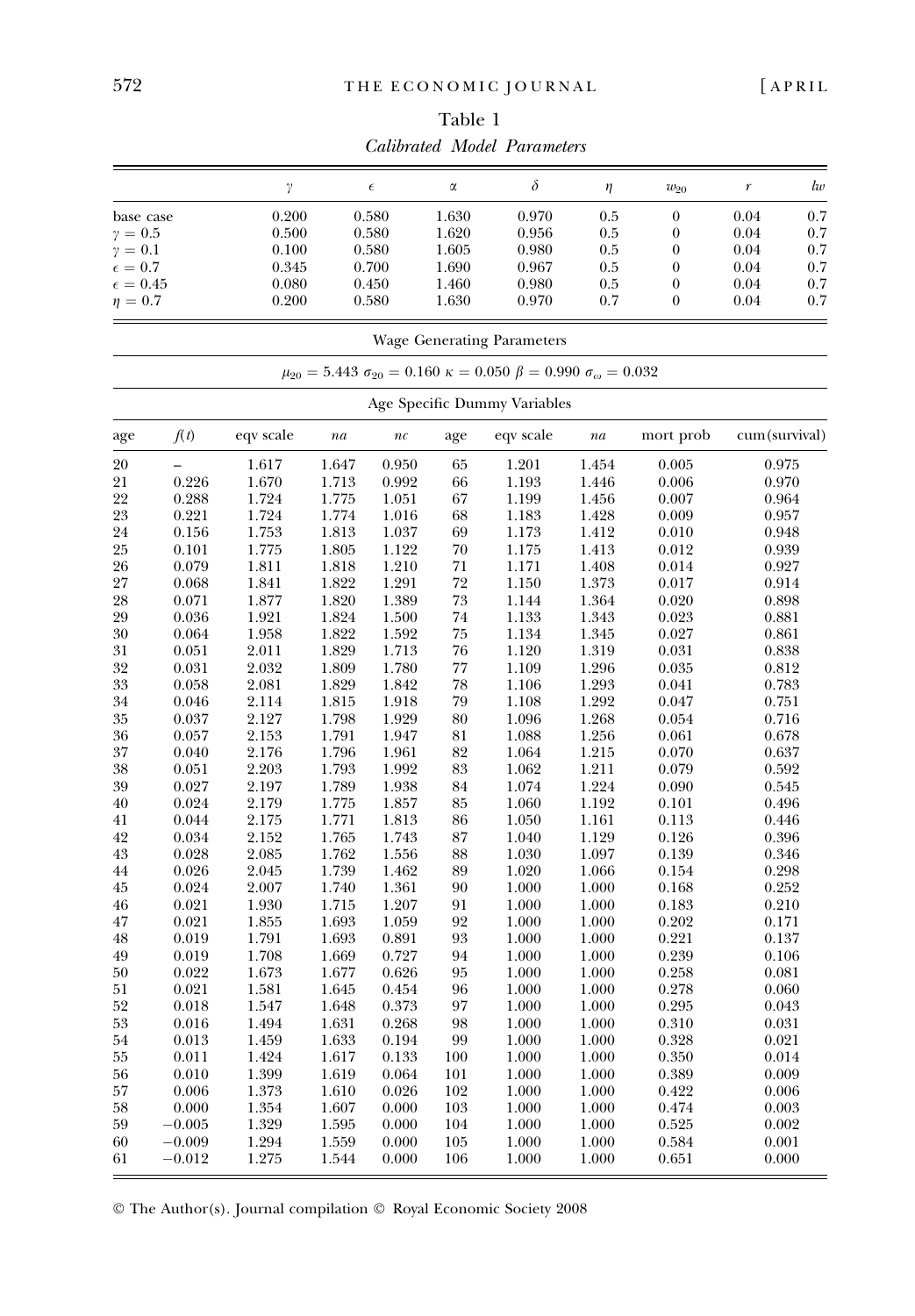# Table 1

# (Continued)

|                |                                  |                         |                         |                         |                          | <b>Wage Generating Parameters</b>                                                       |                                  |                                  |                                  |  |  |
|----------------|----------------------------------|-------------------------|-------------------------|-------------------------|--------------------------|-----------------------------------------------------------------------------------------|----------------------------------|----------------------------------|----------------------------------|--|--|
|                |                                  |                         |                         |                         |                          | $\mu_{90} = 5.443 \sigma_{90} = 0.160 \kappa = 0.050 \beta = 0.990 \sigma_{00} = 0.032$ |                                  |                                  |                                  |  |  |
|                | Age Specific Dummy Variables     |                         |                         |                         |                          |                                                                                         |                                  |                                  |                                  |  |  |
| age            | f(t)                             | eqv scale               | na                      | nc                      | age                      | eqv scale                                                                               | na                               | mort prob                        | cum (survival)                   |  |  |
| 62<br>63<br>64 | $-0.014$<br>$-0.009$<br>$-0.002$ | 1.274<br>1.255<br>1.239 | 1.540<br>1.519<br>1.505 | 0.000<br>0.000<br>0.000 | 107<br>108<br>109<br>110 | 1.000<br>1.000<br>1.000<br>1.000                                                        | 1.000<br>1.000<br>1.000<br>1.000 | 0.730<br>0.813<br>0.900<br>1.000 | 0.000<br>0.000<br>0.000<br>0.000 |  |  |

 $\gamma$  = intertemporal elasticity of substitution of total expenditure in preference relation

 $\epsilon$  = intratemporal elasticity of substitution in preference relation

 $\alpha$  = utility price of leisure in preference relation; delta = discount rate in preference relation

 $\eta$  = proportion of wealth annuitised at retirement (and subject to pensions means test)

 $w_{20}$  = wealth endowment at age 20;  $r$  = real interest rate;  $lw$  = proportion of time spent in leisure when employed

 $\mu_{20}$  = mean log wage at age 20;  $\sigma_{20}$  = variance of log wage at age 20

 $\sigma_{\omega}$  = variance of stochastic wage innovation at age t

 $\kappa$  = experience effect in wage generating process;  $\beta$  = intertemporal persistence in wage generating process  $f(t)$  = age specific dummy variables in wage generating process

eqv scale  $=$  McClements' equivalence scale by age;  $na =$  number of adults in the household;  $nc =$  number of children in the household

mort prob  $=$  age specific (period) mortality rate; cum(survival)  $=$  age specific cumulative survival probability (from age 20)

(£522 per week), leisure (0.7142), and the equivalence scale (1.837  $\times$  300) between ages 25 and 60, weighting each age equally we find a value of 0.367 which is within the range suggested by the literature. The next two rows of the Table report parameter combinations that provide the closest fit to survey data for alternative assumptions regarding  $\gamma$  and the following two rows do the same for alternative assumptions regarding e. These alternative specifications (all of which are based upon the same wage generating process) are provided to highlight the sensitivity of simulated behaviour to  $\gamma$  and  $\varepsilon$ . The last row in the top panel of Table 1 provides the parameters assumed for the alternative assumption made for  $\eta$ .

The parameters assumed for the wage generating process imply strong intertemporal persistence and a 5% annual wage premium in return for employment. These statistics reflect the difficulties that are commonly experienced in capturing labour participation rates at young ages. The age profiles for household size that were estimated from FRS survey data were exogenously assumed for the model and are reported in the bottom panel of Table 1. These data reflect the standard hump-shaped age profile for household need that has been found to have an important influence on the profile for consumption. The survival probabilities assumed for the analysis are based upon the probability that at least one member of a couple survives from age 20 and were calculated from the UK Government Actuary's life tables averaging probabilities over the available data from 1980 to 2002.

The relations between simulated data obtained using the calibrated parameter values and the age profiles estimated from survey data are displayed in Figures 4 to 6. All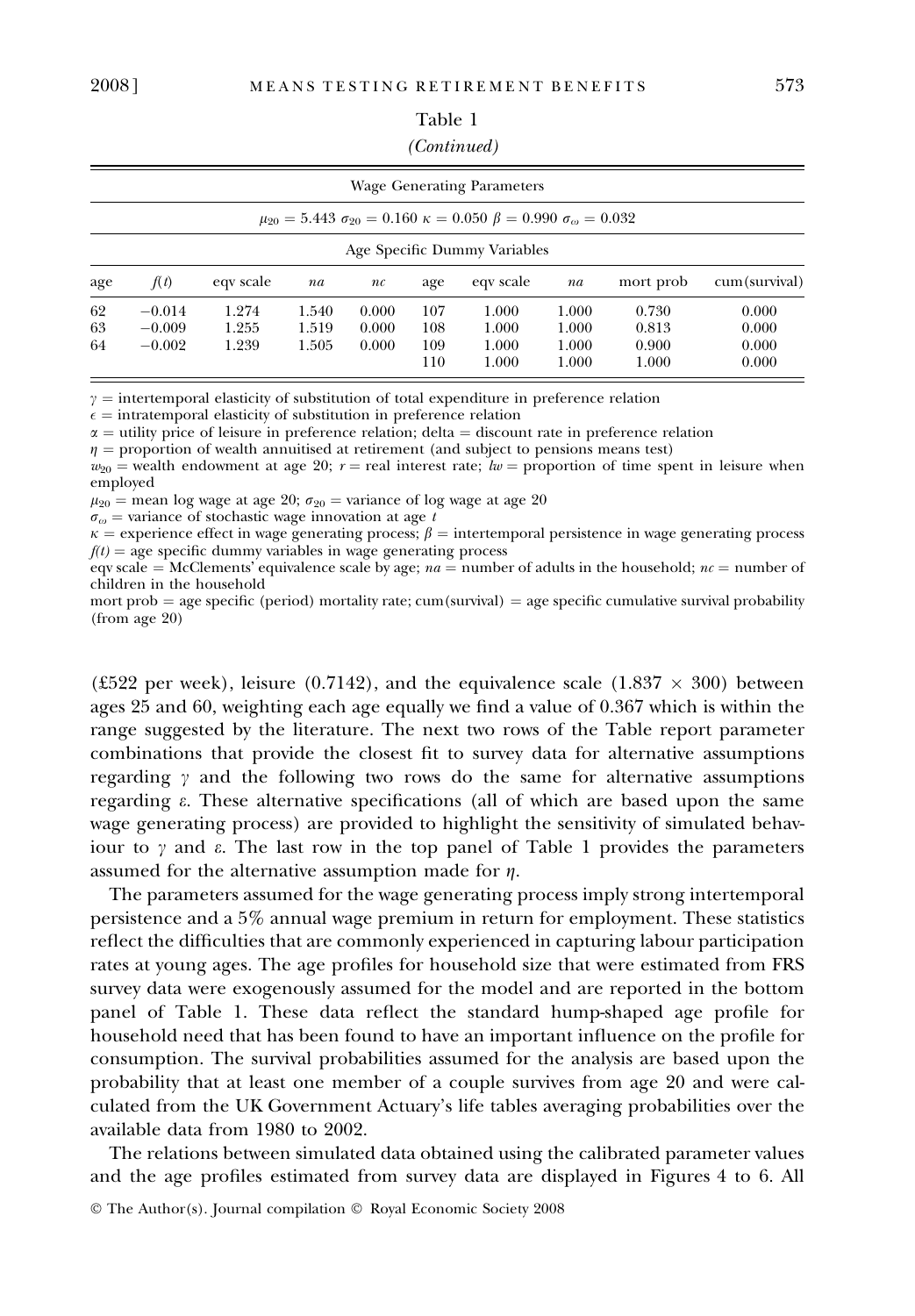

Fig. 4. Labour Force Participation – Simulated Versus Survey Data Source: Survey data – Estimated age profiles, controlled for time and cohort effects. Survey data arithmetically adjusted to 100% employment at age 27.



Fig. 5. Disposable Non-Property Income Profiles by Age – Simulated Versus Survey Data Source: Survey data - Estimated age profiles, controlled for time and cohort effects. Monetary values reported as proportions of average annual full-time employment income.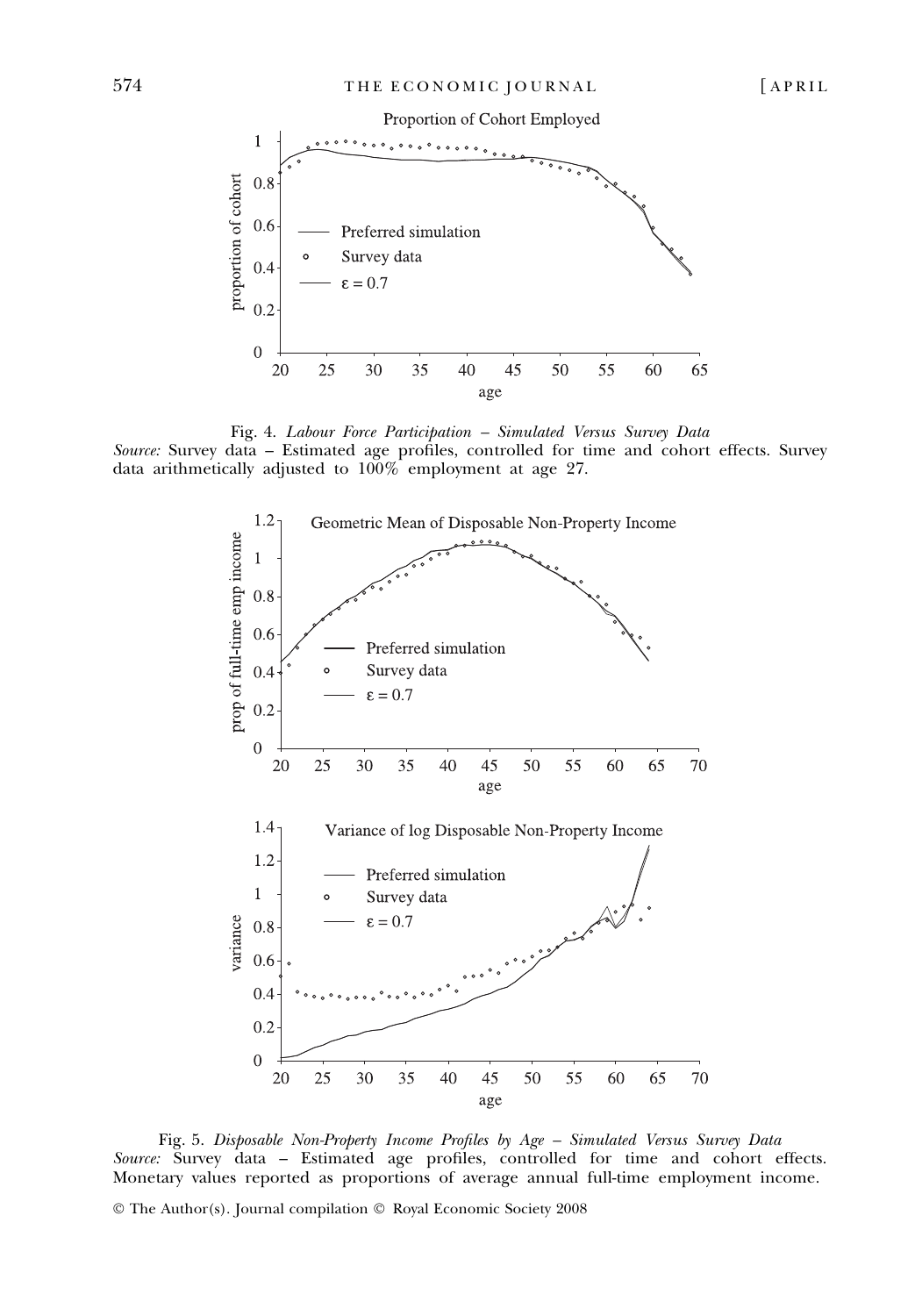

Fig. 6. Consumption Profiles by Age – Simulated Versus Survey Data Source: Survey data - Estimated age profiles, controlled for time and cohort effects. Monetary values reported as proportions of average ammual full-time employment income.

monetary values are reported relative to average gross annual income for all full-time employees in the UK during  $2003/4$ , equal to £22,724.<sup>3</sup>

Figures 4 to 6 indicate that the simulation model based upon the preferred parameter calibration does a good job of capturing the age profiles estimated from survey data. The top panel of Figure 4 reveals that, although the simulation model under-predicts the proportion employed between ages 23 and 46, the age profile of employment matches the survey data particularly closely for the period of early retirement (from age 45), consistent with the focus of the current study. Furthermore, Table 2 suggests that the

 $3\text{ }$  £437 per week. Figure based on average gross weekly earnings of all full-time employees, winter 03/04, Labour Force Survey Historical Quarterly Supplement, Table 37. Available from the National Statistics website: http://www.statistics.gov.uk/.

<sup>©</sup> The Author(s). Journal compilation © Royal Economic Society 2008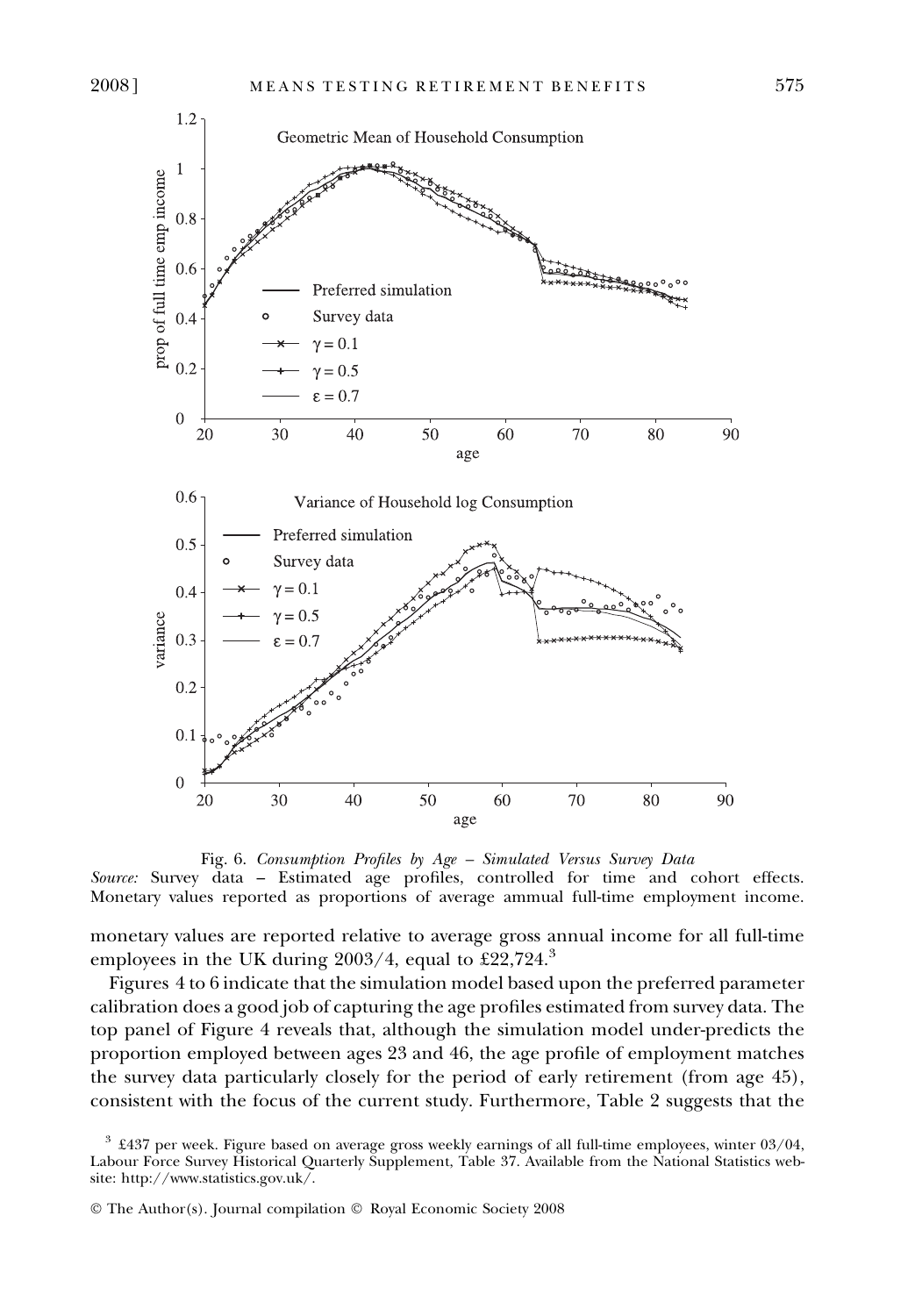|                      | lowest<br>quintile | 2nd<br>quintile | 3rd<br>quintile | 4th<br>quintile | highest<br>quintile |
|----------------------|--------------------|-----------------|-----------------|-----------------|---------------------|
| preferred simulation | 71.89              | 17.90           | 2.02            | 2.83            | 30.91               |
| $\gamma=0.5$         | 69.77              | 16.94           | 3.21            | 2.28            | 29.88               |
| $\gamma=0.1$         | 73.83              | 17.51           | 1.50            | 2.39            | 27.92               |
| $\epsilon = 0.7$     | 88.69              | 28.17           | 3.41            | 0.56            | 6.97                |
| $\epsilon = 0.45$    | 41.37              | 6.11            | 1.04            | 12.95           | 66.87               |
| $\eta=0.7$           | 71.85              | 19.77           | 1.27            | 3.12            | 30.84               |
| <b>ELSA</b>          | 49.60              | 26.60           | 14.30           | 20.80           | 25.60               |
|                      |                    |                 |                 |                 |                     |

Table 2 Proportion of People aged 55–59 not Working

Note. Simulated quintiles defined with respect to wealth at age 65, ELSA quintiles defined with respect to wealth Authors' calculations and Marmot et al. (2003)

simulation model does a reasonable job of capturing the pattern of distribution in retirement, with earlier departure from the labour force observed at the distributional extremes, and later departure for the 3rd and 4th quintiles. The two profiles obtained for alternative parameter values of  $\varepsilon$  indicate that the preferred parameter combination achieves a reasonable compromise between the alternative extremes.

Figure 5 reveals a close relationship between the geometric mean of simulated disposable income and the associated age profile estimated from survey data. However, one of the most conspicuous disparities between the analytical model and the age profiles estimated from survey data is the degree to which the analytical model understates the inequality of disposable incomes between ages 20 and 40. This disparity is attributable to the assumptions made regarding the tax function, the age profile for household size and the age profile for geometric mean disposable income. At age 20, for example, the simulations are based upon an average household size of 1.65 adults and 0.95 children, and the distribution of wages has been calibrated to match the geometric mean of disposable income to £174 per week (40% of average full-time employment income). In this context, it is of note that the tax function provides a minimum disposable income of £145 per week to a household based upon the assumed demographics. The small difference between this minimum and the associated geometric mean gives rise to the small measure of inequality obtained for simulated disposable incomes. This is a clear example of the complications that can arise when attempting to calibrate the simulation model to age profiles of statistics that have been independently estimated to control for time and cohort effects. It is noteworthy that the small difference between the minimum income provided by the tax and benefits system and the geometric mean also implies that there is little direct benefit to working at early ages with the incentive to work being provided by the experience effect.

In terms of consumption, Figure 6 reveals that the simulation model based upon the preferred parameter combination delivers a close reflection of the estimated age profiles for both the geometric mean and variance. The Figure also reveals that the preferred parameter combination provides a closer approximation to the reduction observed for both the geometric mean and variance of consumption at retirement than either of calibrations based upon alternative assumptions for  $\gamma$ .

Furthermore, in all of the Figures above the profiles for the preferred specification and for  $\eta = 0.7$  are very nearly identical. Although the proportion of wealth that is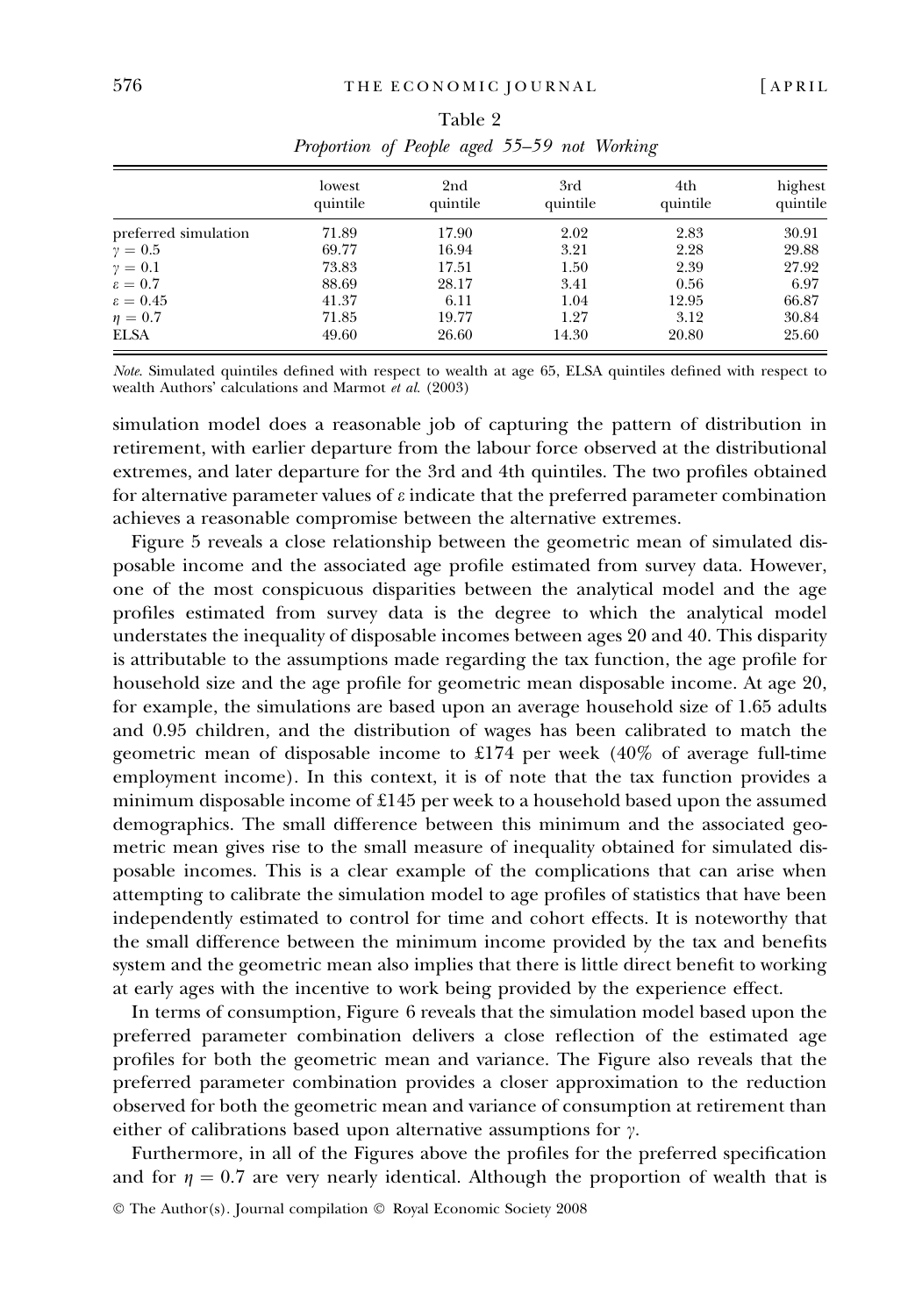assumed to be annuitised at retirement does not substantially alter the calibrated statistics reported here, it does influence the behavioural responses of households, as is discussed in Section 5.

## 5. Rational Responses to Means Tested Pension Policy

This Section reports the responses to means tested pension policy that are implied by the model of behaviour that is described above. We begin by presenting the effects on household labour supply and consumption decisions of a shift from the Minimum Income Guarantee (MIG) to the Pension Credit (PC), both considered in the absence of second tier pensions; this policy reform reduces the taper rate on pension benefits from  $100\%$  to  $40\%$ . Sefton *et al.* (2005) provide extended discussion of, and sensitivity analysis to the omission of the current second tier pension, the State Second Pension introduced in 2003. Sensitivity of the behavioural responses is explored here with regard to the degree of exemption (as discussed in the preceding section) and to a Universal Pension (UP), which is considered to do away with means testing all together.

The analysis is based upon a simulated cohort of 10,000 households, where the only variable between simulations is the considered policy environment; each simulated household is subject to the same age specific innovations between alternative policy simulations. The simulations assume that households (accurately) expect throughout their lifetimes that they will be subject to a single policy environment. Behavioural responses to policy are identified by comparing the household decisions made under one policy environment with those made under another. Hence the analysis is concerned with the long-term effects of policy change, and not with transitional period effects. We begin with the household behavioural responses to means testing, before presenting implications for associated population aggregates, and conclude with a discussion of the welfare effects.

## 5.1. Household Responses to Means Tested Pension Benefits

The extent of means testing associated with a welfare benefit is described by three characteristics: the maximum benefit to which an agent is potentially eligible, the value of permitted exemptions and the rate at which benefits are withdrawn in response to non-exempt personal circumstances. The current analysis focuses upon behavioural responses to the latter two of these, consistent with the focus of the contemporary pensions debate in the UK. Specifically, simulated behavioural responses to the following four policy counterfactuals are explored:

- 1 Partial Equilibrium Pension Credit reform (Partial PC reform) replacing the Minimum Income Guarantee (MIG) with the Pension Credit (PC), where 50% of household wealth is exempt from means testing and interest rates, wage rates and taxes are unchanged.
- 2 General Equilibrium Pension Credit reform (GE PC reform) replacing the Minimum Income Guarantee (MIG) with the Pension Credit (PC), where 50% of household wealth is exempt from means testing, interest rates are increased from  $4\%$ to 4.108%, wage rates are increased by 0.020% and marginal tax rates are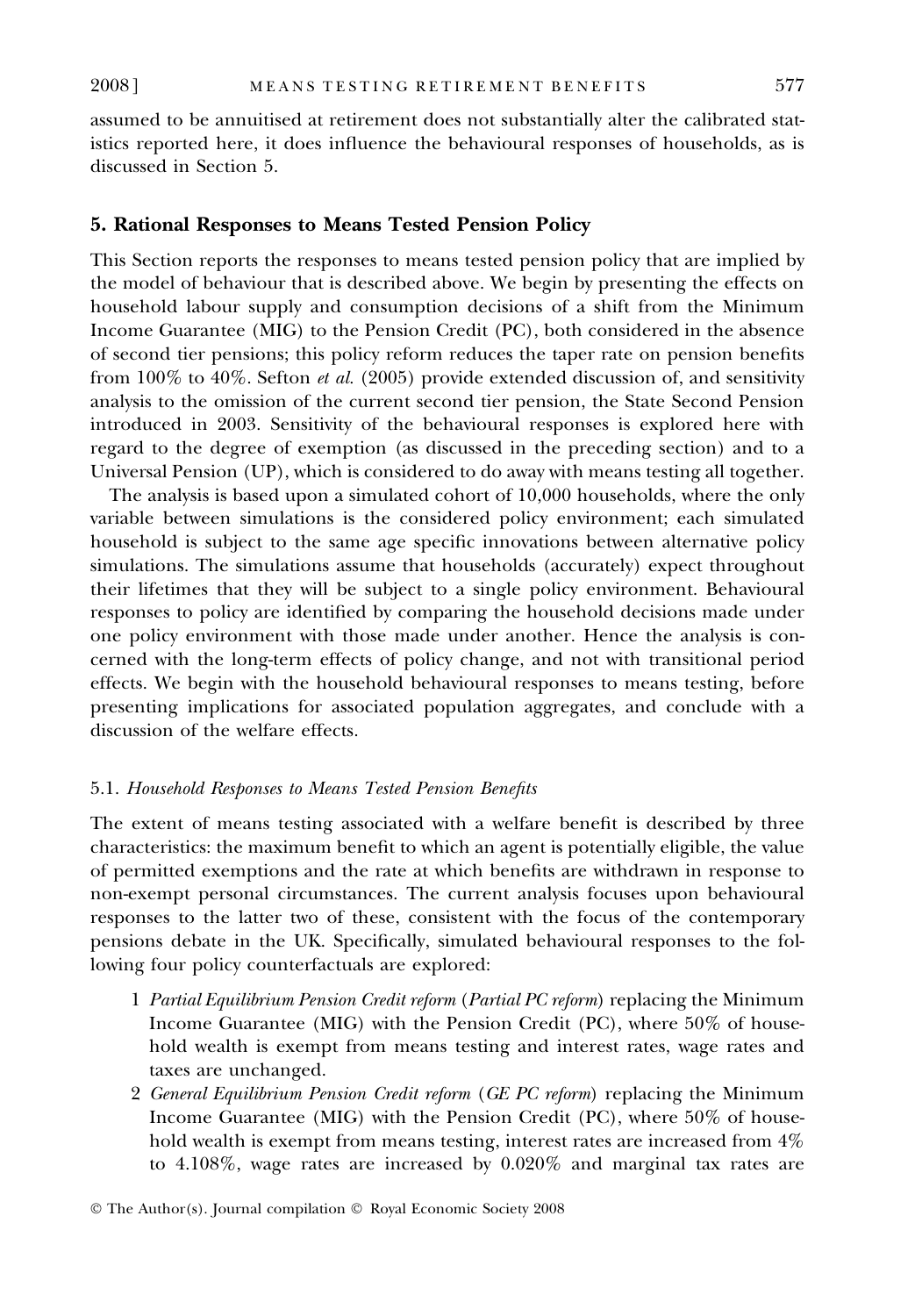increased by 0.101% for employed households to clear labour and capital markets on the assumption that the economy is closed and to maintain budget neutrality.

- 3 General Equilibrium Universal Pension reform (GE UP reform) replacing the Minimum Income Guarantee (MIG) with the Universal Pension (UP), where 50% of household wealth is exempt from means testing, interest rates are increased from 4% to 4.727%, wage rates are decreased by 0.108% and marginal tax rates are increased by 1.376% for employed households. Again, these changes clear factor markets and maintain budget neutrality.
- 4 Exemption sensitivity analysis replacing the Minimum Income Guarantee (MIG) with the Pension Credit (PC), where 30% of household wealth is exempt from means testing, and no change is applied to interest rates, wage rates, or taxes during the working lifetime.

Each of the four policy scenarios described above explores behavioural responses to replacing the MIG. The four scenarios are distinguished by three aspects of the policy counterfactual against which the MIG is compared: the size of the considered taper rate (which varies from  $0\%$  to  $40\%)$ , the size of exemption (which varies from 30% to 50% of personal wealth), and the economic environment (which is either a general equilibrium that assumes factor prices adjust to clear markets and taxes adjust to maintain budget neutrality, or a partial equilibrium that ignores such adjustments).

The first policy counterfactual listed above is the principal policy scenario with which the current study is concerned, and is referred to as the 'Partial PC reform' in the discussion that follows. The second policy counterfactual (GE PC reform in what follows) repeats the Partial PC reform, subject to altered tax rates and factor prices. Factor prices were adjusted to reflect a General Equilibrium in a closed economy, based upon a Cobb-Douglas production function with a 30% capital share and 10% annual depreciation of capital. Qualitatively similar results to those reported here were also obtained under the assumption of a small open economy (fixed factor prices) and are available from the authors upon request. In much the same way, tax rates were adjusted to ensure budget neutrality over the life-course of the simulated cohort. Details of the tax adjustments are also available on request. This counterfactual was undertaken to enable associated sensitivity analysis and provides an appropriate comparator for welfare analysis.

The third policy counterfactual listed above (GE UP reform) repeats the second counterfactual but replaces the Pension Credit with the Universal Pension to provide sensitivity analysis with regard to the imposed taper rate. And the fourth counterfactual (Exemption sensitivity analysis) restates the Partial PC reform but with 30% of wealth exempt from means tests. As qualitatively similar results were obtained for all four policy counterfactuals, we focus primarily on describing the behavioural responses observed for the Partial PC reform, statistics for which are reported in Table 3. Sensitivity analysis to the policy environment is undertaken by comparing selected statistics for the alternative policy scenarios reported in Table 4. All monetary values reported here are expressed as proportions of average gross income for all full-time employees in the UK in  $2003/4$ , equal to £22,724 per year.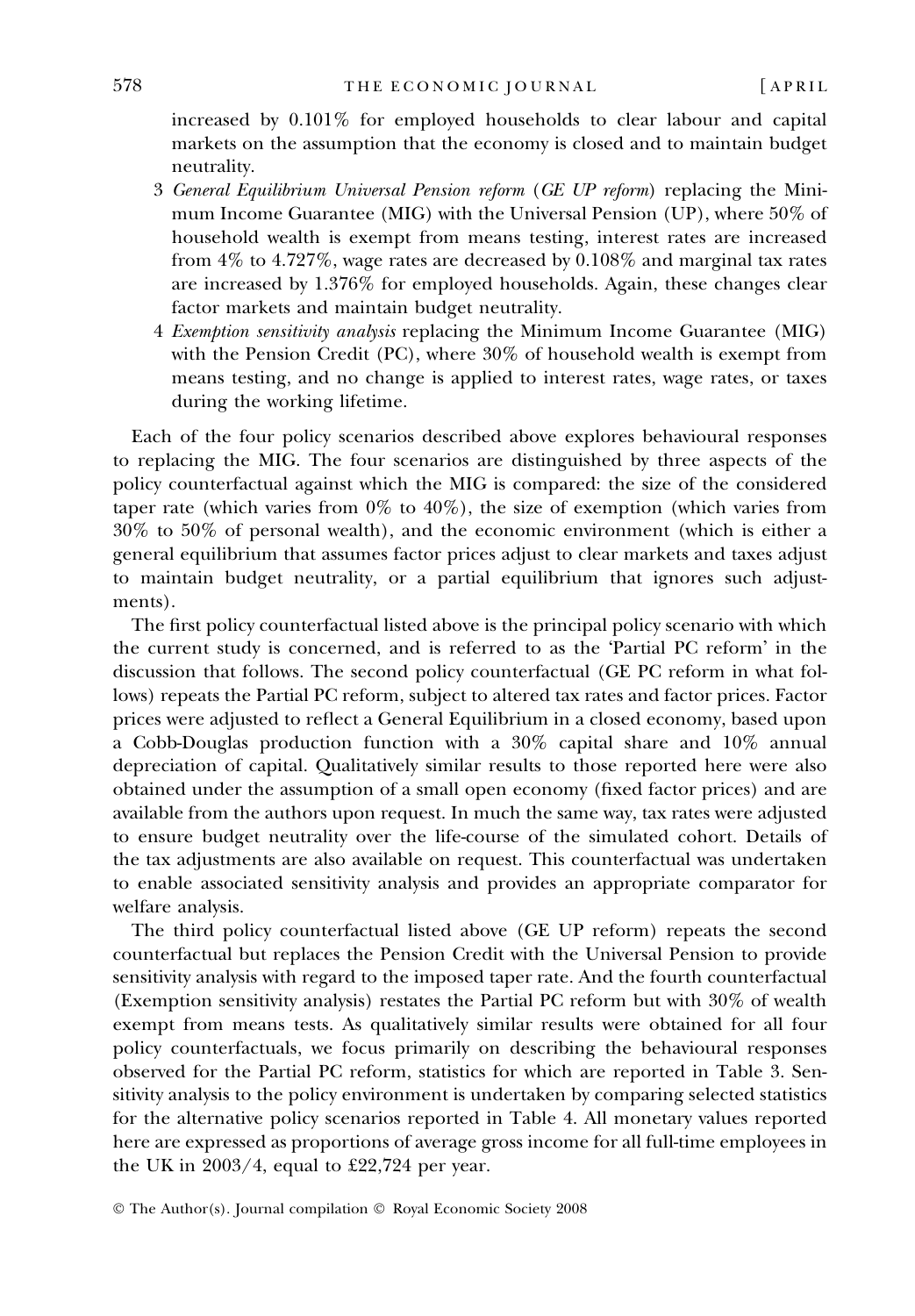| Age<br>Group | $x^* = \pounds 0$ | $\pounds 0 < x$<br>$<$ £3.20 | £3.20 $< x$<br>$<$ £32                             | £32 $\lt x$<br>$<$ £80            | £80 $\lt x$<br>$<$ £100 | £100 $\lt x$<br>$<$ £200 | £200 $\lt x$<br>$<$ £300 | £300<br>$\langle x$ |
|--------------|-------------------|------------------------------|----------------------------------------------------|-----------------------------------|-------------------------|--------------------------|--------------------------|---------------------|
|              |                   |                              |                                                    | Proportion of Population (%)      |                         |                          |                          |                     |
|              | 17.22             | 6.93                         | 7.43                                               | 6.35                              | 4.53                    | 22.80                    | 14.78                    | 19.96               |
|              |                   |                              |                                                    | change in wealth $(\%^{**})$      |                         |                          |                          |                     |
| $50 - 54$    | 1.01              | 3.54                         | 3.89                                               | 2.86                              | 0.98                    | $-4.03$                  | $-7.60$                  | $-6.78$             |
| 55-59        | 1.20              | 9.76                         | 12.08                                              | 5.31                              | $-2.71$                 | $-11.49$                 | $-12.06$                 | $-7.44$             |
| $60 - 64$    | 0.67              | 18.22                        | 41.54                                              | 4.02                              | $-25.62$                | $-24.34$                 | $-12.89$                 | $-6.47$             |
| 65-69        | 1.33              | 26.26                        | 58.82                                              | $-0.39$                           | $-54.51$                | $-34.93$                 | $-11.20$                 | $-5.11$             |
| $70 - 74$    | 1.44              | 18.72                        | 47.87                                              | $-0.17$                           | $-61.80$                | $-36.44$                 | $-9.45$                  | $-3.97$             |
|              |                   |                              |                                                    | change in employment (%***)       |                         |                          |                          |                     |
| $50 - 54$    | 0.29              | 0.40                         | 0.30                                               | 0.06                              | 0.04                    | $-0.05$                  | 0.00                     | 0.04                |
| $55 - 59$    | $-0.29$           | 1.59                         | 5.06                                               | $-0.28$                           | $-1.59$                 | $-0.41$                  | $-0.05$                  | 0.06                |
| 60-64        | 0.39              | 6.84                         | 18.12                                              | $-3.91$                           | $-12.67$                | $-3.57$                  | 0.34                     | 0.17                |
| All ages     | 5.84              | 45.95                        | 117.74                                             | $-18.89$                          | $-70.05$                | $-19.75$                 | 1.60                     | 1.34                |
|              |                   |                              |                                                    | change in consumption $(\%^{**})$ |                         |                          |                          |                     |
| $50 - 54$    | $-0.01$           | $-0.58$                      | $-0.65$                                            | $-0.32$                           | 0.20                    | 0.97                     | 0.81                     | 0.18                |
| 55-59        | 0.07              | $-1.37$                      | $-1.56$                                            | $-0.22$                           | 1.70                    | 1.64                     | 0.29                     | $-0.03$             |
| $60 - 64$    | 0.08              | $-0.68$                      | $-1.32$                                            | 0.37                              | 2.65                    | 0.87                     | $-0.02$                  | $-0.02$             |
| $65 - 69$    | $-0.11$           | 1.86                         | 4.18                                               | 3.99                              | 1.61                    | $-0.51$                  | $-0.62$                  | $-0.35$             |
| $70 - 74$    | 0.16              | 1.73                         | 5.00                                               | 4.10                              | 0.54                    | $-0.72$                  | $-0.64$                  | $-0.33$             |
| All ages     | 1.52              | 12.12                        | 62.40                                              | 76.97                             | 27.50                   | $-0.06$                  | $-1.15$                  | 0.21                |
|              |                   |                              | change in net taxes paid by households $(\%^{**})$ |                                   |                         |                          |                          |                     |
| $50 - 54$    | 0.08              | 0.17                         | 0.14                                               | 0.07                              | 0.02                    | $-0.08$                  | $-0.12$                  | $-0.02$             |
| 55-59        | $-0.04$           | 0.70                         | 1.68                                               | 0.02                              | $-0.41$                 | $-0.27$                  | $-0.19$                  | $-0.02$             |
| 60-64        | 0.20              | 3.68                         | 8.81                                               | $-1.33$                           | $-5.21$                 | $-1.73$                  | 0.20                     | 0.25                |
| 65-69        | 0.02              | 0.63                         | $-0.31$                                            | $-4.03$                           | $-1.77$                 | $-0.48$                  | $-0.14$                  | $-0.07$             |
| $70 - 74$    | 0.02              | 0.55                         | $-0.06$                                            | $-4.18$                           | $-2.44$                 | $-0.61$                  | $-0.13$                  | $-0.06$             |
| All ages     | 2.36              | 33.07                        | 49.64                                              | $-85.31$                          | $-95.41$                | $-30.68$                 | $-3.56$                  | $-0.69$             |

Predicted Long-term Effects on Behaviour of Replacing the Minimum Income Guarantee with the Pensions Credit, where 50% of Wealth is Exempt from Means Test

Behavioural responses to the Pension Credit, 50% of wealth exempt, and no change in factor prices or tax treatment of employed households

Changes measure subgroup arithmetic means under the Pension Credit, less arithmetic means under the Minimum Income Guarantee

Statistics for 'All ages' aggregated over lifetime, weighted by age specific survival rates

All other statistics reported as (unweighted) annual averages

\*x denotes pre-tax and benefit (private) income in £ per week at age 65 under MIG

\*\* percentage of average gross annual income

\*\*\* percentage of population subgroup

The statistics reported in Tables 3 and 4 relate to population groups distinguished by private income received at age 65 under the MIG. This disaggregation of the population implies that the same households are identified in each population subgroup when undertaking comparisons between policy counterfactuals. The limits used to generate the population groups are a product of the policy counterfactuals that are considered for analysis. The simulations focus upon means testing of private income – asset tests are omitted from the analysis. This helps to identify the households that are affected by means testing of pensions. Two income thresholds are important for identifying the extent to which households are subject to means testing. The first is the difference between the MIG and the Basic State Pension (BSP), equal to £32 per week for a couple in the analysis. A household that receives an income in retirement beyond this threshold is subject to the full extent of means testing under the MIG. Similarly,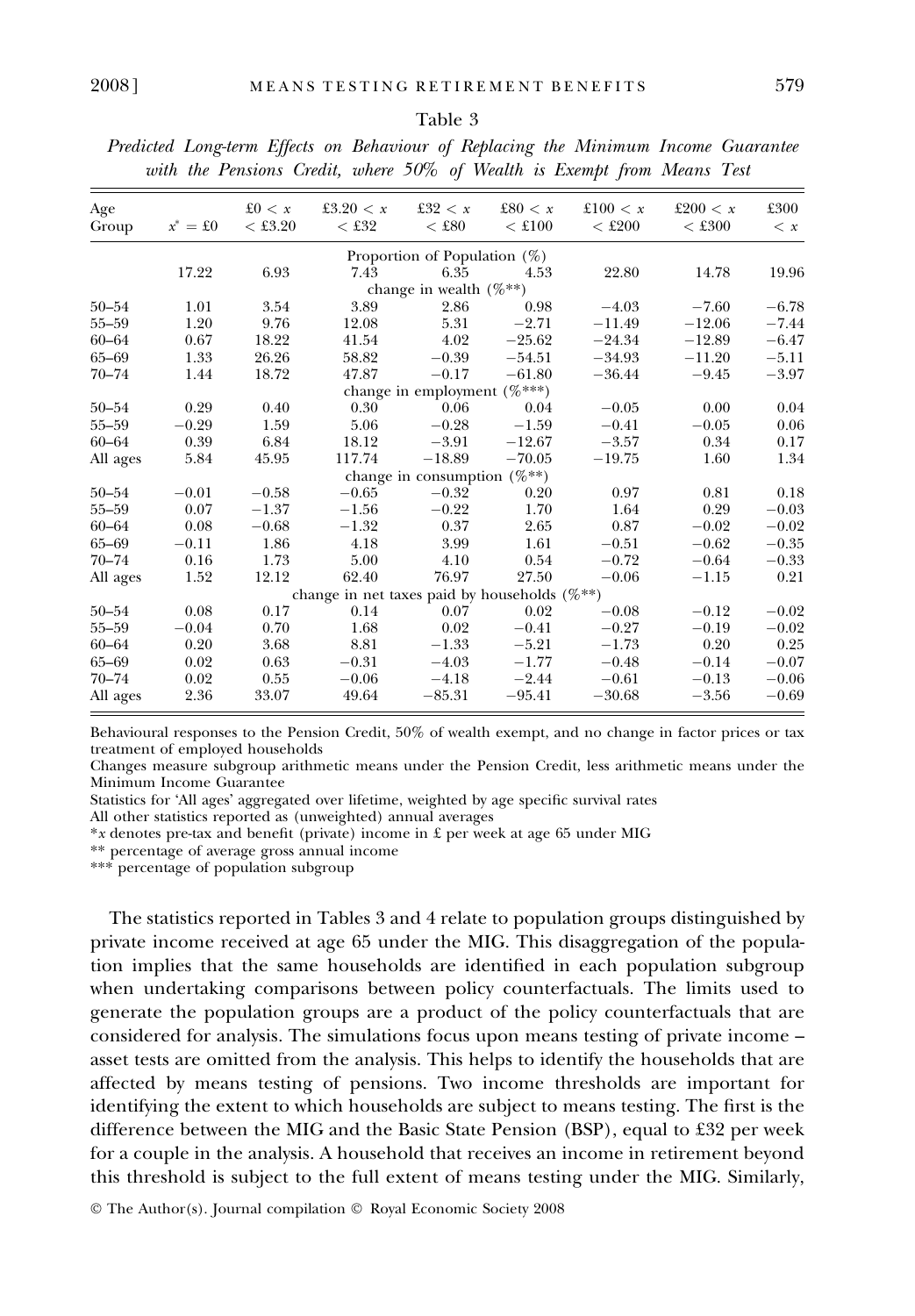the second threshold is equal to the difference between the MIG and the BSP divided by the taper rate of the PC  $(32/0.4 = \text{\textsterling}80$  per week for a couple). Households with private retirement incomes in excess of this second threshold are subject to the full extent of means testing under the PC. The other thresholds were selected to divide the remaining population into subgroups that are convenient for exploring the distributional effects of the policy reforms.

Predicted Long-term Effects on Behaviour of Replacing the Minimum Income Guarantee with Alternative Policy Counterfactuals

| Policy Scenario              | $x^* = \pounds 0$ | $\pounds 0 < x$<br>$<$ £3.20 | £3.20 $< x$<br>$<$ £32                                              | £32 $\lt x$<br>$<$ £80 | $\pounds 80 < x$<br>$<$ £100 | £100 $\lt x$<br>$<$ £200 | £200 $\lt x$<br>$<$ £300 | £300 $<$<br>$\boldsymbol{\mathcal{X}}$ |
|------------------------------|-------------------|------------------------------|---------------------------------------------------------------------|------------------------|------------------------------|--------------------------|--------------------------|----------------------------------------|
|                              |                   |                              |                                                                     |                        |                              |                          |                          |                                        |
|                              |                   |                              | Proportion of Population $(\%)$                                     |                        |                              |                          |                          |                                        |
| Partial PC reform            | 17.22             | 6.93                         | 7.43                                                                | 6.35                   | 4.53                         | 22.80                    | 14.78                    | 19.96                                  |
| GE PC reform                 | 17.22             | 6.93                         | 7.43                                                                | 6.35                   | 4.53                         | 22.80                    | 14.78                    | 19.96                                  |
| GE UP reform                 | 17.22             | 6.93                         | 7.43                                                                | 6.35                   | 4.53                         | 22.80                    | 14.78                    | 19.96                                  |
| <b>Exemption Sensitivity</b> | 21.38             | 6.00                         | 4.43                                                                | 3.53                   | 3.86                         | 21.76                    | 15.09                    | 23.95                                  |
|                              |                   |                              | change in wealth – ages 65–69 ( $\%^{**}$ )                         |                        |                              |                          |                          |                                        |
| Partial PC reform            | 1.33              | 26.26                        | 58.82                                                               | $-0.39$                | $-54.51$                     | $-34.93$                 | $-11.20$                 | $-5.11$                                |
| GE PC reform                 | 1.29              | 26.31                        | 58.81                                                               | $-0.47$                | $-54.32$                     | $-35.87$                 | $^{-15.48}$              | $-11.89$                               |
| GE UP reform                 | 4.48              | 40.48                        | 68.52                                                               | $-6.03$                | $-79.23$                     | $-110.10$                | $-128.03$                | $-179.47$                              |
| <b>Exemption Sensitivity</b> | 4.03              | 63.32                        | 89.63                                                               | $-11.87$               | $-54.03$                     | $-28.72$                 | $-5.76$                  | $-2.52$                                |
|                              |                   |                              | change in employment – ages 60–64 ( $%$ ***)                        |                        |                              |                          |                          |                                        |
| Partial PC reform            | 0.39              | 6.84                         | 18.12                                                               | $-3.91$                | $-12.67$                     | $-3.57$                  | 0.34                     | 0.17                                   |
| GE PC reform                 | 0.31              | 6.84                         | 18.03                                                               | $-3.87$                | $-12.67$                     | $-3.65$                  | $-0.78$                  | $-0.42$                                |
| GE UP reform                 | 0.52              | 7.59                         | 19.27                                                               | $-4.31$                | $-16.29$                     | $-8.71$                  | $-6.83$                  | $-5.31$                                |
| <b>Exemption Sensitivity</b> | 1.23              | 18.90                        | 25.96                                                               | $-6.86$                | $-15.34$                     | $-3.74$                  | 0.38                     | 0.19                                   |
|                              |                   |                              | change in employment - all ages $(\%^{***})$                        |                        |                              |                          |                          |                                        |
| Partial PC reform            | 5.84              | 45.95                        | 117.74                                                              | $-18.89$               | $-70.05$                     | $-19.75$                 | 1.60                     | 1.34                                   |
| GE PC reform                 | 4.74              | 45.09                        | 116.81                                                              | $-19.68$               | $-69.61$                     | $-20.62$                 | $-6.01$                  | $-6.71$                                |
| GE UP reform                 | $-135.66$         | $-41.01$                     | 69.62                                                               | $-58.06$               | $-115.44$                    | $-65.27$                 | $-59.32$                 | $-62.99$                               |
| <b>Exemption Sensitivity</b> | 5.07              | 130.09                       | 159.47                                                              | $-37.42$               | $-82.41$                     | $-20.52$                 | 2.16                     | 1.28                                   |
|                              |                   |                              | change in consumption - ages 60-64 (%**)                            |                        |                              |                          |                          |                                        |
| Partial PC reform            | 0.08              | $-0.68$                      | $^{-1.32}$                                                          | 0.37                   | 2.65                         | 0.87                     | $-0.02$                  | $-0.02$                                |
| GE PC reform                 | 0.07              | $-0.68$                      | $-1.33$                                                             | 0.37                   | 2.71                         | 0.97                     | $-0.33$                  | $-0.39$                                |
| GE UP reform                 | $-0.16$           | $-2.33$                      | $-2.82$                                                             | $-0.46$                | 2.22                         | 1.46                     | $-1.65$                  | $-4.50$                                |
| <b>Exemption Sensitivity</b> | 0.09              | $-1.62$                      | $-3.73$                                                             | 1.88                   | 3.44                         | 0.79                     | $-0.30$                  | $-0.03$                                |
|                              |                   |                              | change in consumption - ages 65-69 (%**)                            |                        |                              |                          |                          |                                        |
| Partial PC reform            | $-0.11$           | 1.86                         | 4.18                                                                | 3.99                   | 1.61                         | $-0.51$                  | $-0.62$                  | $-0.35$                                |
| GE PC reform                 | $-0.12$           | 1.85                         | 4.19                                                                | 4.01                   | 1.67                         | $-0.41$                  | $-0.57$                  | $-0.29$                                |
| GE UP reform                 | $-0.59$           | 2.53                         | 5.64                                                                | 6.24                   | 3.95                         | 1.34                     | $-0.03$                  | $-1.40$                                |
| <b>Exemption Sensitivity</b> | 0.05              | 3.88                         | 6.03                                                                | 4.12                   | 0.86                         | $-0.87$                  | $-0.39$                  | $-0.16$                                |
|                              |                   |                              | change in consumption – all ages $(\%^{**})$                        |                        |                              |                          |                          |                                        |
| Partial PC reform            | 1.52              | 12.12                        | 62.40                                                               | 76.97                  | 27.50                        | $-0.06$                  | $-1.15$                  | 0.21                                   |
| GE PC reform                 | $-0.26$           | 8.62                         | 58.71                                                               | 73.54                  | 25.14                        | $-2.63$                  | $-9.73$                  | $-13.94$                               |
| GE UP reform                 | $-42.84$          | $-45.97$                     | 32.61                                                               | 75.09                  | 30.58                        | $-16.25$                 | $-74.75$                 | $-173.41$                              |
| <b>Exemption Sensitivity</b> | 1.67              | 34.16                        | 77.82                                                               | 74.18                  | 15.90                        | $-5.38$                  | $-0.38$                  | 1.01                                   |
|                              |                   |                              | change in net tax burden paid by households – ages 60–64 ( $\%$ **) |                        |                              |                          |                          |                                        |
| Partial PC reform            | 0.20              | 3.68                         | 8.81                                                                | $-1.33$                | $-5.21$                      | $-1.73$                  | 0.20                     | 0.25                                   |
| GE PC reform                 | 0.16              | 3.73                         | 8.94                                                                | $^{-1.08}$             | $-4.88$                      | $-1.29$                  | 0.04                     | $-0.08$                                |
| GE UP reform                 | 0.29              | 4.73                         | 10.57                                                               | 0.21                   | $-4.70$                      | $-0.75$                  | $-0.33$                  | $-4.90$                                |
| <b>Exemption Sensitivity</b> | 0.64              | 9.80                         | 12.87                                                               | $-2.40$                | $-6.01$                      | $-1.75$                  | 0.15                     | 0.23                                   |
|                              |                   |                              | change in net tax burden paid by households – ages 65–69 ( $\%$ **) |                        |                              |                          |                          |                                        |
| Partial PC reform            | 0.02              | 0.63                         | $-0.31$                                                             | $-4.03$                | $-1.77$                      | $-0.48$                  | $-0.14$                  | $-0.07$                                |
| GE PC reform                 | 0.02              | 0.64                         | $-0.28$                                                             | $-3.98$                | $-1.71$                      | $-0.41$                  | $-0.04$                  | 0.18                                   |
| GE UP reform                 | $-0.02$           | $-0.03$                      | $-3.02$                                                             | $-8.93$                | $-7.89\,$                    | $-7.39$                  | $-7.11$                  | $-6.78$                                |
| <b>Exemption Sensitivity</b> | 0.11              | 1.75                         | 0.71                                                                | $-3.61$                | $-1.79$                      | $-0.46$                  | $-0.08$                  | $-0.04$                                |
|                              |                   |                              |                                                                     |                        |                              |                          |                          |                                        |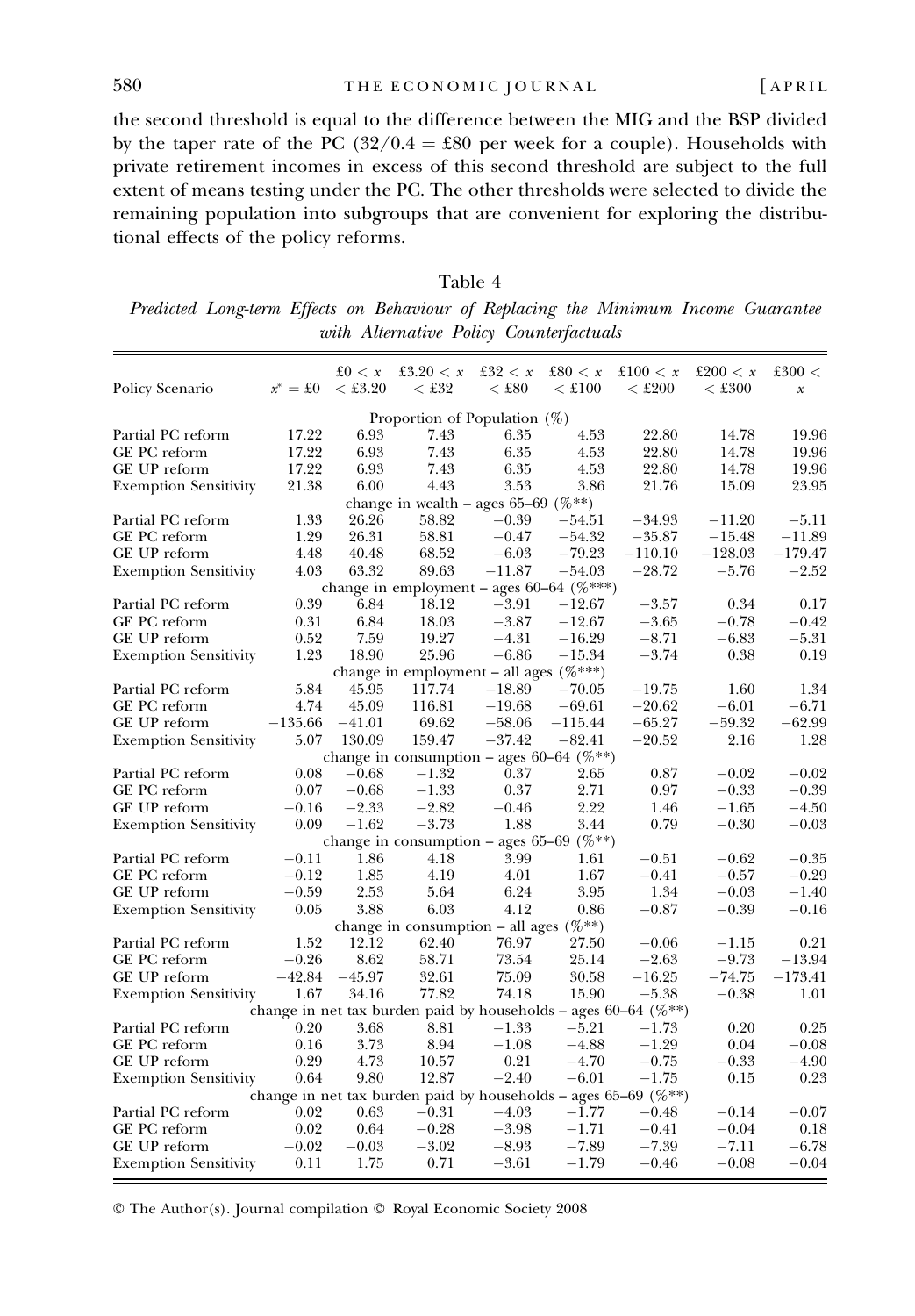|                                                              |                      |                         |                                                                             | <i>contentation</i>              |                                   |                                                          |                               |                           |
|--------------------------------------------------------------|----------------------|-------------------------|-----------------------------------------------------------------------------|----------------------------------|-----------------------------------|----------------------------------------------------------|-------------------------------|---------------------------|
| Policy Scenario                                              |                      | $x^* = £0 \leq £3.20$   | $\pounds 0 < x$ £3.20 $< x$<br>$<$ £32                                      | $<$ £80                          | $\leq$ £100                       | $\pounds32 < x \pounds80 < x \pounds100 < x$<br>$<$ £200 | $\pounds 200 < x$<br>$<$ £300 | £300 $<$<br>$\mathcal{X}$ |
| Partial PC reform                                            | 2.36                 | 33.07                   | change in net tax burden paid by households – all ages $(\%^{**})$<br>49.64 | $-85.31$                         | $-95.41$                          | $-30.68$                                                 | $-3.56$                       | $-0.69$                   |
| GE PC reform<br>GE UP reform<br><b>Exemption Sensitivity</b> | 4.44<br>0.37<br>5.44 | 37.79<br>56.08<br>90.57 | 56.21<br>67.05<br>87.00                                                     | $-77.24$<br>$-93.73$<br>$-95.09$ | $-84.79$<br>$-113.46$<br>$-89.31$ | $-16.52$<br>$-37.67$<br>$-24.84$                         | 11.98<br>21.35<br>$-1.75$     | 15.92<br>37.95<br>0.08    |

#### Table 4

## (Continued)

Partial PC reform: behavioural responses to Pension Credit, 50% of wealth exempt and no change to factor prices or taxes

GE PC reform behavioural responses to Pension Credit, 50% of wealth exempt, GE adjustment to factor prices, and budgetary neutral adjustment to taxes

GE UP reform behavioural responses to Universal Pension, 50% of wealth exempt, GE adjustment to factor prices, and budgetary neutral adjustment to taxes

Exemption Sensitivity: behavioural responses to Pension Credit, 30% of wealth exempt and no change to factor prices or taxes

changes measure subgroup arithmetic means under the alternative policy counterfactuals, less arithmetic means under the Minimum Income Guarantee

Statistics for "All ages'' aggregated over lifetime, weighted by age specific survival rates

All other statistics reported as (unweighted) annual averages

\*x denotes pre-tax and benefit (private) income in £ per week at age 65 under MIG

\*\* percentage of average gross annual income

\*\*\* percentage of population subgroup

Table 3 reveals a substantial degree of variation between the simulated behavioural responses of different households to the policy environment. Households in subgroups defined by  $x < 32$  in Table 3 (where x denotes private retirement income measured in £ per week) increase their savings and work longer, to enjoy higher consumption during retirement in response to a reduction in means testing. These responses are consistent with those of the 'low income' household discussed in Section 3, for whom improved incentives to save dominate associated income effects.

For households defined by  $x < 32$ , behavioural responses are exaggerated as private income increases. This is attributable to the fact that the replacement rate offered by state benefits is higher for very low income households. For example, in the case of the poorest 17% of simulated households that earn no private income at age 65 under the MIG ( $x = 0$  in Table 3), the MIG provides a two-thirds replacement rate on average for disposable income during the working lifetime.<sup>4</sup> Many of these households do not save because of the generosity of the state pension system, not in response to the poor investment returns that they receive under the MIG – an income effect rather than a substitution effect. Hence, the analysis suggests that the PC is unlikely to be very effective in motivating households that would have been wholly dependent on the MIG to save their way out of welfare dependency.

In contrast, the improved incentives to save associated with the PC have a pronounced effect on households that accrue appreciable savings and yet are subject to the 100% taper under the MIG (3.20  $< x < 32$ ). The statistics reported in Table 3

 $<sup>4</sup>$  The median disposable income at age 45 for households that choose to save nothing under the MIG is</sup> £234.82 per week. In contrast, the Pension Guarantee at age 65 is worth £155.80 per week for a couple – implying a 66% replacement rate.

<sup>©</sup> The Author(s). Journal compilation © Royal Economic Society 2008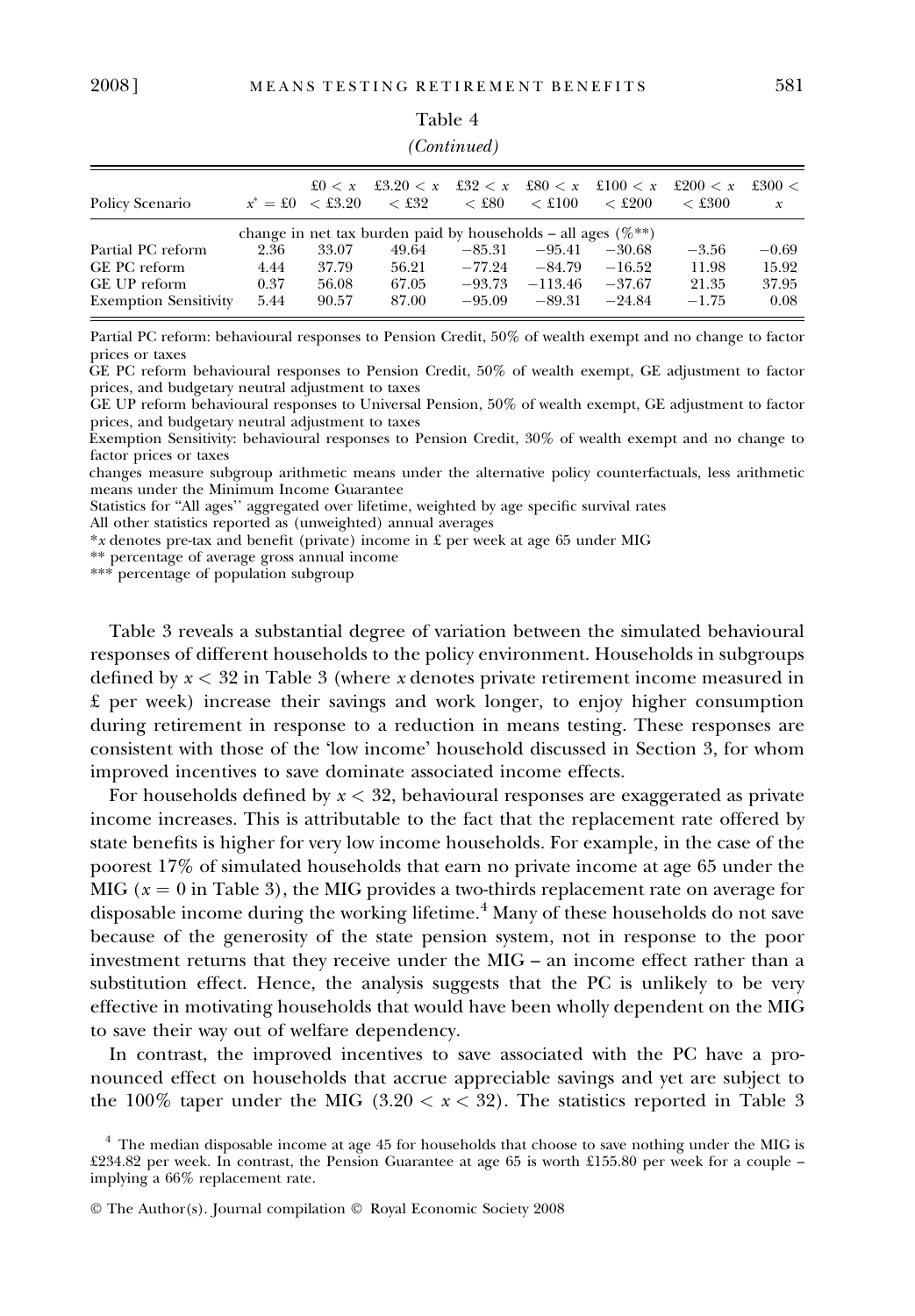indicate that, between ages 60 and 64, these households will choose to increase their savings by 42% of average annual employment income under the PC on average, relative to the MIG. This increased accumulation of wealth is mirrored by a coincident prolonging of the working life, with 18% of households choosing to supply labour between ages 60 and 64 under the PC, where they did not under the MIG. Indeed the employment statistic for all ages – which weights the average age specific effects by the associated survival probabilities – indicates that households in this subgroup choose to work an additional year on average when subject to the PC. Furthermore, the consumption statistics reported in Table 3 reveal that the additional savings accrued by this population subgroup to age 64 are not generated solely by increased labour supply but are also obtained by reducing consumption, by 1.3% of average employment income between ages 60 and 64.

Interestingly, the behavioural responses of the population subgroup defined by  $3.20 < x < 32$  imply that net tax revenues over the life-course to the state *increase* by 50% of average annual employment income. This is due to two effects. Firstly, households in this subgroup generally receive welfare benefits if they retire early. As they tend to retire later under the PC, they both pay more in income taxes and receive less in benefits during their working lifetime. Secondly, the lower taper rate applied by the PC does not lead to a substantial increase in the budgetary burden of this population subgroup during retirement. This second finding is similarly reflected in the fact that households with a private income  $x < 3.20$  pay *higher* net taxes during retirement under the PC. This is because the reduction in revenues associated with the lower taper rate on private income under the PC is off-set by the increased revenues derived from the consequent rise in aggregate savings. Hence, the behaviour of households caught within the 100% taper rate under the MIG appears strongly to support the introduction of the lower taper rate applied by the PC.

In contrast to the above, the behavioural responses of population subgroups defined by  $32 < x < 200$  in Table 3 reflect those described for the 'middle income' household in Section 3, for which income and substitution effects of a reduction in means testing motivate reduced savings and earlier retirement. The associated responses are particularly strong for the population subgroup  $80 < x < 100$ : average savings fall by 26% of average annual employment income between ages 60 and 64, and the proportion employed falls by 13 percentage points. The expenditure statistics reveal that the higher propensity of the population subgroup to consume prior to age 65 is the product of smoothing the financial benefits provided by the PC over the lifetime, with slightly higher consumption also observed between ages 65 and 69. Furthermore, the tax statistics reveal that these behavioural responses are purchased at a substantial cost to the welfare state.

The impact of the policy change on behaviour falls away for higher population subgroups. This last point is expected, as wealthy households are generally ineligible for means tested benefits. Hence they are largely unaffected by which benefit – PC or MIG – they do not receive. We turn now to consider sensitivity of the simulated behavioural responses to the policy environment, with reference to statistics reported in Table 4.

Replacing the MIG with the PC when 50% of wealth is exempt from means testing implies a slight reduction in the average lifetime tax burden paid by households, a fall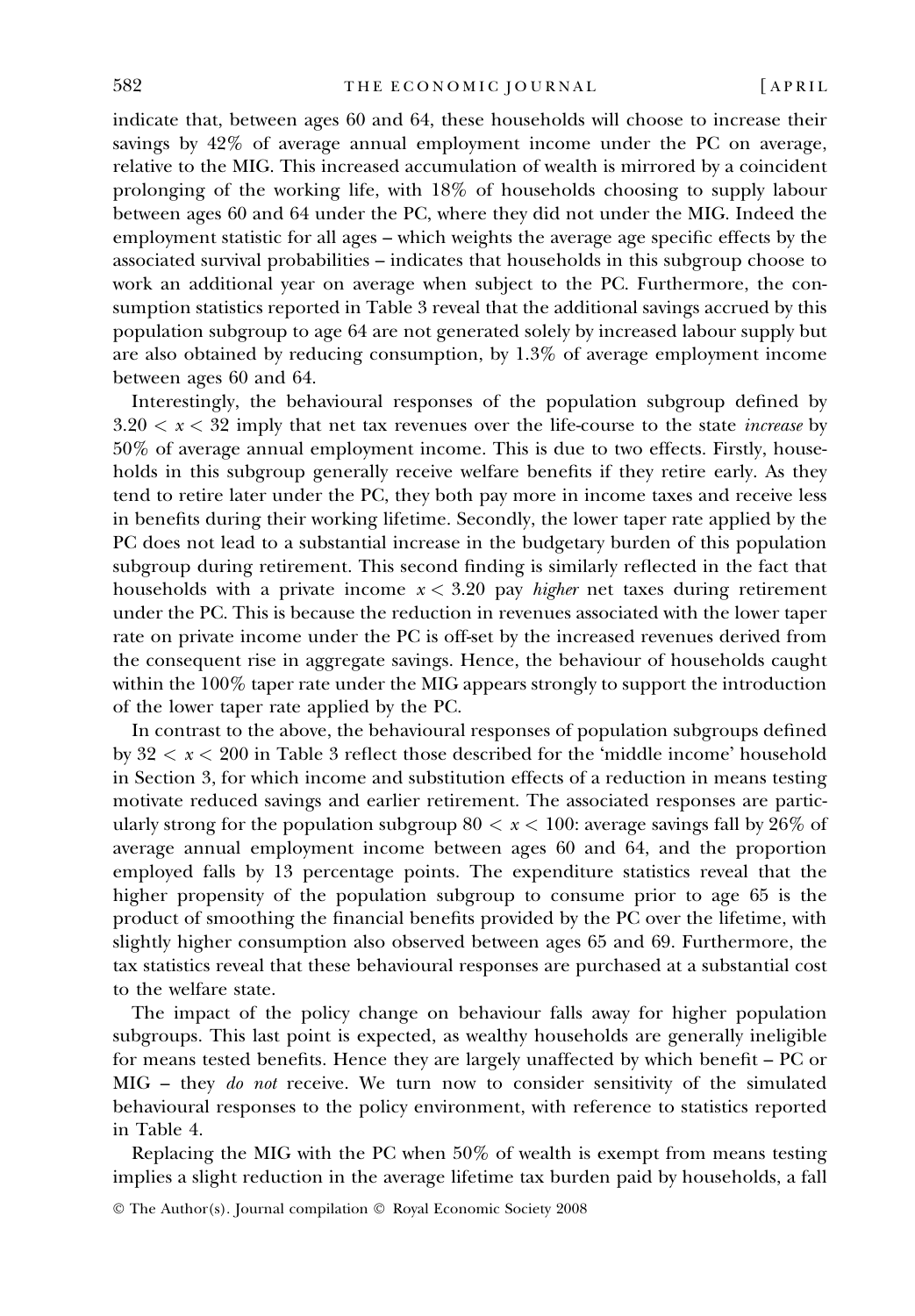in aggregate savings and a rise in aggregate labour supply, which are discussed at length below. These aggregate effects imply slightly higher tax rates on employed households to obtain budget neutrality and slightly higher factor prices for General Equilibrium in a closed economy. The effects of the higher factor prices and tax rates on household behavioural responses to replacing the MIG with the PC are reported under the 'GE PC reform' scenario in Table 4. Comparing the statistics for the GE PC reform with those obtained for the Partial PC reform reveals that households throughout the income distribution tend to save less, supply less labour and consume less when subject to the altered factor prices and tax rates. These behavioural differences between the two policy scenarios can be understood in terms of the higher tax rates that are applied under the GE PC reform. It is of note that the general observations made with regard to Table 3 are not sensitive to the adjustments considered for factor prices and tax rates. This last observation is largely attributable to the militating behavioural responses of alternative income groups, which dampen the adjustments required for budget neutrality and general equilibrium.

The Universal Pension (GE UP reform) exaggerates the GE PC reform scenario, reducing the means testing taper rate from  $40\%$  (under the PC) to 0% and requiring larger adjustments to factor prices for general equilibrium and marginal tax rates for budget neutrality. Comparing the effects on employment between ages 60 and 64 of the GE UP reform with the GE PC reform suggests that the GE UP reform produces exaggerated behavioural responses. This impression is, however, not supported by the effects on employment identified for all ages, which suggest that the higher tax rates associated with the GE UP reform discourage employment, particularly for poorer households. Although the improved savings incentives to poorer households under the UP does motivate higher employment about retirement, the accompanying increase in tax rates discourages labour supply between ages 20 and 50 by, on average, 3.1% of simulated households in subgroup  $x = 0, 1.5\%$  of households in subgroup  $0 < x < 3.2$ , and 0.5% of households in subgroup  $3.2 < x < 32$  (not reported in Table 4). This reflects the weak incentives that low income households have to supply labour in the simulations.

The wealth statistics reported in Table 4 for households in subgroups defined by  $x < 100$  reflect the view that the GE UP reform exaggerates the behavioural responses of households that are not driven out of the labour market by the higher rates of taxation that are imposed by the policy counterfactual. In contrast, the wealth statistics reported for higher income households reflect two important effects of the GE UP reform: the greater generosity of the UP to high income households during retirement and the higher tax rates that are applied during the working lifetime. These two effects lead to substantial reductions in the private provisions made for retirement by high income households, relative to either the Partial or GE PC reform scenarios.

Similar effects are described by the consumption statistics reported in the Table, with the behavioural responses of households in subgroups  $x < 100$  exaggerated by the GE UP reform (relative to either the Partial or GE PC reforms), and higher income households negatively affected by the higher tax rates imposed. Of particular note is the distributional profile of the change in consumption observed due to the GE UP reform for all ages. The statistics indicate that consumption aggregated over the lifetime falls (relative to either the MIG, Partial or GE PC reform scenarios) most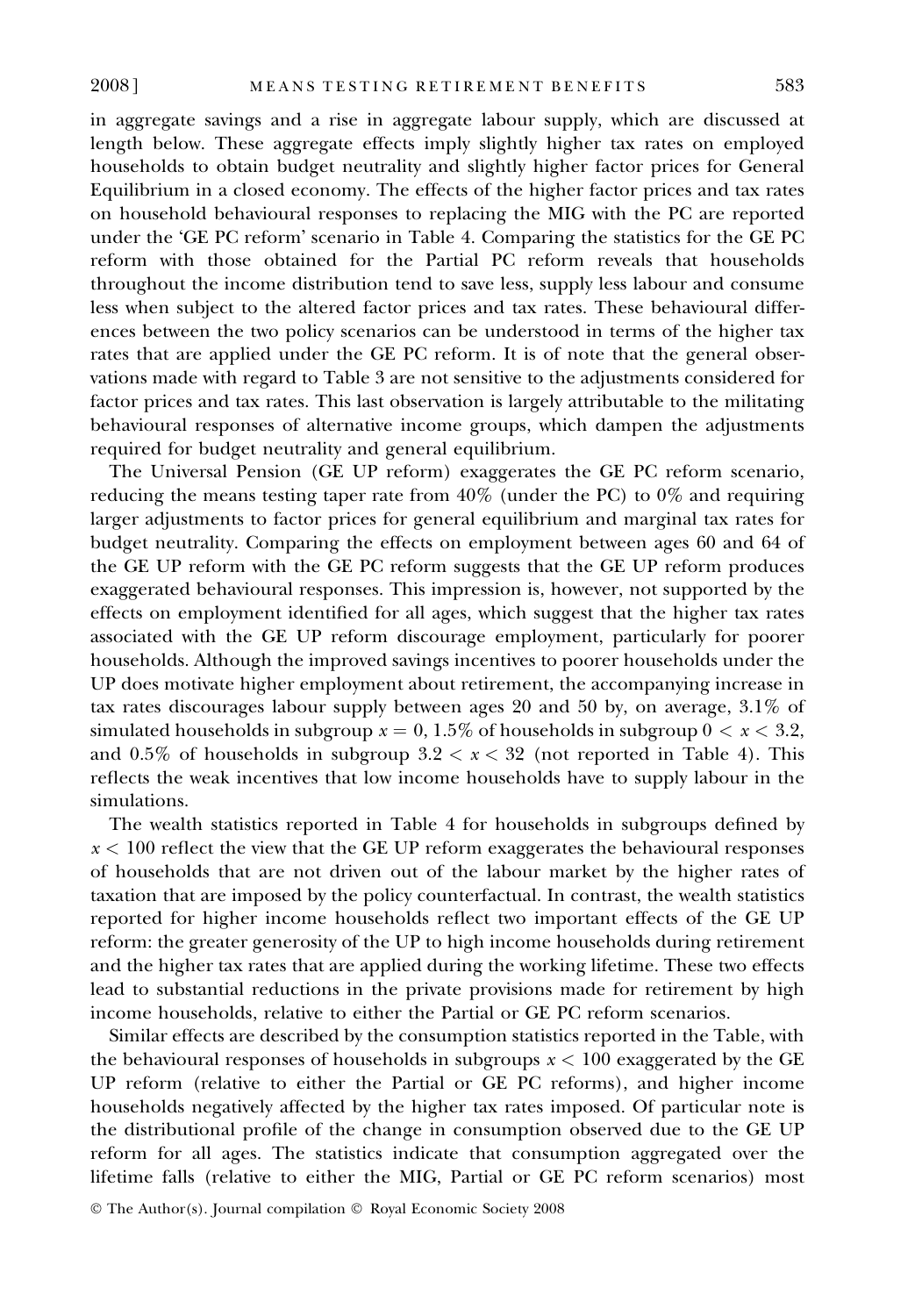substantially at the distributional extremes due to the GE UP reform, and peaks at a positive value for the subgroup defined by  $32 < x < 80$ . The preceding discussion reveals that, at the low end of the distribution, the fall is attributable to the effects of labour supply responses to the accompanying increase in tax rates. At the high end of the distribution it is attributable to the larger tax burden imposed. Although households in subgroup  $32 < x < 80$  are also subject to higher taxes during the working lifetime under the GE UP reform, this is more than offset by the more generous benefits that they receive in retirement. These observations are reinforced by the tax statistics reported in Table 4, which indicate that – from a lifetime perspective – the higher benefits enjoyed by the 34% of households defined by  $32 < x < 200$  are paid for by low income households on the one hand  $(0 < x < 32$ , who bear 45% of the burden) and by high income households on the other  $(300 < x)$ .

The final policy scenario that is considered here involves reducing from 50% to 30% the proportion of wealth that is exempt from means testing ('Exemption Sensitivity Analysis', for which  $\eta = 0.7$ ). The statistics reported in Table 4 indicate that reducing the proportion of assets exempt from means testing exaggerates the behavioural responses to replacing the MIG with the PC.

## 5.2. Aggregate Effects

Table 5 reports average age specific effects, aggregate lifetime effects and cross-sectional effects that are specified to reflect the population structure described by the 2001 UK census. The first two of these relate directly to the results presented in Table 4, while the third permits comparison with contemporary budgetary figures.

Focussing on the statistics reported for the Partial PC reform, Table 5 indicates that the off-setting behavioural responses of households that are identified in Section 5.1 imply a small delay in the timing of retirement, with 0.3% of the simulated cohort choosing to work under the Pension Credit between ages 60 and 64 where they did not under the Minimum Income Guarantee. Hence, from the perspective of the aggregate impact on labour supply, the substitution effects of poorer households tend to dominate. It is of note that this contradicts the effect that Disney and Smith (2002) find for men aged 60 to 64 following omission of a UK earnings test from age 65. In contrast, the savings statistics reported for the Partial PC reform in Table 5 reveal that income and substitution effects of middle income households dominate the long-run impact of the policy change on average household wealth. The Table suggests that average household wealth is likely to fall with the introduction of the PC, by 8% of average annual employment income for households aged 65–79. The increased labour supply and greater generosity of the pension system under the PC also generate higher average consumption throughout the lifetime under the Partial PC reform, by approximately 12% of average annual employment income when aggregated over the simulated lifetime.

One of the most interesting results revealed by Table 5 is the impact on behavioural responses of the proportion of wealth that is exempt from means testing. The Table indicates that increasing the proportion of wealth that is subject to the means test, produces more positive simulated behavioural responses to a shift from the MIG to the PC – households choose to both work more and save more in response to the PC when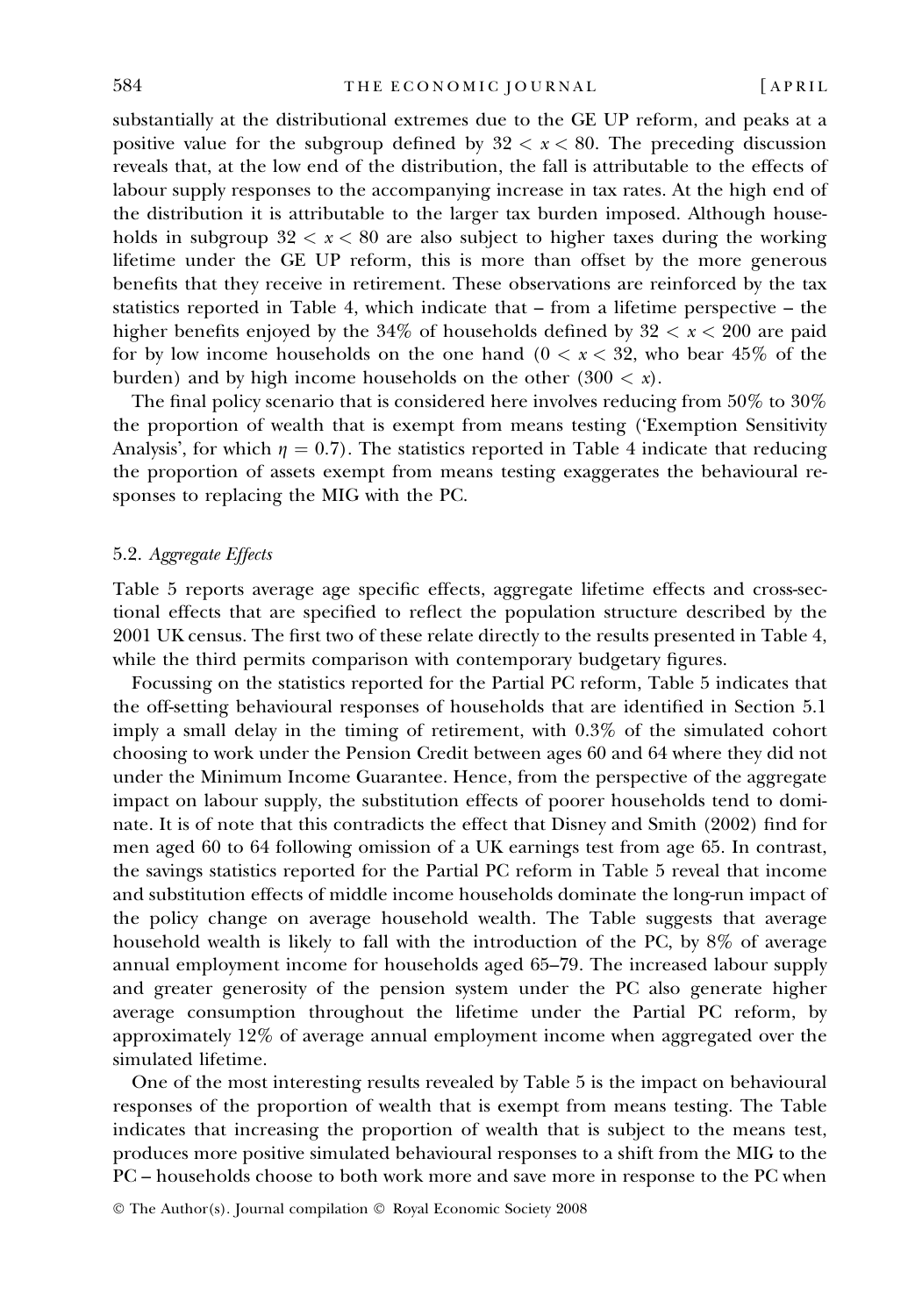|                    | Partial PC | <b>GE PC</b>                                       | <b>GE UP</b> | Exemption   |
|--------------------|------------|----------------------------------------------------|--------------|-------------|
| Age Group          | reform     | reform                                             | reform       | Sensitivity |
|                    |            | change in wealth $(\%^*)$                          |              |             |
| $20 - 49$          | $-0.27$    | 0.57                                               | 0.60         | $-0.07$     |
| $50 - 54$          | $-2.46$    | $-0.42$                                            | $-12.42$     | $-1.38$     |
| 55-59              | $-3.89$    | $-2.18$                                            | $-29.34$     | $-2.15$     |
| $60 - 64$          | $-5.12$    | $-4.20$                                            | $-52.46$     | $-1.73$     |
| 65-79              | $-8.04$    | $-8.68$                                            | $-54.75$     | $-2.88$     |
| $80 - 110$         | $-7.10$    | $-6.31$                                            | $-18.42$     | $-2.57$     |
| lifetime average   | $-3.37$    | $-2.67$                                            | $-20.11$     | $-1.28$     |
| 2001 cross-section | $-3.09$    | $-2.27$                                            | $-18.71$     | $-1.19$     |
|                    |            | change in employment $(\%^{**})$                   |              |             |
| $20 - 49$          | 0.04       | 0.03                                               | $-1.11$      | 0.03        |
| $50 - 54$          | 0.10       | 0.00                                               | $-1.59$      | 0.01        |
| 55-59              | 0.26       | 0.06                                               | $-2.02$      | 0.34        |
| $60 - 64$          | 0.34       | 0.02                                               | $-3.02$      | 1.00        |
| lifetime aggregate | 4.57       | 1.29                                               | $-66.17$     | 7.62        |
| 2001 cross-section | 0.10       | 0.03                                               | $-1.46$      | 0.16        |
|                    |            | change in consumption $(\%^*)$                     |              |             |
| $20 - 49$          | 0.06       | $-0.15$                                            | $-2.48$      | 0.04        |
| $50 - 54$          | 0.27       | 0.09                                               | $-1.83$      | 0.18        |
| 55-59              | 0.28       | 0.11                                               | $-1.57$      | 0.15        |
| $60 - 64$          | 0.20       | 0.11                                               | $-1.14$      | 0.08        |
| $65 - 79$          | 0.43       | 0.55                                               | 1.98         | 0.33        |
| 80-110             | 0.04       | 0.25                                               | 2.99         | 0.09        |
| lifetime aggregate | 11.73      | 5.90                                               | $-51.35$     | 8.10        |
| 2001 cross-section | 0.19       | 0.07                                               | $-1.13$      | 0.13        |
|                    |            | change in net taxes paid by households $(\%^{**})$ |              |             |
| $20 - 49$          | 0.00       | 0.24                                               | 2.57         | 0.01        |
| $50 - 54$          | 0.00       | 0.33                                               | 3.53         | 0.00        |
| 55-59              | 0.06       | 0.22                                               | 1.61         | 0.13        |
| $60 - 64$          | 0.31       | 0.36                                               | $-0.23$      | 0.67        |
| 65-79              | $-0.53$    | $-0.45$                                            | $-5.15$      | $-0.23$     |
| $80 - 110$         | $-0.93$    | $-0.91$                                            | $-5.15$      | $-0.50$     |
| lifetime aggregate | $-11.01$   | $-0.01$                                            | $-0.02$      | $-2.00$     |
| 2001 cross-section | $-0.13$    | 0.06                                               | 0.53         | $-0.01$     |

Aggregate Responses to Replacing the Minimum Income Guarantee with Alternative Policy Counterfactuals

Changes measure difference between subgroup arithmetic means under alternative policy environments 'Lifetime aggregate' and age specific statistics weighted by survival rates

'2001 cross-section' statistics weighted to reflect census data for UK

\*percentage of average gross annual income

\*\* percentage of population subgroup

the exemption is reduced. This observation reflects the fact that the behavioural responses of low income households to the PC are exaggerated, relative to those of higher income households, as the proportion of wealth subject to the means test rises.

The proportion of wealth exempt from means testing also has an important influence on how the average tax burden of households is affected by replacing the MIG with the PC. With a 50% exemption (the Partial PC reform), the average lifetime tax burden of households is reduced by 11% of annual employment income by the PC relative to the MIG. This figure is reduced to a 2% fall when the exemption is reduced to 30%, which underscores the fact that the welfare effects of replacing the MIG with the PC are strongly influenced by the permitted exemptions of means tested pension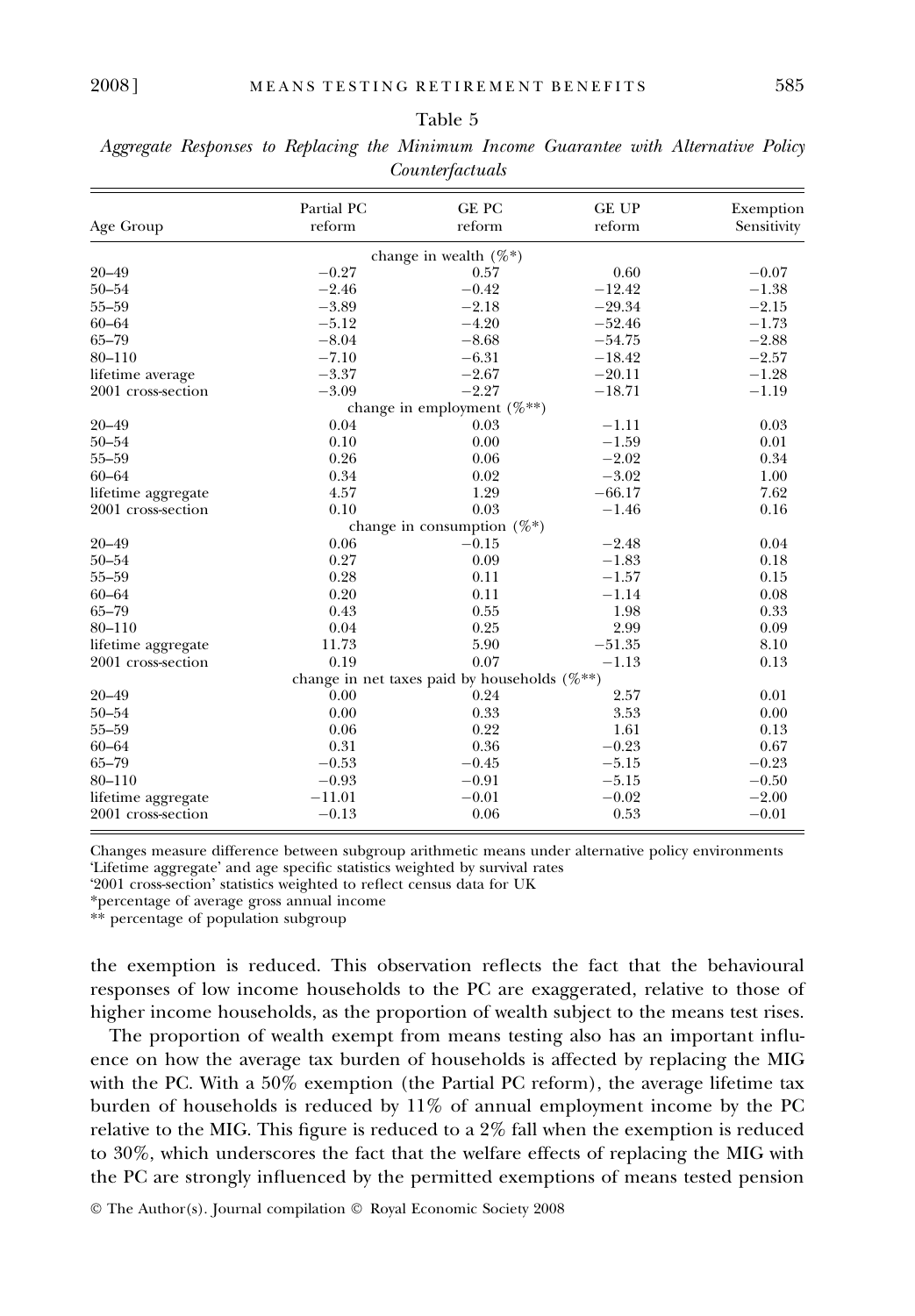benefits. The PC is unambiguously more generous than the MIG. Putting aside issues such as potential General-Equilibrium feedback effects for wages and investment, if the PC can be implemented at the same or lower cost than the MIG, then the PC will be strictly preferable to the MIG. Welfare effects are discussed at greater length in the following subsection.

Given approximate budget neutrality, comparisons between the GE PC reform and UP statistics reported in Table 5 indicate that the UP implies a larger reduction in labour supply than the PC, and a larger fall in aggregate consumption (aggregated over both the cross-section and lifetime). The more generous retirement benefits provided by the UP do, however, lead to higher consumption during retirement, relative to the three alternative policy scenarios considered for analysis.

Aggregating the age specific data generated by the cohort simulations to reflect the age profile of the UK population, as described by the 2001 Census (See Table S003, 'Age of Household Reference Person (HRP) by sex and marital status ('headship')', ONS publication, http://www.statistics.gov.uk/StatBase/Expodata/Spreadsheets/ D7511.xls), suggests an annual aggregate cost of payments made under the MIG of between £1.23 ( $\eta = 0.7$ ) and £1.33 ( $\eta = 0.5$ ) billion.<sup>5</sup> This compares with an annual aggregate cost of payments made under the PC of between £1.30 ( $\eta = 0.7$ ) and £1.47  $(\eta = 0.5)$  billion, a rise of between £77 and £143 million.

Focusing only upon the impact of payments made directly under the MIG and PC fails to capture the full budgetary impact of the pension policy regime. Aggregating all tax and benefits payments to households of pensioner age and weighting the population to reflect the 2001 Census suggests that the transfer system that incorporates the MIG provides a net transfer benefit to pensioners of between £21.0  $(\eta = 0.7)$  and £22.4 ( $\eta = 0.5$ ) billion per year.<sup>6</sup> Similarly, the PC provides a net transfer benefit of between £21.4 ( $\eta = 0.7$ ) and £23.2 ( $\eta = 0.5$ ) billion per year – £373–797 million more than under the MIG. The higher budgetary cost observed for the PC when the impact of taxes is taken into consideration, follows from the lower aggregate savings of households. Consequently, the simulations suggest that replacing the MIG with the PC will increase the reliance on the welfare state in the long-run, and increase the aggregate budgetary burden of the retired population.

Extending the analysis to consider an entire population cross-section suggests that the PC will reduce the aggregate tax revenue from households. Simulations undertaken assuming  $\eta = 0.7$  suggest net tax receipts for the population will fall from £107,671 million under the MIG to £107,602 million under the PC, a reduction of £69 million per year, while assuming  $\eta = 0.5$  suggests net tax receipts will fall from £106,536 million to £105,881 million per year. The improvement in the net budgetary effect of shifting to the PC, relative to the comparison of retired households only, is attributable to the prolonged working life of households under the PC.

<sup>5</sup> Calculating the average household Income Support/MIG receipt by age described by the 2002/3 Family Resource Survey, and weighting by the age profile described by the 2001 Census suggests an aggregate annual payment of £1.62 billion.

 $6$ . The corresponding figure obtained by combining FRS and Census data is a net expenditure of £35.1 billion per year.

<sup>©</sup> The Author(s). Journal compilation © Royal Economic Society 2008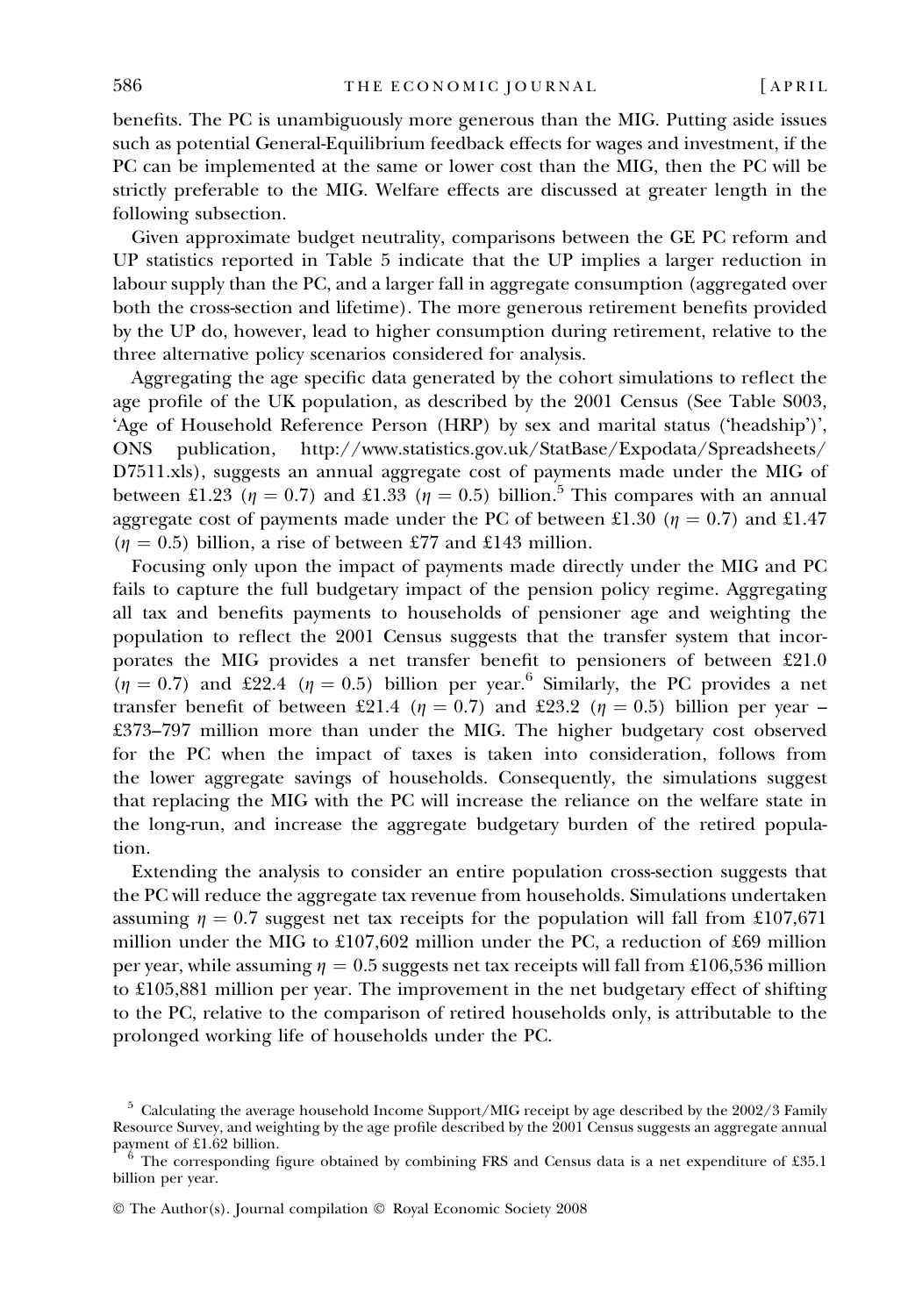## 5.3. Welfare Effects

Table 6 reports the effects on expected lifetime utility of the two policy counterfactuals considered above that include tax adjustments for budget neutrality and factor price adjustments to reflect a competitive equilibrium in a closed economy. The first policy reform involves replacing the Minimum Income Guarantee (MIG) with the Pension Credit (PC), which reduces the taper rate on pension benefits from 100% to 40%. The second reform involves replacing the Minimum Income Guarantee with a Universal Pension (UP), which does away with means testing of pension benefits entirely. The Table reports compensating variations of each of these policy counterfactuals, measured from age 20 (taking into account the entire simulated lifetime) and age 65 (focussing upon retirement). The Table also disaggregates the population into the same income categories that are considered in Subsection 5.1, which facilitates a distributional analysis. Disaggregating the simulated population by human capital at age 20 gave similar distributional results to those reported here.

Beginning with the statistics reported for age 20, the results obtained are striking – welfare is improved, indicated by negative values under the reformed policy, on average throughout the income distribution by reducing taper rates from 100% to 40% (PC) but it is reduced when means testing is omitted entirely from the pension system (UP). The analysis reported in the preceding subsections suggests that these observations are primarily attributable to the tax adjustments that are required to obtain budget neutrality between the alternative policy counterfactuals. Both the PC and the UP are strictly more generous pension schemes that improve incentives to save, relative to the MIG. The increase in taxes required to fund the more generous pension benefits paid under the PC is small in the simulations, because low income households choose to save more and work longer in response to their improved incentives to save. In contrast, the incentive effects on poorer households under the UP are more than offset by those of richer households, so that the accompanying increase in marginal tax rates is

|                    |                   | From age 20          | From age 65       |                      |  |
|--------------------|-------------------|----------------------|-------------------|----------------------|--|
| Income Group*      | Pension<br>Credit | Universal<br>Pension | Pension<br>Credit | Universal<br>Pension |  |
| 0.00               | $-0.701$          | 7.344                | 0.299             | 1.007                |  |
| $0.01$ to $3.20$   | $-0.724$          | 8.349                | $-0.145$          | 0.183                |  |
| 3.21 to 32.00      | $-0.731$          | 8.685                | $-17.777$         | $-27.941$            |  |
| 32.01 to 80.00     | $-0.734$          | 8.820                | $-73.813$         | $-124.348$           |  |
| 80.01 to 100.00    | $-0.736$          | 8.895                | $-60.020$         | $-147.162$           |  |
| 100.01 to $200.00$ | $-0.741$          | 9.144                | $-23.257$         | $-137.620$           |  |
| 200.01 to 300.00   | $-0.749$          | 9.540                | $-7.204$          | $-138.719$           |  |
| $300.01$ and over  | $-0.756$          | 9.996                | $-6.934$          | $-168.490$           |  |
| All                | $-0.736$          | 8.941                | $-16.437$         | $-101.991$           |  |

Table 6

| Compensating Variations of Replacing the Minimum Income Guarantee with Alternative |  |  |                        |  |  |
|------------------------------------------------------------------------------------|--|--|------------------------|--|--|
|                                                                                    |  |  | Policy Counterfactuals |  |  |

\* Groups defined in terms of pre-tax and benefit income in £ per week at age 65 under MIG

The two policy counterfactuals reported here include tax adjustments for budget neutrality and factor price adjustments to reflect market responses in a closed economy. Compensating variations are measured as percentages of average annual gross employment income equal to £22,724.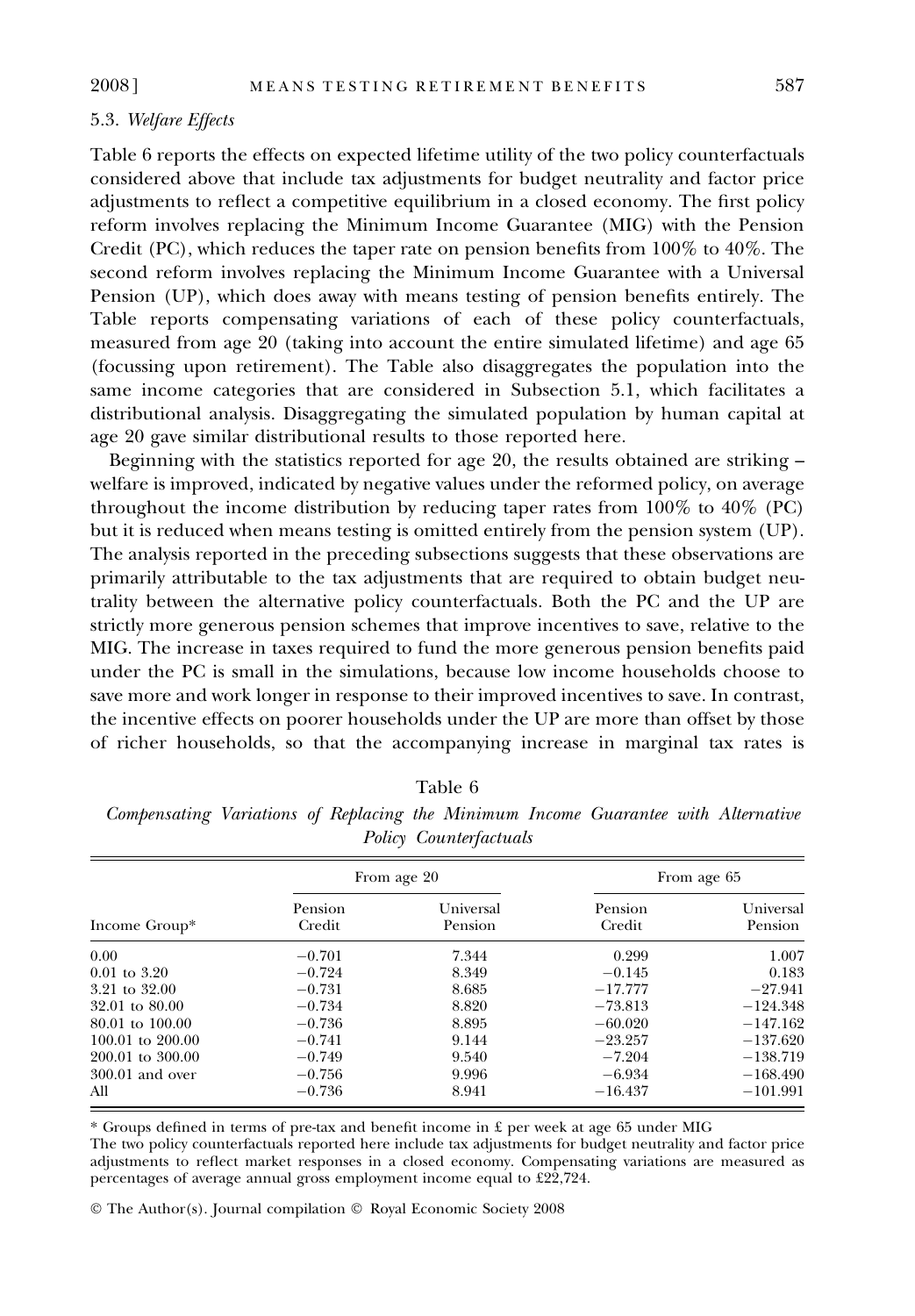approximately 14 times that applied under the PC. The statistics reported in Table 6 indicate that the effects of increased taxes during the working lifetime imposed under the UP more than offset the improvement in savings incentives for lower income households and increased generosity of pension benefits, resulting in lower expected lifetime utility. The opposite holds true for the PC.

Comparing the compensating variations reported from age 20 with those from age 65 reveals that welfare effects calculated for retirement exhibit wider variation between income groups and a larger magnitude, relative to those calculated for the entire simulated lifetime. The flatter profiles by income group obtained for the entire simulated lifetime reflect the fact that the simulated cohort is more homogenous at age 20 than it is at age 64, due to the influence of household specific disturbances in the wage generating process between ages 21 and 64. This greater homogeneity at age 20 and the associated uncertainty with regard to the evolution of wages during the working lifetime also partly explain the small magnitude of the compensating variations calculated at age 20, relative to age 64. The small magnitude of life-time effects is also due to the influence of discounting, the offsetting influence of the welfare gains obtained under the PC/UP relative to the MIG and the welfare losses associated with the accompanying increase in tax rates during the working lifetime.

The compensating variations reported from age 65 in Table 6 indicate that both the PC and UP tend to increase welfare during retirement, compared with the MIG. This is clearly consistent with the more generous pension benefits payable under the PC and UP. In the case of the PC, the welfare gains increase from zero for the poorest household group, to peak for the income group  $32 < x < 80$ , before falling away for richer households. In contrast, the welfare effects for the UP describe a rapid rise from between  $3.2 < x < 80$ , before levelling off for higher income groups. These welfare effects observed for the PC and UP mirror the impact that the respective policy counterfactuals have on benefits eligibility. It is, however, of particular interest to note that the compensating variations reported from different ages in Table 6 suggest very different judgements regarding the relative merits of the three alternative pension schemes – MIG, PC, and UP – that are considered here. This highlights the problems that can arise by adopting an analytical focus that is too narrow.

### 6. Conclusions

This study uses a structural model of household behaviour to infer long-run behavioural responses to the replacement of the Minimum Income Guarantee with the Pension Credit, both considered in the absence of second tier pensions. The selection of this policy counterfactual is designed to focus upon the incentive effects of means testing pensions policy, with particular regard to savings and retirement behaviour. Careful attention is also paid to the distributional variation that underlies population aggregates.

The simulations reported here suggest that the reduction in means testing taper (phase-out) rates from 100% to 40% associated with the introduction of the PC is likely to have a desirable impact on the behaviour of poorer households – the poorest third of the population (based on wealth at age 64 under the MIG) are encouraged to both work longer and save more by the higher effective rates of return that they enjoy under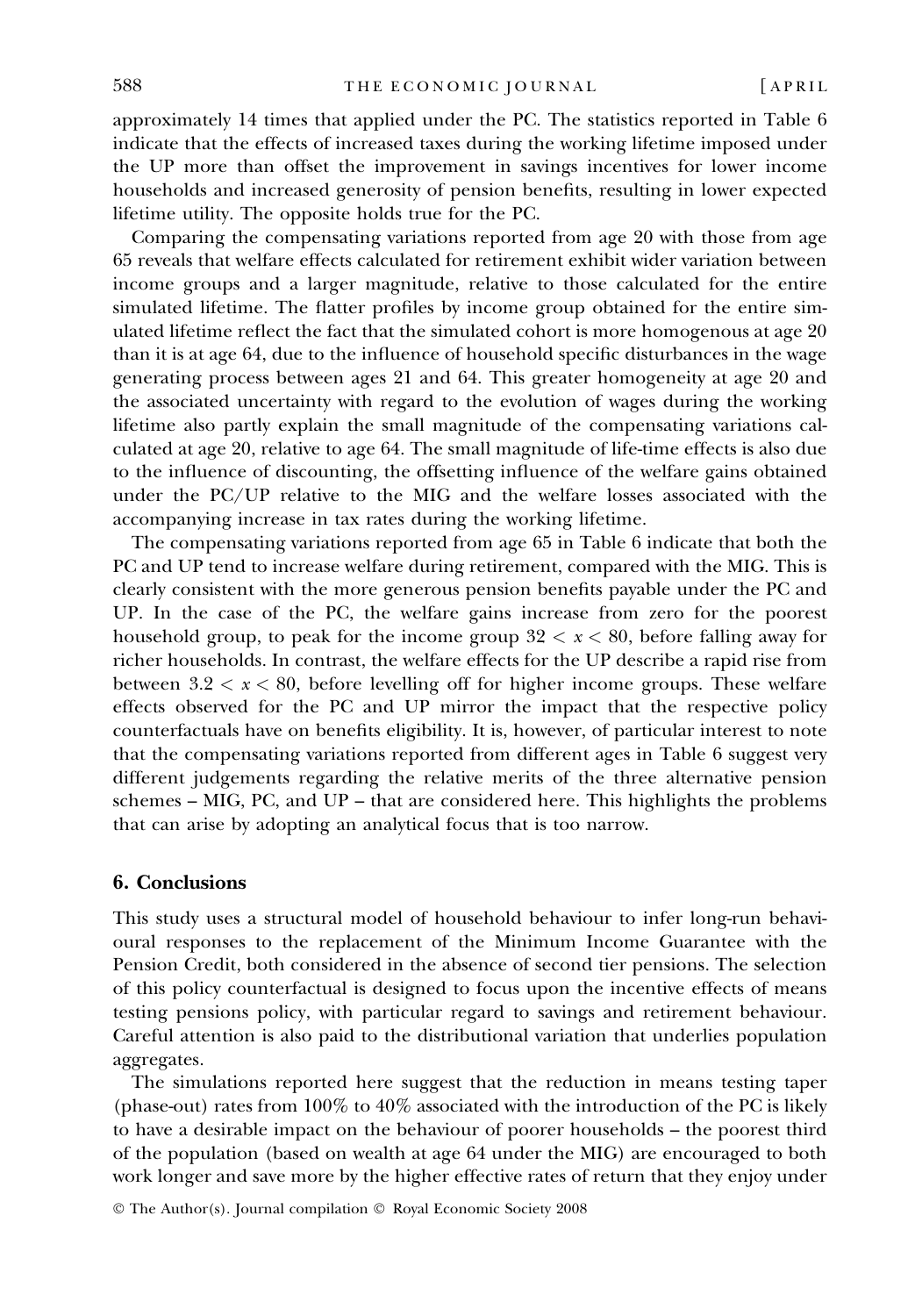the PC. In contrast, households in the middle third of the population are induced to work and save less, as the introduction of the PC implies that these households need to sacrifice less consumption in retirement per additional pound consumed prior to the State Pensionable Age. The most affluent third of the population are largely unaffected. In aggregate, the simulations imply an overall delay in the timing of retirement, a fall in average savings and a small reduction in the net lifetime tax burden.

There is a general question associated with means testing, which is whether it is better to have narrowly focused benefits and high withdrawal rates, or benefits that are more widely available and subject to lower withdrawal rates. The general assumption is that the second of these policy options is more expensive than the first, and so imposes a higher burden on the public purse. However, our study finds, using plausible assumptions about elasticities of labour supply and intertemporal substitution, that the shift to lower withdrawal rates associated with the introduction of the PC does not impose a substantial additional burden on the government budget. Indeed, we find that expected lifetime utility is higher under the PC than the MIG when taxes during the working lifetime are adjusted to maintain budget neutrality. Furthermore, we find that when means testing is eliminated from the pension system entirely, the tax adjustments necessary to maintain budget neutrality imply a fall in expected lifetime utility. Hence, the Pension Credit appears to provide a reasonable compromise between the distortions associated with high marginal tax rates, and the costs implied by universal benefits provision.

Imperial College London, and NIESR

Submitted: 15 August 2005 Accepted: 8 February 2007

# References

- Atkinson, A. B., Bourguignon, F., O'Donoghue, C., Sutherland, H. and Utili, F. (2002). 'Micro-simulation of social policy in the European Union: case study of a European minimum pension', *Economica*, vol. 69, pp. 229–43.
- Attanasio, O. P. and Weber, G. (1993). 'Consumption growth, the interest rate and aggregation', Review of Economic Studies, vol. 60, pp. 631–49.
- Attanasio, O. P. and Weber, G. (1995). 'Is consumption growth consistent with intertemporal optimization?', Journal of Political Economy, vol. 103, pp. 1121–57.
- Balcer, Y. and Sadka, E. 1986. 'Equivalence scales, horizontal equity and optimal taxation under utilitarianism', Journal of Public Economics, vol. 29, pp. 79-97.
- Blundell, R., Browning, M. and Meghir, C. (1994). 'Consumer demand and the life cycle allocation of household expenditure', Review of Economic Studies, vol. 61, pp. 57-80.
- Brewer, M. and Emmerson, C. (2003). 'Two cheers for the Pension Credit?', IFS Briefing Note No. 39.
- Browning, M., Deaton, A. and Irish, M. (1985). 'A profitable approach to labor supply and commodity demands over the life-cycle, Econometrica, vol. 53, pp. 503–44.
- Chou, S., Liu, J. and Huang, C. J. (2004). 'Health insurance and savings over the life-cycle a semiparametric smooth coefficient estimation', Journal of Applied Econometrics, vol. 19, pp. 295-322.

Deaton, A. (1997). The Analysis of Household Surveys, Baltimore: John Hopkins University Press.

- Deaton, A. and Muellbauer, J. (1980). Economics and Consumer Behaviour, Cambridge: Cambridge University Press.
- Disney, R. and Smith, S. (2002). 'The labour supply effect of the abolition of the earnings rule for older workers in the United Kingdom', ECONOMIC JOURNAL, vol. 112, pp. C136–52.
- Fagan, C. (2003). 'Working-time preferences and work-life balance in the EU: some policy considerations for enhancing the quality of life<sup>7</sup>, Dublin: European Foundation for the Improvement of Living and Working Conditions.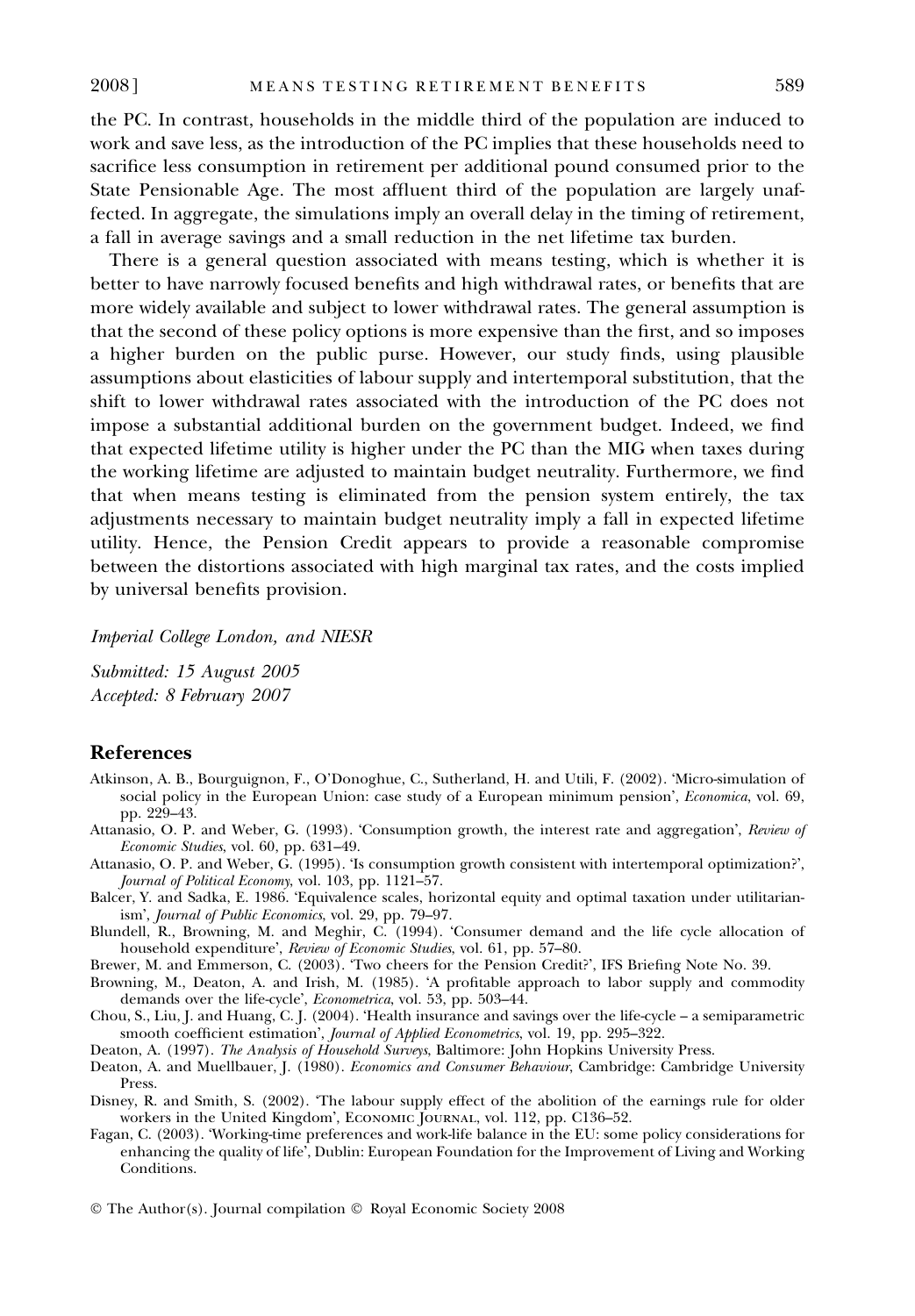- Feldstein, M. S. (1987). 'Should social security benefits be means tested?', *Journal of Political Econom*y, vol. 95, pp. 468–84.
- French, E. (2005). 'The effects of health, wealth, and wages on labour supply and retirement behaviour', Review of Economic Studies, vol. 72, pp. 395–427.
- Friedberg, L. (2000). 'The labor supply effects of the social security earnings test', Review of Economics and Statistics, vol. 82, pp. 48–63.
- Gourinchas, P. and Parker, J. (2002). 'Consumption over the life cycle', *Econometrica*, vol. 70, pp. 47–89.
- Gruber, J. and Yelowitz, A. (1999). 'Public health insurance and private savings', *Journal of Political Economy*, vol. 107, pp. 1249–74.
- Gustman, A. L. and Steinmeier, T. L. (1986). 'A structural retirement model', *Econometrica*, vol. 54, pp. 555–84.
- Gustman, A. L. and Steinmeier, T. L. (2004). 'The social security retirement earnings test, retirement and benefit claiming, NBER Working Paper No. 10905.
- Gustman, A. L. and Steinmeier, T. L. (2005). 'The social security early entitlement age in a structural model of retirement and wealth', Journal of Public Economics, vol. 89, pp. 441-64.
- Heckman, J. (1974). 'Life cycle consumption and labor supply: an explanation of the relationship between income and consumption over the life cycle', American Economic Review, vol. 64, pp. 188–94.
- Heer, B. (2002). 'The German unemployment compensation system: effects on aggregate savings and wealth distribution', Review of Income and Wealth, vol. 48, pp. 371-94.
- Hicks, J. R. (1939). Value and Capital, Oxford: Clarendon Press.
- Hubbard, R. G., Skinner, J. and Zeldes, S. P. (1995). 'Precautionary saving and social insurance'*, Journal of* Political Economy, vol. 103, pp. 360–99.
- Low, H. (2005). 'Self-insurance in a life-cycle model of labour supply and savings', *Review of Economic Dynamics*, vol. 8, pp. 945–975.
- Marmot, M., Banks, J., Blundell, R., Lessof, C. and Nazroo, J. (2003). Health, Wealth and Lifestyles of the Older Population in England: The 2002 English Study of Longitudinal Ageing, London: Institute for Fiscal Studies.
- McClements, L. (1977). 'Equivalence scales for children', *Journal of Public Economics*, vol. 8, pp. 191–210. Mincer, J. and Ofek, H. (1982). 'Depreciation and restoration of human capital', *Journal of Human Resources*,
- vol. 17, pp. 3–24.
- Muellbauer, J. and van de Ven, J. (2004). 'Estimating equivalence scales for tax and benefits systems', NIESR Working Paper No. 229.
- Neumark, D. and Powers, E. (1998). 'The effect of means-tested income support for the elderly on preretirement saving: evidence from the SSI program in the US', Journal of Public Economics, vol. 68, pp. 181– 206.
- Neumark, D. and Powers, E. (2000). 'Welfare for the elderly: the effects of SSI on pre-retirement labour supply, Journal of Public Economics, vol. 78, pp. 51–80.
- Powers, E. (1998). 'Does means-testing welfare discourage saving? Evidence from a change in AFDC policy in the United States', Jounal of Public Economics, vol. 68, pp. 33-53.
- Rust, J. and Phelan, C. (1997). 'How social security and medicare affect retirement behavior in a world of incomplete markets, Econometrica, vol. 65, pp. 781–831.
- Sefton, J. A. (2000). 'A solution method for consumption decisions in a dynamic stochastic general equilibrium model', Journal of Economic Dynamics and Control, vol. 24, pp. 1097–119.
- Sefton, J. and van de Ven, J. (2004). 'Simulating household savings and labour supply: an application of dynamic programming, National Institute Economic Review, vol. 188, pp. 56–72.
- Sefton, J., van de Ven, J. and Weale, M. (2005). 'The effects of means testing pensions on savings and retirement, NIESR Discussion Paper No. 265.
- Sefton, J., van de Ven, J. and Weale, M. (2006). 'Means testing retirement benefits: fostering equity or discouraging savings? NIESR Discussion Paper No. 283.
- van de Ven, J. (2006). 'The incentive effects of means tested UK retirement benefits has the Pension Credit gone too far?, NIESR Discussion Paper No. 284.
- Ziliak, J. P. and Kniesner, T. J. (2005). 'The effect of income taxation on consumption and labor supply', Journal of Labor Economics, vol. 23, pp. 769–96.